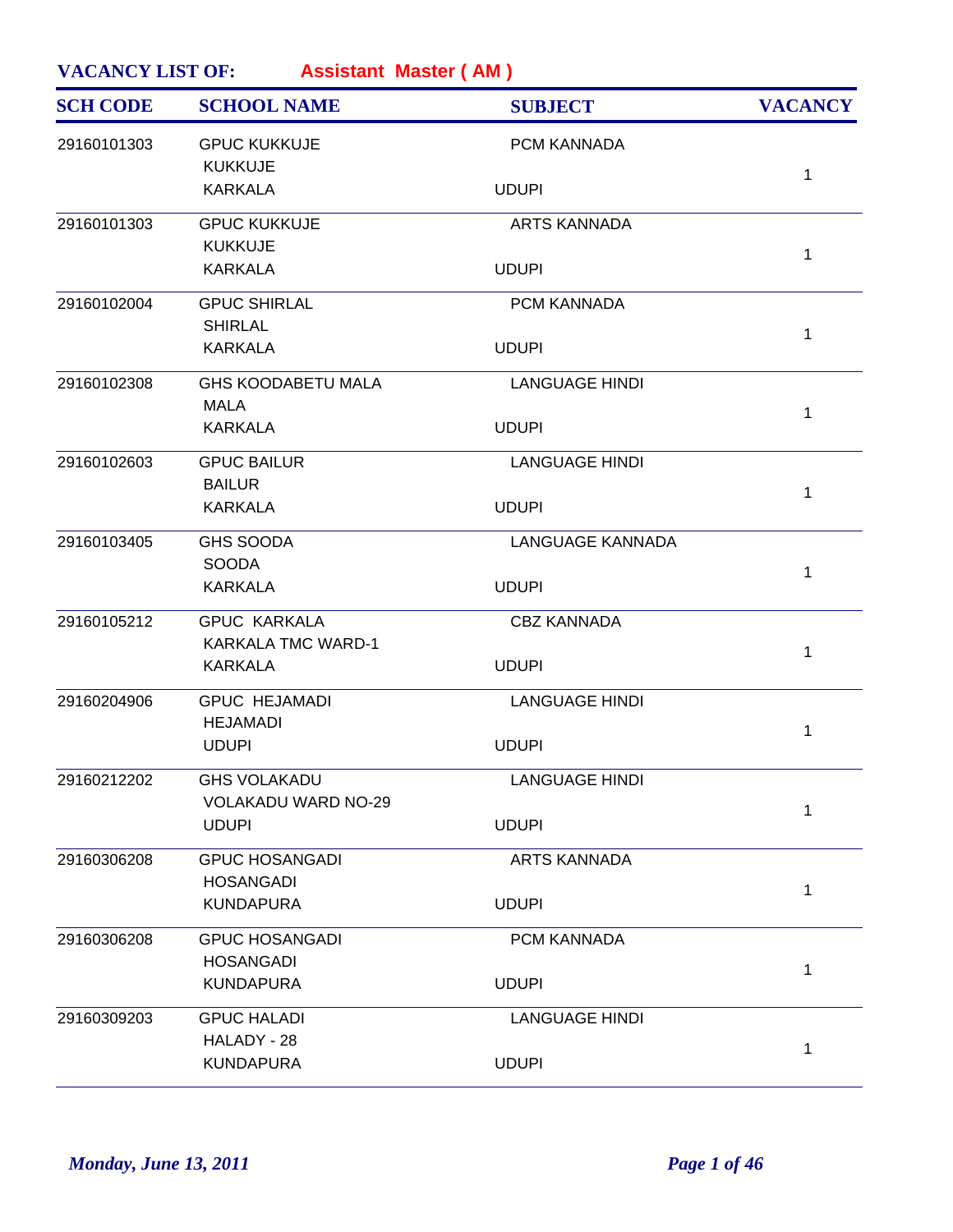| <b>SCH CODE</b> | <b>SCHOOL NAME</b>                       | <b>SUBJECT</b>          | <b>VACANCY</b> |
|-----------------|------------------------------------------|-------------------------|----------------|
| 29160309507     | <b>GHS ALBADI ARDI</b><br><b>ALBADI</b>  | <b>CBZ KANNADA</b>      |                |
|                 | <b>KUNDAPURA</b>                         | <b>UDUPI</b>            | 1              |
| 29160401003     | SRI K.S.SGHS HAKLADY                     | PCM KANNADA             |                |
|                 | <b>HAKLADY</b><br><b>BYNDOOR</b>         | <b>UDUPI</b>            | $\overline{2}$ |
| 29160401003     | SRI K.S.SGHS HAKLADY<br><b>HAKLADY</b>   | <b>CBZ KANNADA</b>      |                |
|                 | <b>BYNDOOR</b>                           | <b>UDUPI</b>            | 1              |
| 29160403604     | <b>GHS MARAVANTHE</b>                    | PCM KANNADA             |                |
|                 | <b>MARAVANTHE</b><br><b>BYNDOOR</b>      | <b>UDUPI</b>            | 1              |
| 29160404313     | <b>GPUC SHIROORU</b>                     | PCM KANNADA             |                |
|                 | <b>SHIROOR</b><br><b>BYNDOOR</b>         | <b>UDUPI</b>            | $\overline{2}$ |
| 29160503008     | <b>GHS MOODUGILIYAR</b>                  | PCM KANNADA             |                |
|                 | <b>THONSE EAST</b><br><b>BRAHAMAVARA</b> | <b>UDUPI</b>            | 1              |
| 29160504203     | <b>GHS NALKOOR</b>                       | PCM KANNADA             |                |
|                 | <b>NALKUR</b><br><b>BRAHAMAVARA</b>      | <b>UDUPI</b>            | 1              |
| 32291600016     | RMSA-DDPI OFFICE, UDUPI                  | <b>CBZ KANNADA</b>      |                |
|                 | DDPI OFFICE, UDUPI                       | <b>UDUPI</b>            | 1              |
| 29170103104     | <b>GHS THOREHADLU</b>                    | ARTS KANNADA            |                |
|                 | ADDAGADDE<br><b>SRINGERI</b>             | <b>CHIKKAMANGALORE</b>  | 1              |
| 29170200905     | <b>GHS NILUVAGILU</b>                    | <b>LANGUAGE ENGLISH</b> |                |
|                 | NILAVAGILU<br><b>KOPPA</b>               | <b>CHIKKAMANGALORE</b>  | 1              |
| 29170303402     | GHS, BELLUR                              | <b>CBZ KANNADA</b>      |                |
|                 | <b>BELLUR</b><br>NARASIMHARAJAPURA       | <b>CHIKKAMANGALORE</b>  | 1              |
| 29170304904     | GHS, GADIGESHWARA                        | <b>CBZ KANNADA</b>      |                |
|                 | <b>ADUVALLI</b><br>NARASIMHARAJAPURA     | <b>CHIKKAMANGALORE</b>  | 1              |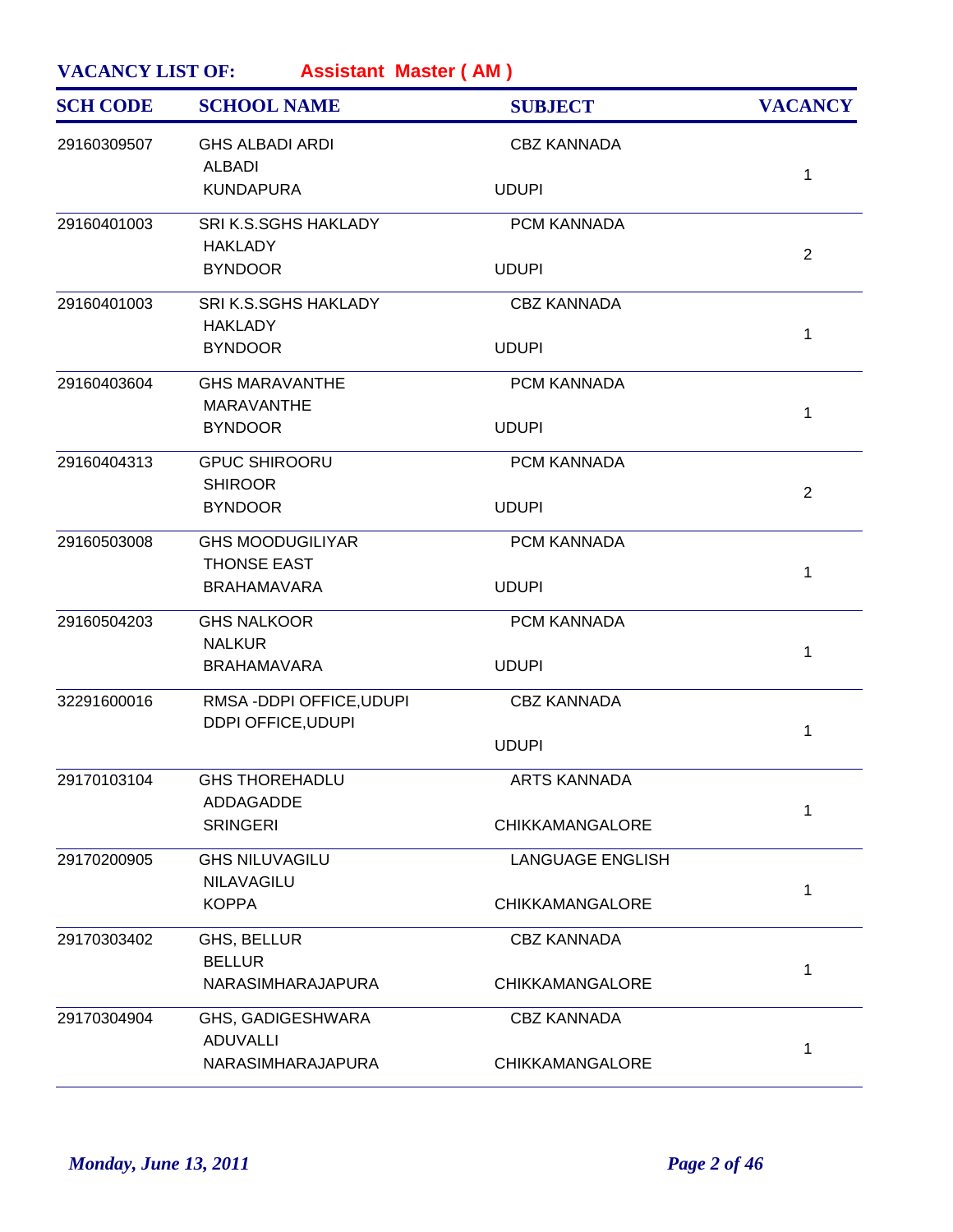| <b>SCH CODE</b> | <b>SCHOOL NAME</b>                                        | <b>SUBJECT</b>            | <b>VACANCY</b> |
|-----------------|-----------------------------------------------------------|---------------------------|----------------|
| 29170305415     | GHS, BALEHONNUR<br><b>B.KANABUR</b>                       | <b>CBZ KANNADA</b>        |                |
|                 | NARASIMHARAJAPURA                                         | <b>CHIKKAMANGALORE</b>    | $\mathbf{1}$   |
| 29170350301     | <b>GJC, NRPURA</b><br><b>WARD NO-3</b>                    | <b>CBZ KANNADA</b>        | 1              |
|                 | NARASIMHARAJAPURA                                         | <b>CHIKKAMANGALORE</b>    |                |
| 29170400407     | <b>GHS, KARKUCHI</b><br><b>KARKUCHI</b>                   | PCM KANNADA               | $\mathbf{1}$   |
|                 | <b>TARIKERE</b>                                           | <b>CHIKKAMANGALORE</b>    |                |
| 29170400407     | <b>GHS, KARKUCHI</b><br><b>KARKUCHI</b>                   | <b>ARTS KANNADA</b>       | $\mathbf{1}$   |
|                 | <b>TARIKERE</b>                                           | CHIKKAMANGALORE           |                |
| 29170400407     | <b>GHS, KARKUCHI</b><br><b>KARKUCHI</b>                   | <b>CBZ KANNADA</b>        | $\mathbf{1}$   |
|                 | <b>TARIKERE</b>                                           | CHIKKAMANGALORE           |                |
| 29170407902     | <b>GHS KUNTINAMADU</b><br>KUNTINAMADU                     | <b>ARTS KANNADA</b>       | 1              |
|                 | <b>TARIKERE</b>                                           | <b>CHIKKAMANGALORE</b>    |                |
| 29170407902     | <b>GHS KUNTINAMADU</b><br>KUNTINAMADU                     | <b>CBZ KANNADA</b>        | $\mathbf{1}$   |
|                 | <b>TARIKERE</b>                                           | CHIKKAMANGALORE           |                |
| 29170420102     | <b>GHS SOLLAPURA</b><br><b>SOLLAPUR</b>                   | <b>CBZ KANNADA</b>        | $\mathbf{1}$   |
|                 | <b>TARIKERE</b>                                           | <b>CHIKKAMANGALORE</b>    |                |
| 29170507702     | <b>G.H.S. KAMANAKERE</b><br><b>KAMENAKERE</b>             | <b>CBZ KANNADA</b>        | $\mathbf{1}$   |
|                 | <b>KADUR</b>                                              | <b>CHIKKAMANGALORE</b>    |                |
| 29170515202     | G.H.S. BILUVALA<br><b>BILUVALA</b>                        | LANGUAGE KANNADA          | 1              |
|                 | <b>KADUR</b>                                              | <b>CHIKKAMANGALORE</b>    |                |
| 29170515202     | <b>G.H.S. BILUVALA</b><br>GHS BILUVALA - 577548 KADUR Tq, | <b>CRAFT-HORTICULTURE</b> | 1              |
|                 | KABUR                                                     | <b>CHIKKAMANGALORE</b>    |                |
| 29170515202     | G.H.S. BILUVALA<br>GHS BILUVALA - 577548 KADUR Tq,        | <b>CBZ KANNADA</b>        | 1              |
|                 | KABUR                                                     | <b>CHIKKAMANGALORE</b>    |                |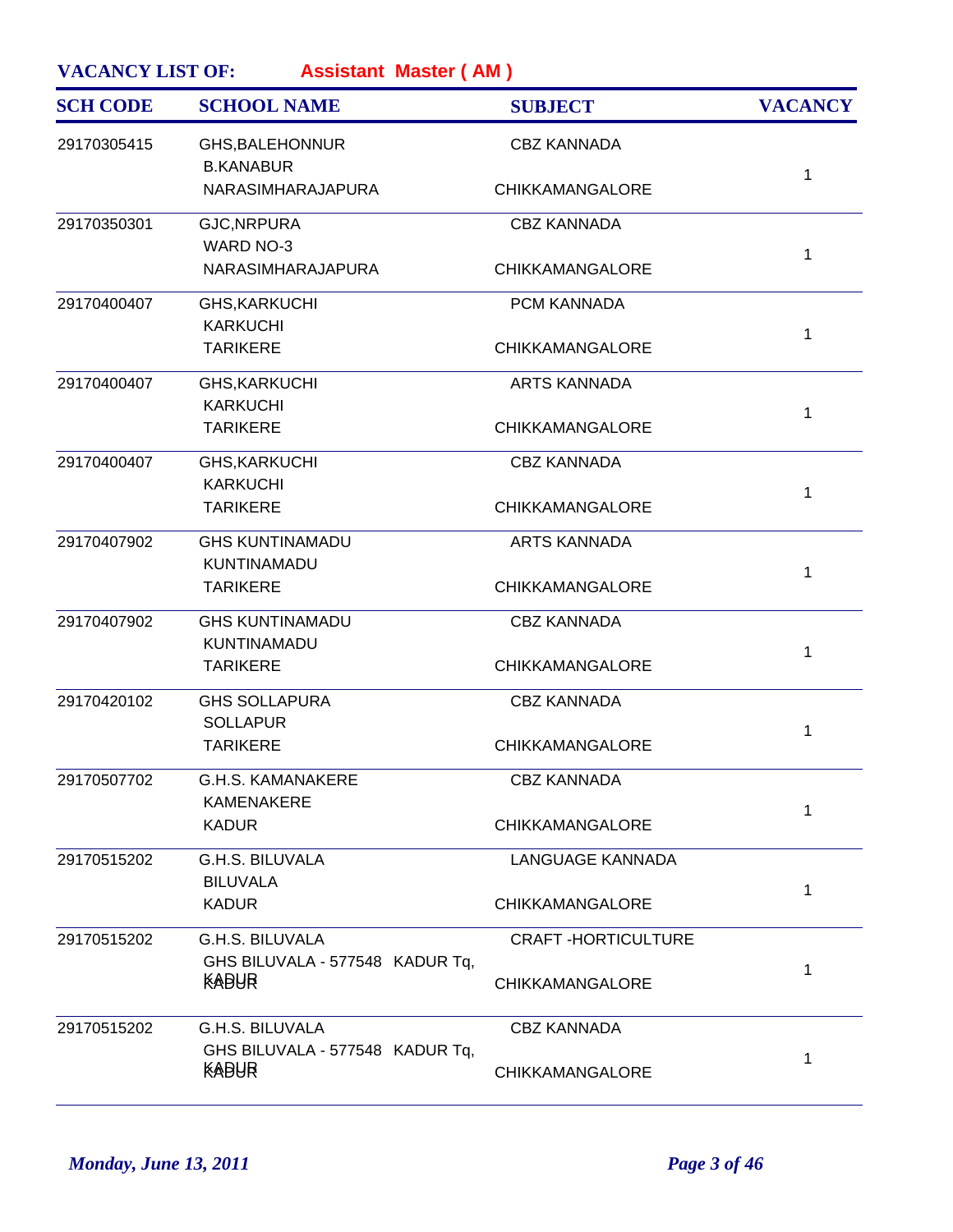| <b>SCH CODE</b> | <b>SCHOOL NAME</b>                              | <b>SUBJECT</b>          | <b>VACANCY</b> |
|-----------------|-------------------------------------------------|-------------------------|----------------|
| 29170523804     | <b>G.H.S. SOMANAHALLI</b><br><b>SOMANAHALLI</b> | <b>CBZ KANNADA</b>      |                |
|                 | <b>KADUR</b>                                    | <b>CHIKKAMANGALORE</b>  | 1              |
| 29170532504     | GJC, KADUR<br>WORD NO 8                         | <b>CBZ KANNADA</b>      |                |
|                 | <b>KADUR</b>                                    | <b>CHIKKAMANGALORE</b>  | 1              |
| 29170600617     | <b>GHS SANGAMESHWARAPETE</b><br><b>DEVADANA</b> | <b>CBZ KANNADA</b>      | 1              |
|                 | <b>CHIKMAGALUR</b>                              | CHIKKAMANGALORE         |                |
| 29170618602     | G.H.S. BASAGAL<br><b>BASAGAL</b>                | <b>CBZ KANNADA</b>      | 1              |
|                 | <b>CHIKMAGALUR</b>                              | CHIKKAMANGALORE         |                |
| 29170619415     | <b>GJC ALDUR</b><br><b>ALDUR</b>                | <b>LANGUAGE URDU</b>    | 1              |
|                 | <b>CHIKMAGALUR</b>                              | CHIKKAMANGALORE         |                |
| 29170700117     | <b>GCHS, SAMSE</b><br><b>SAMSE</b>              | <b>LANGUAGE KANNADA</b> | 1              |
|                 | <b>MOODIGERE</b>                                | <b>CHIKKAMANGALORE</b>  |                |
| 29170700305     | GHS, HORANADU<br><b>HORNADU</b>                 | <b>LANGUAGE KANNADA</b> | 1              |
|                 | <b>MOODIGERE</b>                                | CHIKKAMANGALORE         |                |
| 29170700305     | GHS, HORANADU<br><b>HORNADU</b>                 | PCM KANNADA             | 1              |
|                 | <b>MOODIGERE</b>                                | <b>CHIKKAMANGALORE</b>  |                |
| 29170700718     | GJC, KALASA<br><b>KALASA</b>                    | LANGUAGE KANNADA        | 1              |
|                 | <b>MOODIGERE</b>                                | CHIKKAMANGALORE         |                |
| 29170700718     | GJC, KALASA<br><b>KALASA</b>                    | <b>ARTS KANNADA</b>     | 1              |
|                 | <b>MOODIGERE</b>                                | CHIKKAMANGALORE         |                |
| 29170700720     | GHS, BALEHOLE<br><b>KALASA</b>                  | <b>LANGUAGE ENGLISH</b> | 1              |
|                 | <b>MOODIGERE</b>                                | CHIKKAMANGALORE         |                |
| 29170700720     | GHS, BALEHOLE<br><b>KALASA</b>                  | PCM KANNADA             |                |
|                 | <b>MOODIGERE</b>                                | <b>CHIKKAMANGALORE</b>  | 1              |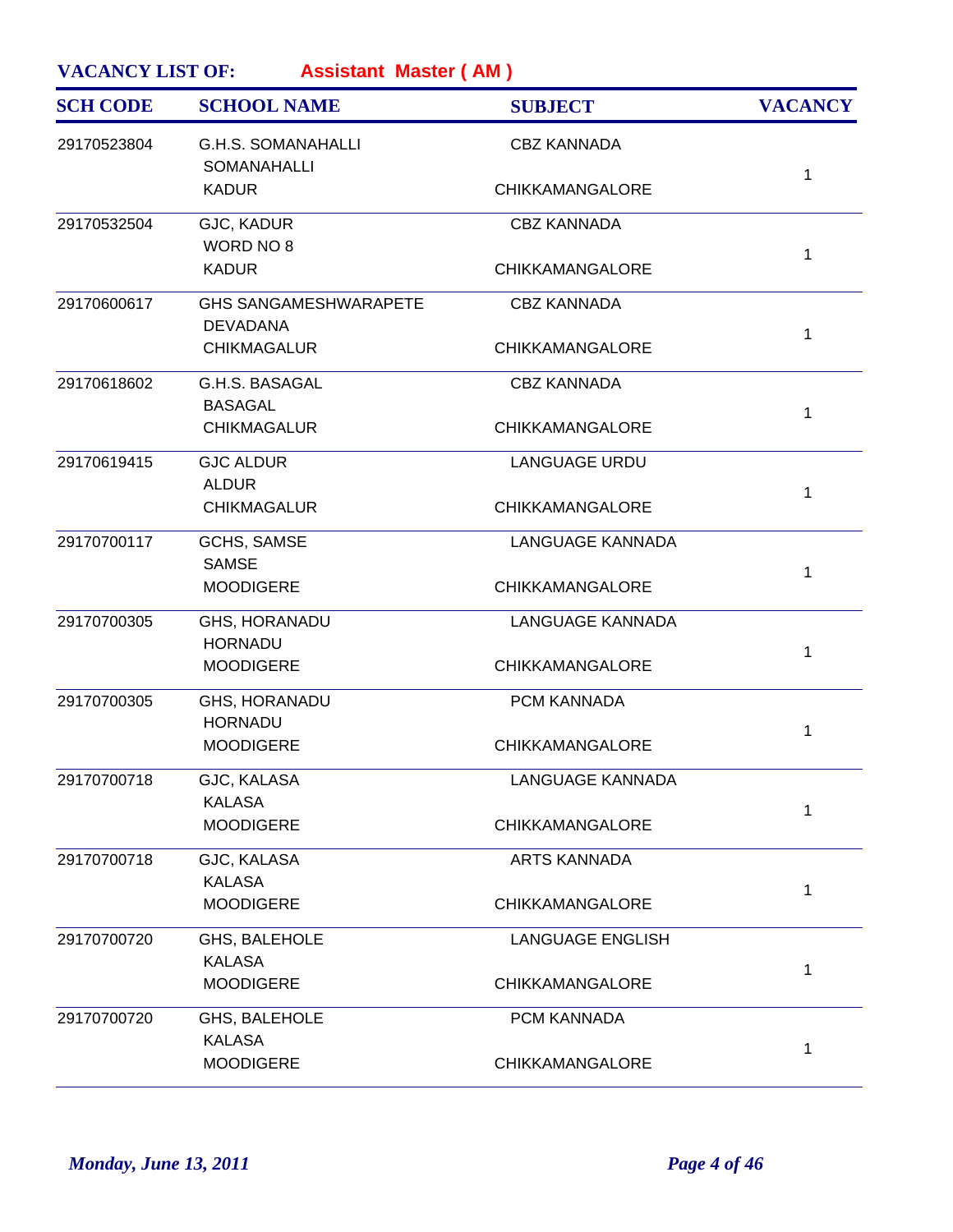| <b>SCH CODE</b> | <b>SCHOOL NAME</b>                   | <b>SUBJECT</b>          | <b>VACANCY</b> |
|-----------------|--------------------------------------|-------------------------|----------------|
| 29170701305     | GCHS, HIREBYLU<br><b>IDKANI</b>      | <b>LANGUAGE ENGLISH</b> |                |
|                 | <b>MOODIGERE</b>                     | CHIKKAMANGALORE         | $\mathbf{1}$   |
| 29170702110     | <b>GCHS, GABGAL</b>                  | PCM KANNADA             |                |
|                 | COOVE<br><b>MOODIGERE</b>            | <b>CHIKKAMANGALORE</b>  | 1              |
| 29170704009     | <b>GHS KUNDURU</b>                   | LANGUAGE KANNADA        |                |
|                 | <b>KUNDUR</b><br><b>MOODIGERE</b>    | CHIKKAMANGALORE         | $\mathbf{1}$   |
|                 |                                      |                         |                |
| 29170704009     | <b>GHS KUNDURU</b>                   | <b>CBZ KANNADA</b>      |                |
|                 | <b>KUNDUR</b><br><b>MOODIGERE</b>    | CHIKKAMANGALORE         | 1              |
| 29170705303     | GHS, BETTAGERE                       | <b>CBZ KANNADA</b>      |                |
|                 | <b>BETTAGERE</b><br><b>MOODIGERE</b> | CHIKKAMANGALORE         | $\mathbf{1}$   |
| 29170705303     | GHS, BETTAGERE                       | <b>ARTS KANNADA</b>     |                |
|                 | <b>BETTAGERE</b>                     |                         | 1              |
|                 | <b>MOODIGERE</b>                     | CHIKKAMANGALORE         |                |
| 29170709506     | GHS, DARADAHALLI                     | PCM KANNADA             |                |
|                 | DARADAHALLI                          |                         | $\mathbf{1}$   |
|                 | <b>MOODIGERE</b>                     | CHIKKAMANGALORE         |                |
| 29170715001     | GGJC, MUDIGERE                       | <b>CBZ KANNADA</b>      |                |
|                 | <b>WARD NO-5</b>                     |                         | $\overline{2}$ |
|                 | <b>MOODIGERE</b>                     | <b>CHIKKAMANGALORE</b>  |                |
| 29170715502     | GJC, MUDIGERE                        | <b>CBZ KANNADA</b>      |                |
|                 | WARD NO-10                           | CHIKKAMANGALORE         | 1              |
|                 | <b>MOODIGERE</b>                     |                         |                |
| 29170715803     | GJC, CHINNIGA                        | <b>CBZ KANNADA</b>      |                |
|                 | <b>JANNAPURA</b><br><b>MOODIGERE</b> | <b>CHIKKAMANGALORE</b>  | 1              |
|                 |                                      |                         |                |
| 29170716001     | GJC, KUDUREMUKHA                     | <b>ARTS KANNADA</b>     |                |
|                 | KUDUREMUKHA<br><b>MOODIGERE</b>      | <b>CHIKKAMANGALORE</b>  | $\mathbf{1}$   |
|                 |                                      |                         |                |
| 29170716001     | GJC, KUDUREMUKHA                     | PCM KANNADA             |                |
|                 | KUDUREMUKHA<br><b>MOODIGERE</b>      | CHIKKAMANGALORE         | 1              |
|                 |                                      |                         |                |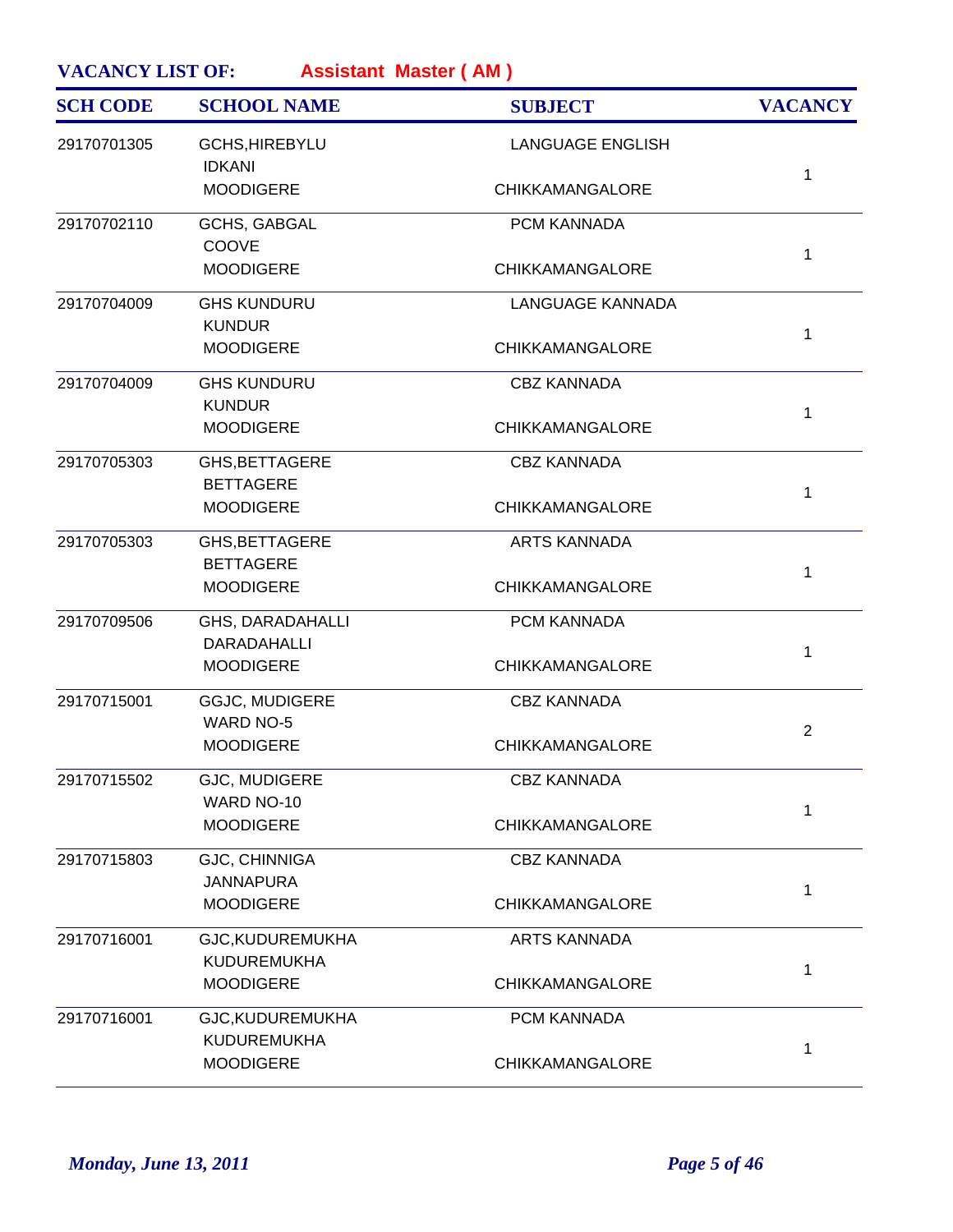| <b>SCH CODE</b> | <b>SCHOOL NAME</b>                                 | <b>SUBJECT</b>         | <b>VACANCY</b> |
|-----------------|----------------------------------------------------|------------------------|----------------|
| 29170801503     | <b>G.H.S. ALAGHATTA</b><br><b>ALAGHATTA</b>        | PCM KANNADA            |                |
|                 | <b>BIRURU</b>                                      | <b>CHIKKAMANGALORE</b> | 1              |
| 29170803505     | <b>G.H.S. JIGANEHALLI</b><br><b>JIGENEHALLI</b>    | <b>CBZ KANNADA</b>     |                |
|                 | <b>BIRURU</b>                                      | <b>CHIKKAMANGALORE</b> | 1              |
| 29170805027     | <b>GHS YEMMEDODDI</b><br><b>YEMMEDODDI</b>         | PCM KANNADA            | 1              |
|                 | <b>BIRURU</b>                                      | <b>CHIKKAMANGALORE</b> |                |
| 29170816602     | GHS, MACHAGONDANAHALLI<br><b>MACHAGONDANAHALLI</b> | <b>CBZ KANNADA</b>     | 1              |
|                 | <b>BIRURU</b>                                      | <b>CHIKKAMANGALORE</b> |                |
| 29170819801     | G.H.S. M. CAMP, BIRUR<br>WARD NO 23                | <b>CBZ KANNADA</b>     | 1              |
|                 | <b>BIRURU</b>                                      | CHIKKAMANGALORE        |                |
| 29220101002     | <b>GHS ALENAHALLI</b><br>K.R.PET                   | <b>CBZ KANNADA</b>     | 1              |
|                 | <b>KRISHNARAJA PET</b>                             | <b>MANDYA</b>          |                |
| 29220103006     | GHS BALLEKERE<br><b>BALLEKERE1</b>                 | <b>ARTS KANNADA</b>    | 1              |
|                 | <b>KRISHNARAJA PET</b>                             | <b>MANDYA</b>          |                |
| 29220107803     | <b>GHS KRISHNA PURA</b><br><b>CHIKKALALE</b>       | <b>CBZ KANNADA</b>     | 1              |
|                 | <b>KRISHNARAJA PET</b>                             | <b>MANDYA</b>          |                |
| 29220113404     | <b>GJC HARIHARPUR</b><br>K.R.PET                   | <b>CBZ KANNADA</b>     | 1              |
|                 | <b>KRISHNARAJA PET</b>                             | <b>MANDYA</b>          |                |
| 29220113404     | <b>GJC HARIHARAPURA</b><br>K.R.PET                 | LANGUAGE ENGLISH       | 1              |
|                 | <b>KRISHNARAJA PET</b>                             | <b>MANDYA</b>          |                |
| 29220118013     | <b>GHS GIRLS KIKKERE</b><br>K.R.PET                | LANGUAGE ENGLISH       | 1              |
|                 | <b>KRISHNARAJA PET</b>                             | <b>MANDYA</b>          |                |
| 29220118014     | <b>GJC KIKKERI</b><br>K.R.PET                      | <b>CBZ KANNADA</b>     |                |
|                 | <b>KRISHNARAJA PET</b>                             | <b>MANDYA</b>          | 1              |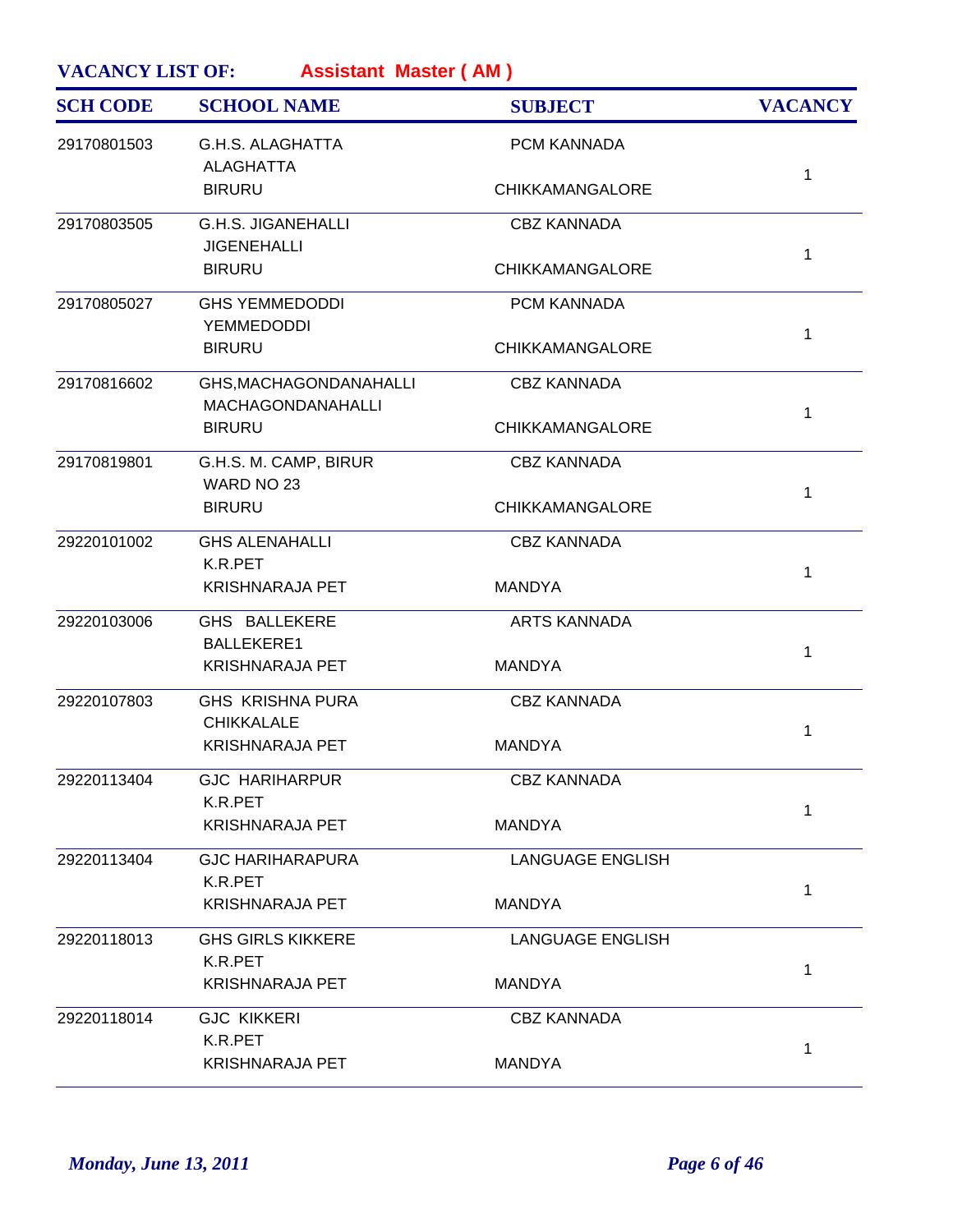| <b>SCH CODE</b> | <b>SCHOOL NAME</b>                           | <b>SUBJECT</b>          | <b>VACANCY</b> |
|-----------------|----------------------------------------------|-------------------------|----------------|
| 29220121104     | <b>GHS MADUVINAKODI</b><br>K.R.PET           | <b>CBZ KANNADA</b>      |                |
|                 | <b>KRISHNARAJA PET</b>                       | MANDYA                  | 1              |
| 29220121203     | <b>GHS MAKAVALLY</b><br><b>MAKA VALLY</b>    | <b>CBZ KANNADA</b>      |                |
|                 | <b>KRISHNARAJA PET</b>                       | <b>MANDYA</b>           | 1              |
| 29220127805     | GJC SANTHEBHACHA HALLY<br>SANTHE BACHA HALLY | <b>LANGUAGE ENGLISH</b> |                |
|                 | <b>KRISHNARAJA PET</b>                       | <b>MANDYA</b>           | 1              |
| 29220127903     | <b>GHS SARANGI</b><br><b>SARANGI</b>         | <b>CBZ KANNADA</b>      |                |
|                 | <b>KRISHNARAJA PET</b>                       | <b>MANDYA</b>           | 1              |
| 29220129906     | <b>GHS TENDEKERE</b><br>K.R.PET              | <b>LANGUAGE ENGLISH</b> |                |
|                 | <b>KRISHNARAJA PET</b>                       | MANDYA                  | 1              |
| 29220133402     | <b>GJC KRPET</b><br>K.R.PET                  | LANGUAGE ENGLISH        |                |
|                 | <b>KRISHNARAJA PET</b>                       | MANDYA                  | 2              |
| 29220133402     | <b>GJC KRPET</b><br>K.R.PET                  | <b>CBZ KANNADA</b>      |                |
|                 | <b>KRISHNARAJA PET</b>                       | <b>MANDYA</b>           | 1              |
| 29220134901     | <b>GHS GIRLS HOSAHOLALU</b><br>K.R.PET       | <b>LANGUAGE ENGLISH</b> |                |
|                 | <b>KRISHNARAJA PET</b>                       | <b>MANDYA</b>           | 1              |
| 29220200603     | <b>GHS ALUR</b><br><b>ALUR</b>               | <b>ARTS KANNADA</b>     |                |
|                 | <b>MADDUR</b>                                | <b>MANDYA</b>           | 1              |
| 29220202202     | <b>GHS BIDARAHOSAHALLY</b>                   | <b>CBZ KANNADA</b>      |                |
|                 | <b>BIDARA HOSA HALLY</b><br><b>MADDUR</b>    | <b>MANDYA</b>           | 1              |
| 29220203503     | <b>GHS CHIKKARASINAKERE</b>                  | <b>ARTS KANNADA</b>     |                |
|                 | <b>CHKKA ARASINAKERE</b><br><b>MADDUR</b>    | <b>MANDYA</b>           | 1              |
| 29220205102     | <b>GHS HALEHALLY</b>                         | <b>LANGUAGE ENGLISH</b> |                |
|                 | <b>MADDUR</b><br><b>MADDUR</b>               | <b>MANDYA</b>           | 1              |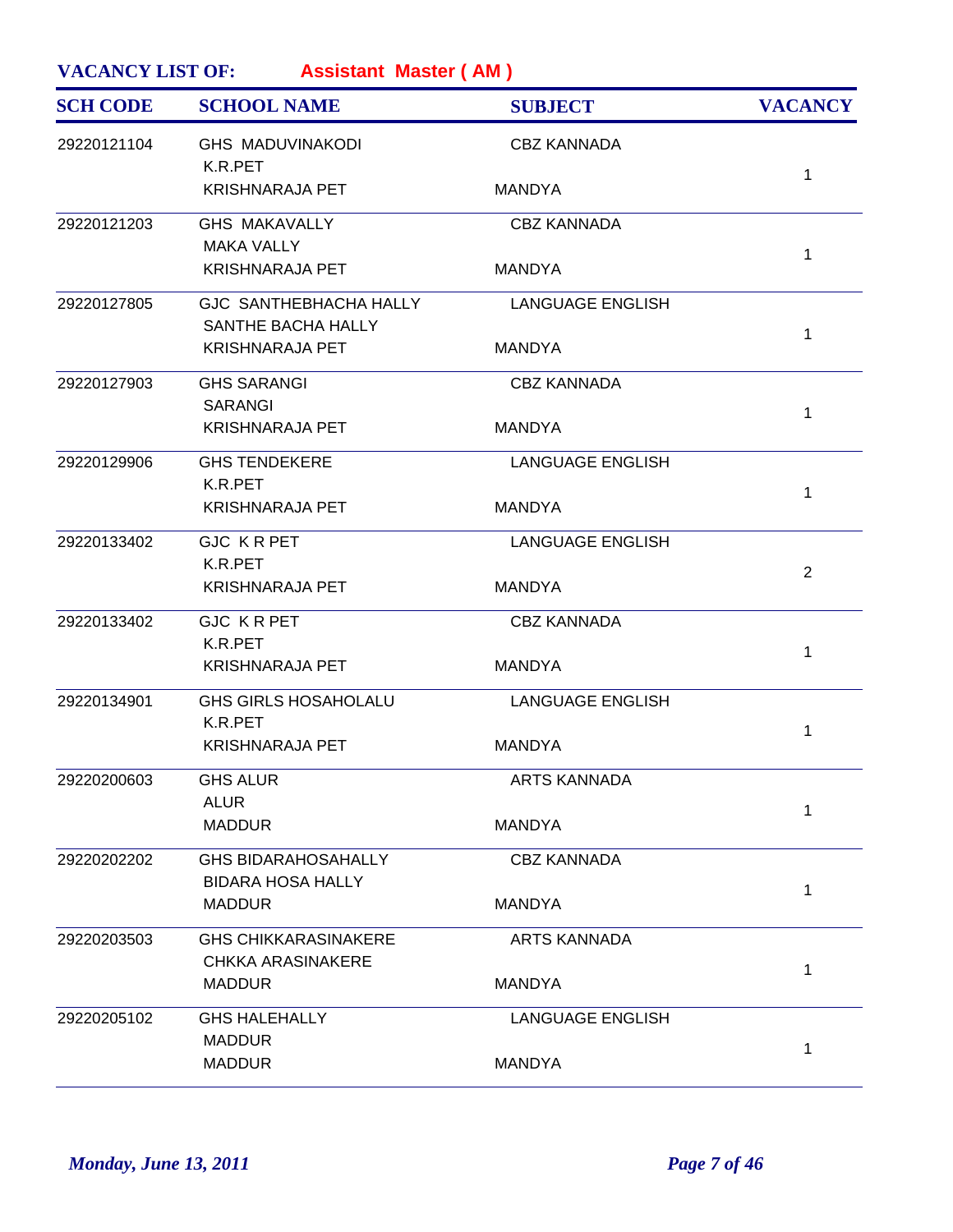| <b>VACANCY LIST OF:</b><br><b>Assistant Master (AM)</b> |                                                                               |                         |                |  |
|---------------------------------------------------------|-------------------------------------------------------------------------------|-------------------------|----------------|--|
| <b>SCH CODE</b>                                         | <b>SCHOOL NAME</b>                                                            | <b>SUBJECT</b>          | <b>VACANCY</b> |  |
| 29220205102                                             | <b>GHS HALEHALLY</b>                                                          | <b>PCM KANNADA</b>      |                |  |
|                                                         | GHS HALEHALLY BEKKALALE<br>ROAST UKOPPA HOBLI MADDUR<br>TALUK MANDYA DISTRICT | <b>MANDYA</b>           | 1              |  |
| 29220206903                                             | <b>GHS K.BELLUR</b><br>K. BELLUR                                              | LANGUAGE KANNADA        | 1              |  |
|                                                         | <b>MADDUR</b>                                                                 | <b>MANDYA</b>           |                |  |
| 29220206903                                             | <b>GHS K.BELLUR</b><br><b>MADDUR</b>                                          | <b>LANGUAGE ENGLISH</b> |                |  |
|                                                         | <b>MADDUR</b>                                                                 | <b>MANDYA</b>           | 1              |  |
| 29220208504                                             | <b>GHS KOOLAGERE</b>                                                          | <b>LANGUAGE HINDI</b>   |                |  |
|                                                         | <b>KOOLAGERE</b><br><b>MADDUR</b>                                             | <b>MANDYA</b>           | 1              |  |
| 29220208601                                             | <b>GHPS KOPPA</b>                                                             | <b>LANGUAGE ENGLISH</b> |                |  |
|                                                         | <b>KOPPA</b><br><b>MADDUR</b>                                                 | <b>MANDYA</b>           | $\mathbf{1}$   |  |
| 29220208607                                             | <b>GJC (GIRLS) KOPPA</b>                                                      | <b>LANGUAGE ENGLISH</b> |                |  |
|                                                         | <b>KOPPA</b><br><b>MADDUR</b>                                                 | <b>MANDYA</b>           | 1              |  |
| 29220208911                                             | <b>CMCC GJC KOWDLE</b>                                                        | LANGUAGE KANNADA        |                |  |
|                                                         | <b>KOWDLE</b><br><b>MADDUR</b>                                                | <b>MANDYA</b>           | 1              |  |
| 29220209305                                             | <b>GHS KYATHAGATTA</b>                                                        | <b>LANGUAGE HINDI</b>   |                |  |
|                                                         | KYATHA GHATTA                                                                 |                         | $\mathbf{1}$   |  |
|                                                         | <b>MADDUR</b>                                                                 | <b>MANDYA</b>           |                |  |
| 29220210105                                             | <b>GHS MADENAHALLY</b><br><b>MADDUR</b>                                       | <b>CBZ KANNADA</b>      |                |  |
|                                                         | <b>MADDUR</b>                                                                 | <b>MANDYA</b>           | 1              |  |
| 29220210303                                             | <b>GJC MALLANAKUPPE</b>                                                       | <b>LANGUAGE ENGLISH</b> |                |  |
|                                                         | <b>MADDUR</b><br><b>MADDUR</b>                                                | <b>MANDYA</b>           | 1              |  |
| 29220212302                                             | <b>GHS NAVILE</b>                                                             | LANGUAGE KANNADA        |                |  |
|                                                         | <b>MADDUR</b><br><b>MADDUR</b>                                                | <b>MANDYA</b>           | 1              |  |
| 29220300102                                             | <b>GHS AGASANAPURA</b>                                                        | <b>ARTS KANNADA</b>     |                |  |
|                                                         | AGASANA PURA                                                                  |                         | 1              |  |
|                                                         | MALAVALLY                                                                     | <b>MANDYA</b>           |                |  |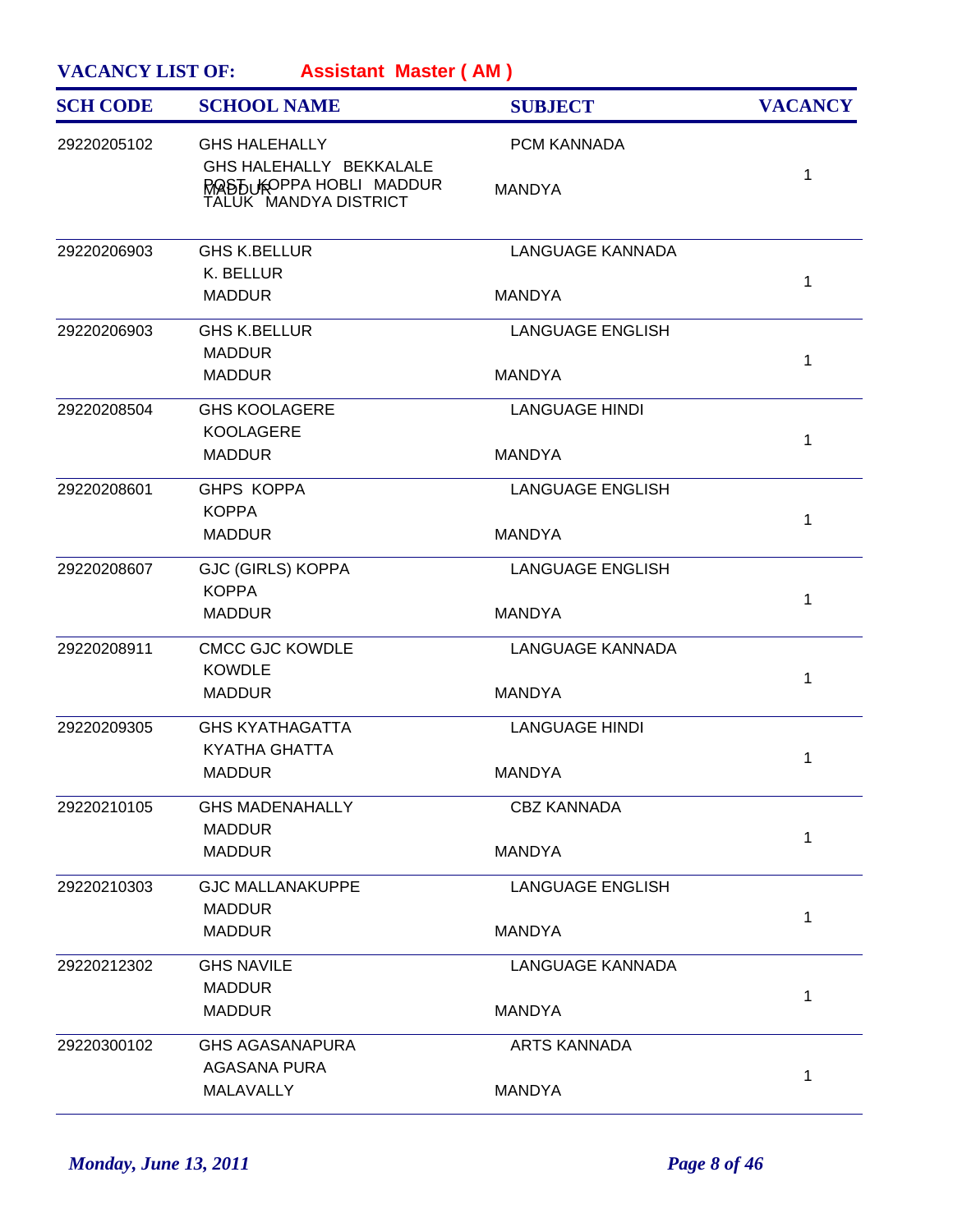| <b>SCH CODE</b> | <b>SCHOOL NAME</b>      | <b>SUBJECT</b>          | <b>VACANCY</b> |
|-----------------|-------------------------|-------------------------|----------------|
| 29220300202     | <b>GHS ALADA HALLY</b>  | <b>LANGUAGE HINDI</b>   |                |
|                 | <b>MALAVALLI</b>        |                         | $\mathbf{1}$   |
|                 | <b>MALAVALLY</b>        | <b>MANDYA</b>           |                |
| 29220300202     | <b>GHS ALADAHALLY</b>   | <b>LANGUAGE ENGLISH</b> |                |
|                 | <b>MALAVALLI</b>        |                         | 1              |
|                 | <b>MALAVALLY</b>        | <b>MANDYA</b>           |                |
| 29220302402     | <b>GHS BEEMANAHALLY</b> | <b>LANGUAGE ENGLISH</b> |                |
|                 | <b>MALAVALLI</b>        |                         | $\mathbf{1}$   |
|                 | MALAVALLY               | <b>MANDYA</b>           |                |
| 29220302509     | <b>GHS BYADARAHALLY</b> | <b>LANGUAGE KANNADA</b> |                |
|                 | <b>BYADARA HALLY</b>    |                         | $\mathbf{1}$   |
|                 | MALAVALLY               | <b>MANDYA</b>           |                |
| 29220303605     | <b>GHS D.K.HALLY</b>    | <b>LANGUAGE KANNADA</b> |                |
|                 | DALVOY KODA HALLY       |                         | 1              |
|                 | <b>MALAVALLY</b>        | <b>MANDYA</b>           |                |
| 29220305706     | <b>GHS HADLY</b>        | <b>ARTS KANNADA</b>     |                |
|                 | <b>HADLY</b>            |                         | $\mathbf{1}$   |
|                 | MALAVALLY               | <b>MANDYA</b>           |                |
| 29220306017     | <b>GJC HALAGUR</b>      | <b>LANGUAGE HINDI</b>   |                |
|                 | <b>HALAGUR</b>          |                         | $\mathbf{1}$   |
|                 | MALAVALLY               | <b>MANDYA</b>           |                |
| 29220306017     | <b>GJC HALAGUR</b>      | <b>LANGUAGE KANNADA</b> |                |
|                 | <b>MALAVALLI</b>        |                         | $\mathbf{1}$   |
|                 | MALAVALLY               | <b>MANDYA</b>           |                |
| 29220307707     | <b>GHS HUSKOOR</b>      | CBZ KANNADA             |                |
|                 | <b>MALAVALLI</b>        |                         | $\mathbf{1}$   |
|                 | MALAVALLY               | <b>MANDYA</b>           |                |
| 29220307707     | <b>GHS HUSKOOR</b>      | <b>LANGUAGE KANNADA</b> |                |
|                 | <b>HUSKOOR</b>          |                         | 1              |
|                 | MALAVALLY               | <b>MANDYA</b>           |                |
| 29220310103     | <b>GHS KUNDOOR</b>      | <b>LANGUAGE KANNADA</b> |                |
|                 | <b>KUNDOORU</b>         |                         | $\mathbf{1}$   |
|                 | MALAVALLY               | <b>MANDYA</b>           |                |
| 29220311203     | <b>GHS NELLIGERE</b>    | <b>LANGUAGE ENGLISH</b> |                |
|                 | <b>MALIYUR</b>          |                         | 1              |
|                 | MALAVALLY               | <b>MANDYA</b>           |                |
|                 |                         |                         |                |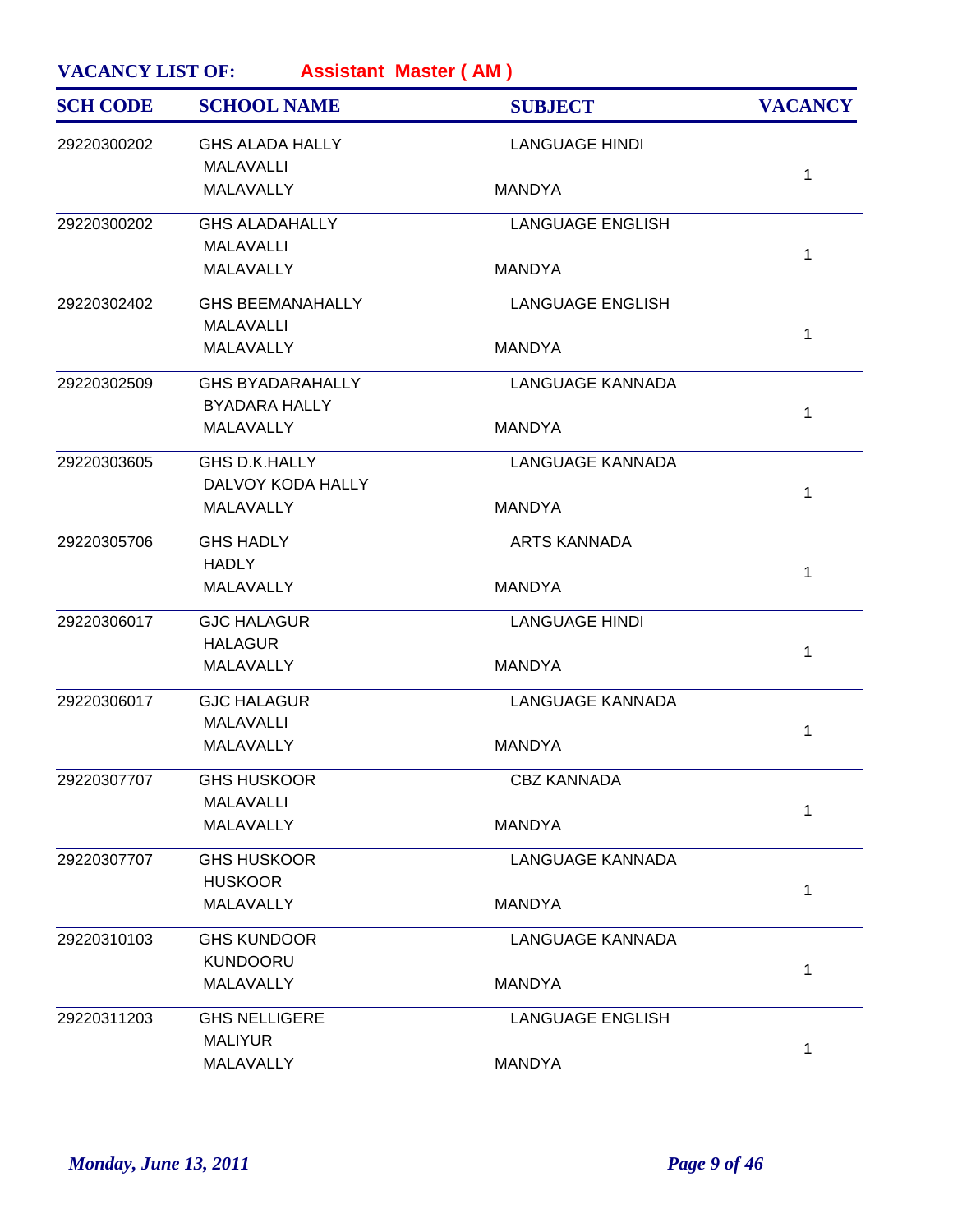| <b>Assistant Master (AM)</b><br><b>VACANCY LIST OF:</b> |  |
|---------------------------------------------------------|--|
|---------------------------------------------------------|--|

| <b>SCH CODE</b> | <b>SCHOOL NAME</b>                                       | <b>SUBJECT</b>          | <b>VACANCY</b> |
|-----------------|----------------------------------------------------------|-------------------------|----------------|
| 29220311703     | <b>GHS MARAGOWDANA HALLY</b><br>MALAVALLI                | <b>PCM KANNADA</b>      |                |
|                 | MALAVALLY                                                | <b>MANDYA</b>           | 1              |
| 29220311703     | <b>GHS MARAGOWDANA HALLY</b><br><b>MARAGOWDANA HALLY</b> | <b>LANGUAGE HINDI</b>   | 1              |
|                 | MALAVALLY                                                | <b>MANDYA</b>           |                |
| 29220312103     | <b>GHS MIKKERE</b><br><b>MALAVALLI</b>                   | <b>LANGUAGE ENGLISH</b> | 1              |
|                 | <b>MALAVALLY</b>                                         | <b>MANDYA</b>           |                |
| 29220313404     | <b>GHS NETKAL</b><br><b>NETKAL</b>                       | <b>CBZ KANNADA</b>      | 1              |
|                 | MALAVALLY                                                | <b>MANDYA</b>           |                |
| 29220313608     | <b>GHS NITTUR</b><br><b>NITTUR</b>                       | <b>LANGUAGE ENGLISH</b> | 1              |
|                 | <b>MALAVALLY</b>                                         | <b>MANDYA</b>           |                |
| 29220314102     | <b>GHS RAVANI</b><br><b>MALAVALLI</b>                    | <b>LANGUAGE ENGLISH</b> | 1              |
|                 | MALAVALLY                                                | <b>MANDYA</b>           |                |
| 29220314306     | <b>GHS SARAGOORU</b><br>SARAGOORU                        | <b>LANGUAGE HINDI</b>   | 1              |
|                 | MALAVALLY                                                | <b>MANDYA</b>           |                |
| 29220408605     | <b>GHS A.HULKERE</b><br>MANDYA (S)                       | <b>LANGUAGE KANNADA</b> | 1              |
|                 | <b>MANDYA SOUTH</b>                                      | <b>MANDYA</b>           |                |
| 29220416405     | <b>GJC THAGGAHALLY</b><br>MANDYA (S)                     | LANGUAGE ENGLISH        | 1              |
|                 | <b>MANDYA SOUTH</b>                                      | <b>MANDYA</b>           |                |
| 29220500902     | <b>GHS ALISANDRA</b><br><b>ALISANDRA</b>                 | <b>CBZ KANNADA</b>      |                |
|                 | NAGAMANGALA                                              | <b>MANDYA</b>           | 1              |
| 29220500902     | <b>GHS ALISANDRA</b><br><b>ALISANDRA</b>                 | PCM KANNADA             | 1              |
|                 | NAGAMANGALA                                              | <b>MANDYA</b>           |                |
| 29220503911     | RDS HS BELLUR<br>BELLUR (RURAL)                          | <b>LANGUAGE ENGLISH</b> | 1              |
|                 | NAGAMANGALA                                              | <b>MANDYA</b>           |                |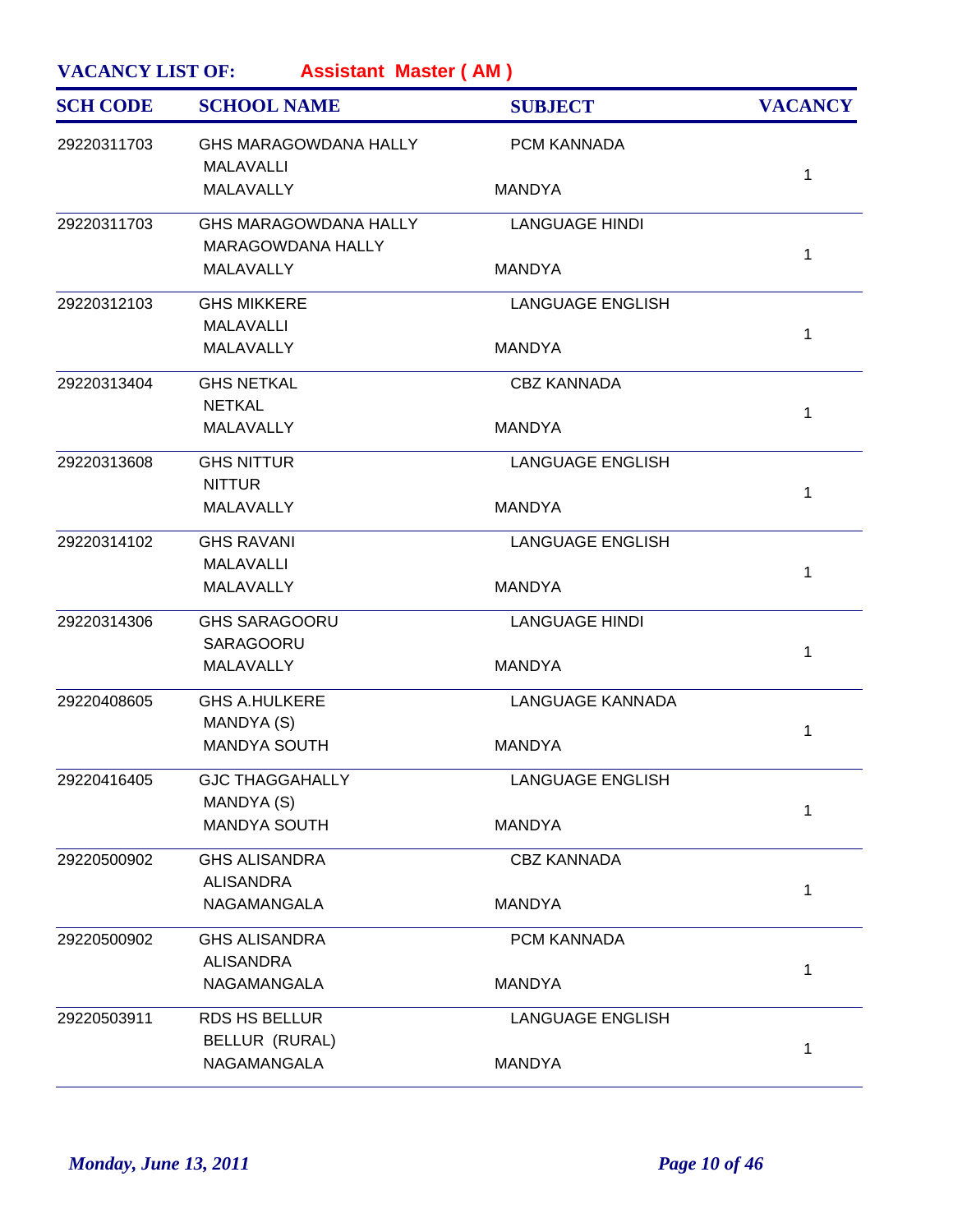| <b>SCH CODE</b> | <b>SCHOOL NAME</b>       | <b>SUBJECT</b>          | <b>VACANCY</b> |
|-----------------|--------------------------|-------------------------|----------------|
| 29220503912     | <b>GJC BELLUR</b>        | <b>LANGUAGE ENGLISH</b> |                |
|                 | BELLUR (RURAL)           |                         | $\mathbf{1}$   |
|                 | NAGAMANGALA              | <b>MANDYA</b>           |                |
| 29220504809     | <b>GJC BINDIGANAVILE</b> | <b>CBZ KANNADA</b>      |                |
|                 | NAGAMANGALA              |                         | 1              |
|                 | NAGAMANGALA              | <b>MANDYA</b>           |                |
| 29220504906     | <b>GJC BOGADI</b>        | PCM KANNADA             |                |
|                 | <b>BOGADI</b>            |                         | $\mathbf{1}$   |
|                 | NAGAMANGALA              | <b>MANDYA</b>           |                |
| 29220505003     | <b>GHS KEMBARE</b>       | <b>CBZ KANNADA</b>      |                |
|                 | NAGAMANGALA              |                         | $\mathbf{1}$   |
|                 | NAGAMANGALA              | <b>MANDYA</b>           |                |
| 29220505003     | <b>GHS KEMBARE</b>       | <b>LANGUAGE ENGLISH</b> |                |
|                 | NAGAMANGALA              |                         | $\mathbf{1}$   |
|                 | <b>NAGAMANGALA</b>       | <b>MANDYA</b>           |                |
| 29220507005     | <b>GJC CHEENYA</b>       | <b>CBZ KANNADA</b>      |                |
|                 | <b>CHEENYA</b>           |                         | $\mathbf{1}$   |
|                 | NAGAMANGALA              | <b>MANDYA</b>           |                |
| 29220509007     | <b>GJC DEVALAPURA</b>    | PCM KANNADA             |                |
|                 | <b>DEVALA PURA</b>       |                         | $\mathbf{1}$   |
|                 | NAGAMANGALA              | <b>MANDYA</b>           |                |
| 29220521406     | <b>GHS KANTHAPURA</b>    | <b>CBZ KANNADA</b>      |                |
|                 | <b>KANTA PURA</b>        |                         | $\mathbf{1}$   |
|                 | NAGAMANGALA              | <b>MANDYA</b>           |                |
| 29220521406     | <b>GHS KANTHAPURA</b>    | PCM KANNADA             |                |
|                 | NAGAMANGALA              |                         | $\mathbf{1}$   |
|                 | NAGAMANGALA              | <b>MANDYA</b>           |                |
| 29220523102     | <b>GHS KOOCHAHALLY</b>   | PCM KANNADA             |                |
|                 | KOCHA HALLY              |                         | 1              |
|                 | NAGAMANGALA              | <b>MANDYA</b>           |                |
| 29220523102     | <b>GHS KOOCHAHALLY</b>   | <b>CBZ KANNADA</b>      |                |
|                 | KOCHA HALLY              |                         | $\mathbf{1}$   |
|                 | NAGAMANGALA              | <b>MANDYA</b>           |                |
| 29220531402     | <b>GHS SATHENA HALLI</b> | <b>ARTS KANNADA</b>     |                |
|                 | SATENA HALLY             |                         | 1              |
|                 | NAGAMANGALA              | <b>MANDYA</b>           |                |
|                 |                          |                         |                |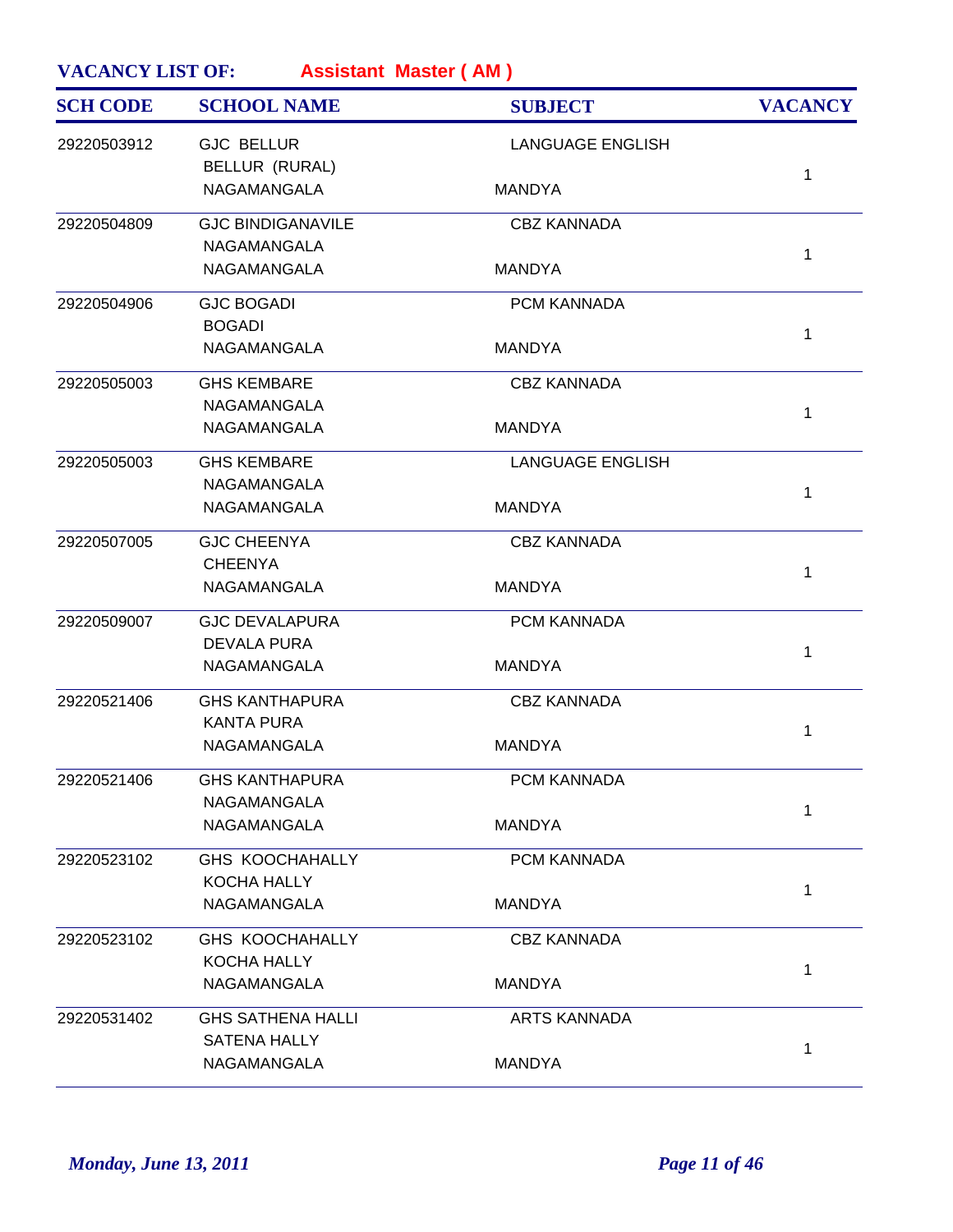| <b>SCH CODE</b> | <b>SCHOOL NAME</b>       | <b>SUBJECT</b>          | <b>VACANCY</b> |
|-----------------|--------------------------|-------------------------|----------------|
| 29220531402     | <b>GHS SATHENAHALLI</b>  | <b>LANGUAGE ENGLISH</b> |                |
|                 | NAGAMANGALA              |                         |                |
|                 | NAGAMANGALA              | <b>MANDYA</b>           | 1              |
| 29220531402     | <b>GHS SATHENAHALLI</b>  | <b>CBZ KANNADA</b>      |                |
|                 | NAGAMANGALA              |                         | $\mathbf{1}$   |
|                 | NAGAMANGALA              | <b>MANDYA</b>           |                |
| 29220533302     | <b>GHS T.CHANNAPURA</b>  | <b>ARTS KANNADA</b>     |                |
|                 | T. CHANNAPURA            |                         | $\mathbf{1}$   |
|                 | NAGAMANGALA              | <b>MANDYA</b>           |                |
| 29220533402     | <b>GHS THATTAHALLI</b>   | <b>LANGUAGE ENGLISH</b> |                |
|                 | NAGAMANGALA              |                         | 1              |
|                 | NAGAMANGALA              | <b>MANDYA</b>           |                |
| 29220536102     | <b>GHS HERAGANAHALLI</b> | <b>LANGUAGE ENGLISH</b> |                |
|                 | <b>NAGAMANGALA</b>       |                         | 1              |
|                 | <b>NAGAMANGALA</b>       | <b>MANDYA</b>           |                |
| 29220539304     | <b>GJC NAGAMANAGALA</b>  | LANGUAGE KANNADA        |                |
|                 | NAGAMANGALA - WARD-15    |                         | 1              |
|                 | NAGAMANGALA              | <b>MANDYA</b>           |                |
| 29220539304     | <b>GJC NAGAMANGALA</b>   | <b>LANGUAGE ENGLISH</b> |                |
|                 | NAGAMANGALA              |                         | 2              |
|                 | NAGAMANGALA              | <b>MANDYA</b>           |                |
| 29220539304     | <b>GJC NAGAMANGALA</b>   | <b>CBZ KANNADA</b>      |                |
|                 | NAGAMANGALA              |                         | $\overline{2}$ |
|                 | NAGAMANGALA              | <b>MANDYA</b>           |                |
| 29220601804     | <b>GJC BANNANGADI</b>    | <b>CBZ KANNADA</b>      |                |
|                 | PANDAVAPURA              |                         | 1              |
|                 | <b>PANDAVAPURA</b>       | <b>MANDYA</b>           |                |
| 29220603407     | <b>GGHS CHINAKURALI</b>  | <b>LANGUAGE ENGLISH</b> |                |
|                 | PANDAVAPURA              |                         | 1              |
|                 | PANDAVAPURA              | <b>MANDYA</b>           |                |
| 29220603502     | <b>GHS CHITTANAHALLI</b> | <b>CBZ KANNADA</b>      |                |
|                 | <b>CHITTANA HALLY</b>    |                         | $\mathbf{1}$   |
|                 | PANDAVAPURA              | <b>MANDYA</b>           |                |
| 29220603903     | <b>GHS DINKA</b>         | <b>LANGUAGE ENGLISH</b> |                |
|                 | PANDAVAPURA              |                         | 1              |
|                 | PANDAVAPURA              | <b>MANDYA</b>           |                |
|                 |                          |                         |                |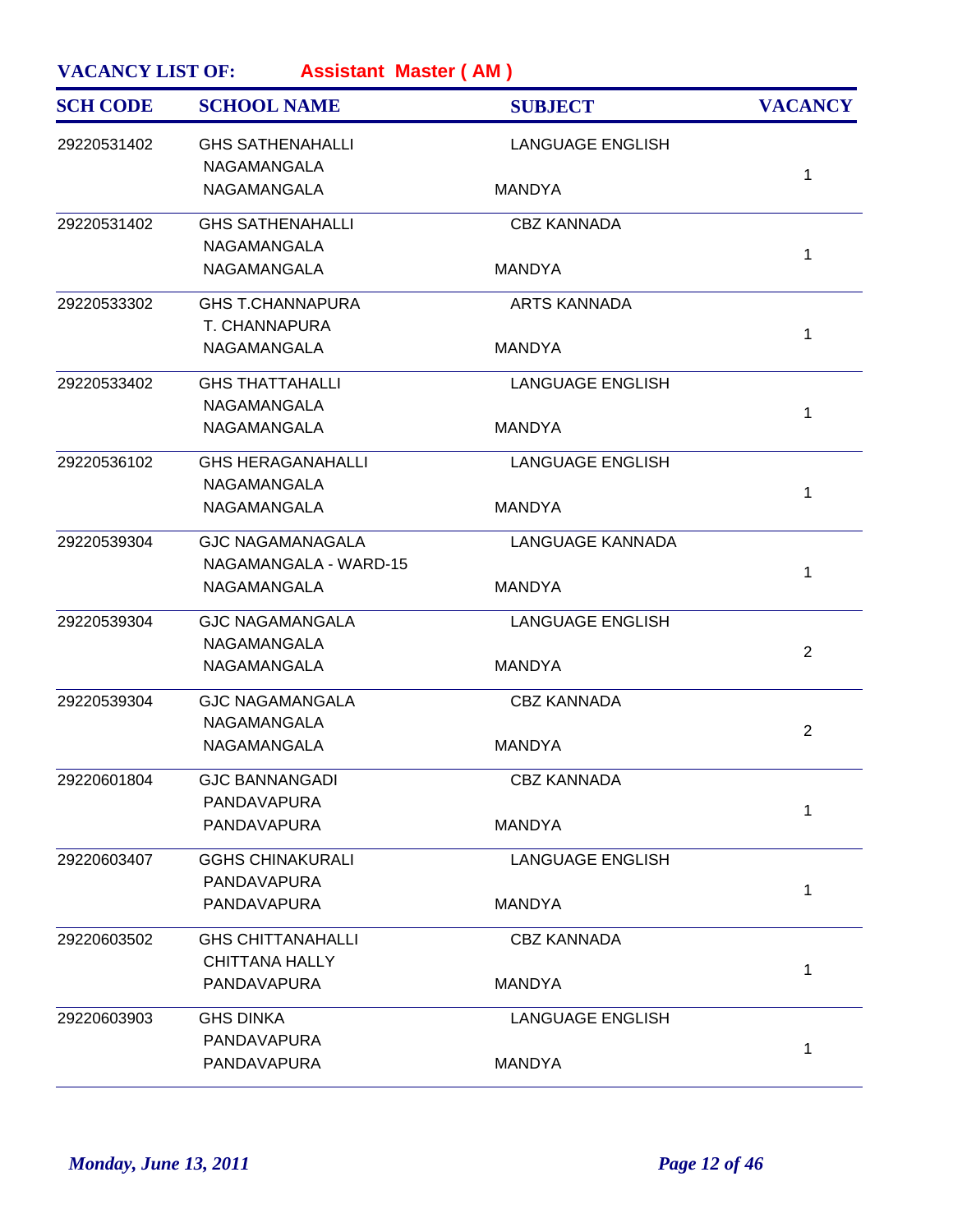| <b>SCH CODE</b> | <b>SCHOOL NAME</b>                         | <b>SUBJECT</b>          | <b>VACANCY</b> |
|-----------------|--------------------------------------------|-------------------------|----------------|
| 29220604901     | <b>GHS RAGIMUDDANAHALLY</b><br>PANDAVAPURA | <b>LANGUAGE ENGLISH</b> |                |
|                 | PANDAVAPURA                                | <b>MANDYA</b>           | $\mathbf{1}$   |
| 29220605703     | <b>GHS HIREMARALI</b>                      | <b>CBZ KANNADA</b>      |                |
|                 | <b>HIREMARALI</b><br>PANDAVAPURA           | <b>MANDYA</b>           | $\mathbf 1$    |
| 29220607904     | <b>GHS KATTERI</b>                         | <b>CBZ KANNADA</b>      |                |
|                 | PANDAVAPURA                                |                         | 1              |
|                 | PANDAVAPURA                                | <b>MANDYA</b>           |                |
| 29220607904     | <b>GHS KATTERI</b>                         | <b>ARTS KANNADA</b>     |                |
|                 | <b>KATTERI</b>                             |                         | $\mathbf{1}$   |
|                 | PANDAVAPURA                                | <b>MANDYA</b>           |                |
| 29220612004     | <b>GHS SANABA BADAVANE</b>                 | <b>CBZ KANNADA</b>      |                |
|                 | PANDAVAPURA                                |                         | $\mathbf{1}$   |
|                 | PANDAVAPURA                                | <b>MANDYA</b>           |                |
| 29220613603     | <b>GHS T S CHATRA</b>                      | <b>CBZ KANNADA</b>      |                |
|                 | PANDAVAPURA                                |                         | $\mathbf{1}$   |
|                 | PANDAVAPURA                                | <b>MANDYA</b>           |                |
| 29220700910     | <b>GJC ARAKERE</b>                         | <b>LANGUAGE ENGLISH</b> |                |
|                 | S.R.PATNA                                  |                         | 1              |
|                 | <b>SRIRANGA PATNA</b>                      | <b>MANDYA</b>           |                |
| 29220706308     | G.H.S.B.R.KOPPALU                          | <b>CBZ KANNADA</b>      |                |
|                 | S.R.PATNA                                  |                         | 1              |
|                 | <b>SRIRANGA PATNA</b>                      | <b>MANDYA</b>           |                |
| 29220706405     | <b>GJC KODIYALA</b>                        | <b>LANGUAGE ENGLISH</b> |                |
|                 | S.R.PATNA                                  |                         | 1              |
|                 | <b>SRIRANGA PATNA</b>                      | <b>MANDYA</b>           |                |
| 29220706703     | <b>GHS M.SHETTAHALLY</b>                   | <b>ARTS KANNADA</b>     |                |
|                 | M. SHETTY HALLY                            |                         | $\mathbf 1$    |
|                 | <b>SRIRANGA PATNA</b>                      | <b>MANDYA</b>           |                |
| 29220707904     | G.J.C. NAGUVANAHALLY                       | <b>CBZ KANNADA</b>      |                |
|                 | S.R.PATNA                                  |                         | 1              |
|                 | <b>SRIRANGA PATNA</b>                      | <b>MANDYA</b>           |                |
| 29220801705     | <b>GJC BASARALU</b>                        | <b>LANGUAGE KANNADA</b> |                |
|                 | MANDYA (N)                                 |                         | 1              |
|                 | <b>MANDYA NORTH</b>                        | <b>MANDYA</b>           |                |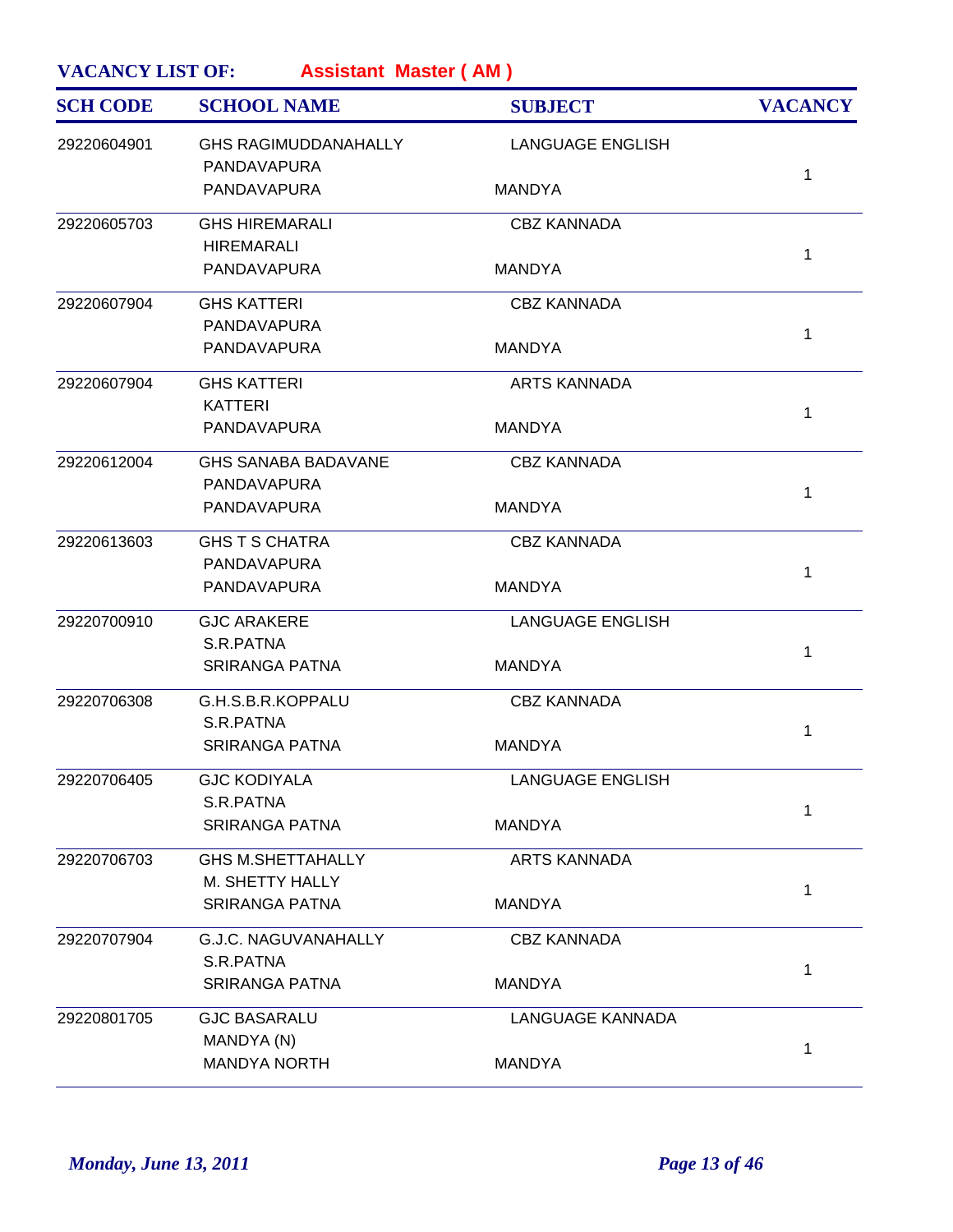| <b>GHS CHANDGALU</b><br><b>CBZ KANNADA</b><br>29220803706<br>MANDYA (N)<br><b>MANDYA NORTH</b><br><b>MANDYA</b><br>29220803706<br><b>GHS CHANDGALU</b><br><b>LANGUAGE ENGLISH</b><br>MANDYA (N)<br><b>MANDYA NORTH</b><br><b>MANDYA</b><br>29220804102<br>GHS.DODDAGARUDANAHALLI<br><b>LANGUAGE ENGLISH</b><br>MANDYA (N)<br><b>MANDYA NORTH</b><br><b>MANDYA</b><br>29220804102<br><b>GCHS DODDAGARUDANAHALLI</b><br>LANGUAGE KANNADA<br>DODDA GARUDANA HALLY<br><b>MANDYA NORTH</b><br><b>MANDYA</b><br>29220805406<br><b>GHS SHIVAPURA</b><br><b>CBZ KANNADA</b><br><b>SHIVAPURA</b><br><b>MANDYA NORTH</b><br><b>MANDYA</b><br>29220806003<br><b>GCHS G. MALLIGERE</b><br><b>CBZ KANNADA</b><br><b>G. MALLIGERE</b><br><b>MANDYA NORTH</b><br><b>MANDYA</b><br>G.P.U.C. COLLAGE DUDDA<br>29220807304<br><b>CBZ KANNADA</b> | <b>VACANCY</b> |
|--------------------------------------------------------------------------------------------------------------------------------------------------------------------------------------------------------------------------------------------------------------------------------------------------------------------------------------------------------------------------------------------------------------------------------------------------------------------------------------------------------------------------------------------------------------------------------------------------------------------------------------------------------------------------------------------------------------------------------------------------------------------------------------------------------------------------------|----------------|
|                                                                                                                                                                                                                                                                                                                                                                                                                                                                                                                                                                                                                                                                                                                                                                                                                                |                |
|                                                                                                                                                                                                                                                                                                                                                                                                                                                                                                                                                                                                                                                                                                                                                                                                                                | 1              |
|                                                                                                                                                                                                                                                                                                                                                                                                                                                                                                                                                                                                                                                                                                                                                                                                                                |                |
|                                                                                                                                                                                                                                                                                                                                                                                                                                                                                                                                                                                                                                                                                                                                                                                                                                | 1              |
|                                                                                                                                                                                                                                                                                                                                                                                                                                                                                                                                                                                                                                                                                                                                                                                                                                | 1              |
|                                                                                                                                                                                                                                                                                                                                                                                                                                                                                                                                                                                                                                                                                                                                                                                                                                |                |
|                                                                                                                                                                                                                                                                                                                                                                                                                                                                                                                                                                                                                                                                                                                                                                                                                                | 1              |
|                                                                                                                                                                                                                                                                                                                                                                                                                                                                                                                                                                                                                                                                                                                                                                                                                                |                |
|                                                                                                                                                                                                                                                                                                                                                                                                                                                                                                                                                                                                                                                                                                                                                                                                                                | 1              |
|                                                                                                                                                                                                                                                                                                                                                                                                                                                                                                                                                                                                                                                                                                                                                                                                                                |                |
|                                                                                                                                                                                                                                                                                                                                                                                                                                                                                                                                                                                                                                                                                                                                                                                                                                | 1              |
|                                                                                                                                                                                                                                                                                                                                                                                                                                                                                                                                                                                                                                                                                                                                                                                                                                |                |
| <b>DUDDA</b>                                                                                                                                                                                                                                                                                                                                                                                                                                                                                                                                                                                                                                                                                                                                                                                                                   | 1              |
| <b>MANDYA NORTH</b><br><b>MANDYA</b>                                                                                                                                                                                                                                                                                                                                                                                                                                                                                                                                                                                                                                                                                                                                                                                           |                |
| 29220809102<br><b>GHS HONNAYAKANAHALLI</b><br><b>LANGUAGE ENGLISH</b><br>MANDYA (N)                                                                                                                                                                                                                                                                                                                                                                                                                                                                                                                                                                                                                                                                                                                                            | 1              |
| <b>MANDYA NORTH</b><br><b>MANDYA</b>                                                                                                                                                                                                                                                                                                                                                                                                                                                                                                                                                                                                                                                                                                                                                                                           |                |
| 29220810805<br><b>GCHS MUTTEGERE</b><br><b>LANGUAGE ENGLISH</b><br><b>MUTHEGERE</b>                                                                                                                                                                                                                                                                                                                                                                                                                                                                                                                                                                                                                                                                                                                                            | 1              |
| <b>MANDYA NORTH</b><br><b>MANDYA</b>                                                                                                                                                                                                                                                                                                                                                                                                                                                                                                                                                                                                                                                                                                                                                                                           |                |
| <b>LANGUAGE KANNADA</b><br>29230102602<br><b>GHS HARIHALLY</b><br><b>HARIHALLY</b>                                                                                                                                                                                                                                                                                                                                                                                                                                                                                                                                                                                                                                                                                                                                             | 1              |
| <b>ALUR</b><br><b>HASSAN</b>                                                                                                                                                                                                                                                                                                                                                                                                                                                                                                                                                                                                                                                                                                                                                                                                   |                |
| 29230102602<br><b>GHS HARIHALLY</b><br><b>CBZ KANNADA</b><br><b>HARIHALLY</b>                                                                                                                                                                                                                                                                                                                                                                                                                                                                                                                                                                                                                                                                                                                                                  | 1              |
| <b>ALUR</b><br><b>HASSAN</b>                                                                                                                                                                                                                                                                                                                                                                                                                                                                                                                                                                                                                                                                                                                                                                                                   |                |
| 29230104002<br><b>GHS JINIGARAVALLI</b><br><b>LANGUAGE ENGLISH</b><br><b>HIDUVANAHALLY</b>                                                                                                                                                                                                                                                                                                                                                                                                                                                                                                                                                                                                                                                                                                                                     | 1              |
| <b>ALUR</b><br><b>HASSAN</b>                                                                                                                                                                                                                                                                                                                                                                                                                                                                                                                                                                                                                                                                                                                                                                                                   |                |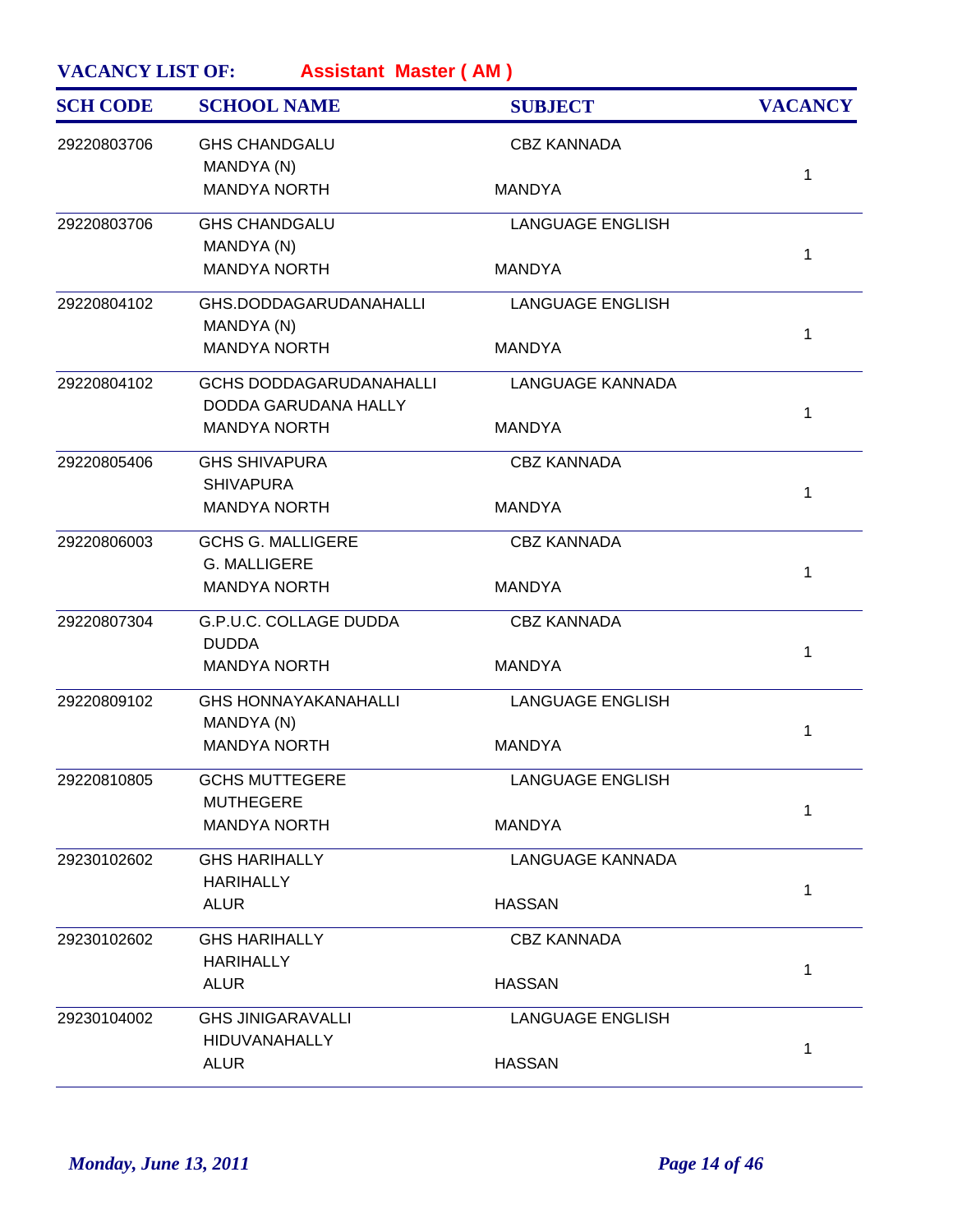| <b>SCH CODE</b> | <b>SCHOOL NAME</b>                                | <b>SUBJECT</b>          | <b>VACANCY</b> |
|-----------------|---------------------------------------------------|-------------------------|----------------|
| 29230104002     | <b>GHS JINIGARAVALLI</b><br><b>HIDUVANAHALLY</b>  | <b>LANGUAGE KANNADA</b> | $\mathbf 1$    |
|                 | <b>ALUR</b>                                       | <b>HASSAN</b>           |                |
| 29230104002     | <b>GHS JINIGARAVALLI</b><br><b>HIDUVANAHALLY</b>  | <b>CBZ KANNADA</b>      | $\mathbf 1$    |
|                 | <b>ALUR</b>                                       | <b>HASSAN</b>           |                |
| 29230106104     | <b>GJC KANATHUR</b><br><b>KANATHUR</b>            | <b>CBZ KANNADA</b>      | $\mathbf{1}$   |
|                 | <b>ALUR</b>                                       | <b>HASSAN</b>           |                |
| 29230114202     | <b>GJC RAYARAKOPPALU</b><br><b>NERAGALALE</b>     | <b>ARTS KANNADA</b>     | $\mathbf 1$    |
|                 | <b>ALUR</b>                                       | <b>HASSAN</b>           |                |
| 29230202508     | <b>GJC KONANURU</b><br><b>KONANUR</b>             | PCM KANNADA             | $\mathbf 1$    |
|                 | ARAKALAGUDU                                       | <b>HASSAN</b>           |                |
| 29230203305     | <b>GHS KALENAHALLI</b><br>KALENAHALLI             | <b>CBZ KANNADA</b>      |                |
|                 | ARAKALAGUDU                                       | <b>HASSAN</b>           | 1              |
| 29230203305     | <b>GHS KALENAHALLI</b><br>KALENAHALLI             | PCM KANNADA             |                |
|                 | ARAKALAGUDU                                       | <b>HASSAN</b>           | 1              |
| 29230204503     | <b>GJC BELAVADI</b><br><b>BELAVADI</b>            | <b>ARTS KANNADA</b>     | 1              |
|                 | ARAKALAGUDU                                       | <b>HASSAN</b>           |                |
| 29230208502     | GHS H KONGALALE<br><b>HENNUR KONGALALE</b>        | <b>CBZ KANNADA</b>      | 1              |
|                 | ARAKALAGUDU                                       | <b>HASSAN</b>           |                |
| 29230208502     | <b>GHS H.KONGALALE</b><br><b>HENNUR KONGALALE</b> | PCM KANNADA             | 1              |
|                 | ARAKALAGUDU                                       | <b>HASSAN</b>           |                |
| 29230208603     | <b>GHS ABM HALLY</b><br>A.B.M. HALLY              | <b>LANGUAGE KANNADA</b> |                |
|                 | ARAKALAGUDU                                       | <b>HASSAN</b>           | 1              |
| 29230210302     | <b>GJC SIDDAPURA GATE</b>                         | <b>LANGUAGE ENGLISH</b> |                |
|                 | <b>SIDDAPURA GATE</b>                             |                         | 1              |
|                 | ARAKALAGUDU                                       | <b>HASSAN</b>           |                |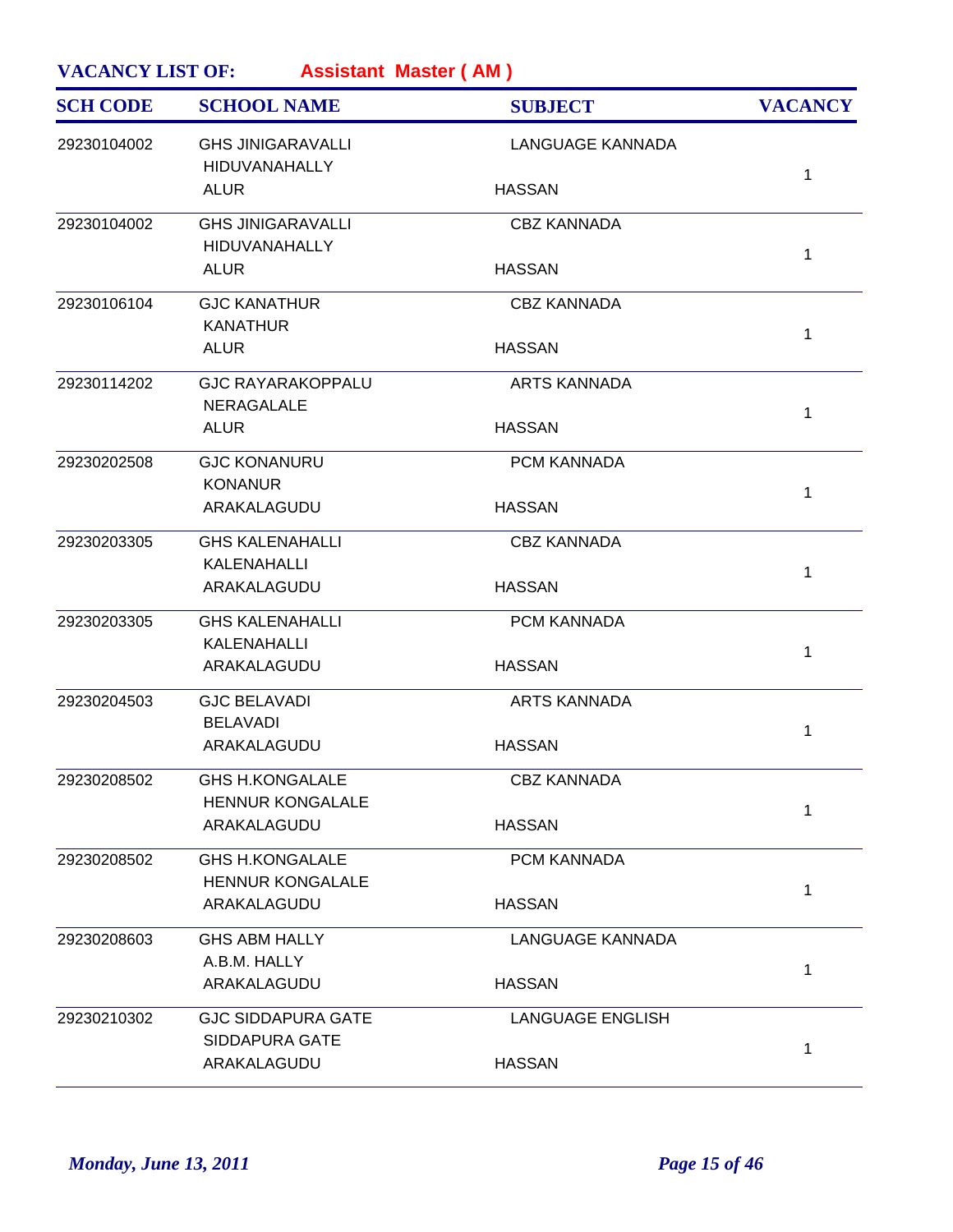| <b>SCH CODE</b> | <b>SCHOOL NAME</b>         | <b>SUBJECT</b>          | <b>VACANCY</b> |
|-----------------|----------------------------|-------------------------|----------------|
| 29230213303     | <b>GHS KATTEPURA</b>       | <b>CBZ KANNADA</b>      |                |
|                 | <b>KATTEPURA</b>           |                         | $\mathbf{1}$   |
|                 | ARAKALAGUDU                | <b>HASSAN</b>           |                |
| 29230213303     | <b>GHS KATTEPURA</b>       | <b>ARTS KANNADA</b>     |                |
|                 | <b>KATTEPURA</b>           |                         | $\mathbf{1}$   |
|                 | ARAKALAGUDU                | <b>HASSAN</b>           |                |
| 29230216402     | <b>GHS HANYALU</b>         | <b>CBZ KANNADA</b>      |                |
|                 | <b>HANYALU</b>             |                         | $\mathbf 1$    |
|                 | ARAKALAGUDU                | <b>HASSAN</b>           |                |
| 29230216402     | <b>GHS HANYALU</b>         | PCM KANNADA             |                |
|                 | <b>HANYALU</b>             |                         | $\mathbf 1$    |
|                 | ARAKALAGUDU                | <b>HASSAN</b>           |                |
| 29230217303     | <b>GHS BANNUR</b>          | <b>ARTS KANNADA</b>     |                |
|                 | <b>BANNUR</b>              |                         | $\mathbf{1}$   |
|                 | ARAKALAGUDU                | <b>HASSAN</b>           |                |
| 29230219004     | <b>GHS HULIKAL</b>         | <b>ARTS KANNADA</b>     |                |
|                 | <b>HULIKAL</b>             |                         | $\mathbf{1}$   |
|                 | ARAKALAGUDU                | <b>HASSAN</b>           |                |
| 29230220503     | <b>GJC DODDAMAGGE</b>      | PCM KANNADA             |                |
|                 | <b>DODDAMAGGE</b>          |                         | $\mathbf{1}$   |
|                 | ARAKALAGUDU                | <b>HASSAN</b>           |                |
| 29230222502     | <b>GHS SANTHEMARUR</b>     | PCM KANNADA             |                |
|                 | <b>SANTHEMARUR</b>         |                         | 1              |
|                 | ARAKALAGUDU                | <b>HASSAN</b>           |                |
| 29230222502     | <b>GHS SANTHEMARUR</b>     | <b>CBZ KANNADA</b>      |                |
|                 | <b>SANTHEMARUR</b>         |                         | $\mathbf{1}$   |
|                 | ARAKALAGUDU                | <b>HASSAN</b>           |                |
| 29230224003     | <b>GJC HEBBALE</b>         | <b>CBZ KANNADA</b>      |                |
|                 | <b>HEBBALE</b>             |                         | 1              |
|                 | ARAKALAGUDU                | <b>HASSAN</b>           |                |
| 29230227302     | <b>GHS VIJAPURA ARANYA</b> | <b>LANGUAGE KANNADA</b> |                |
|                 | <b>VIJAPURA COLONY</b>     |                         | $\mathbf{1}$   |
|                 | ARAKALAGUDU                | <b>HASSAN</b>           |                |
| 29230227302     | <b>GHS VIJAPURA ARANYA</b> | <b>ARTS KANNADA</b>     |                |
|                 | <b>VIJAPURA COLONY</b>     |                         | 1              |
|                 | ARAKALAGUDU                | <b>HASSAN</b>           |                |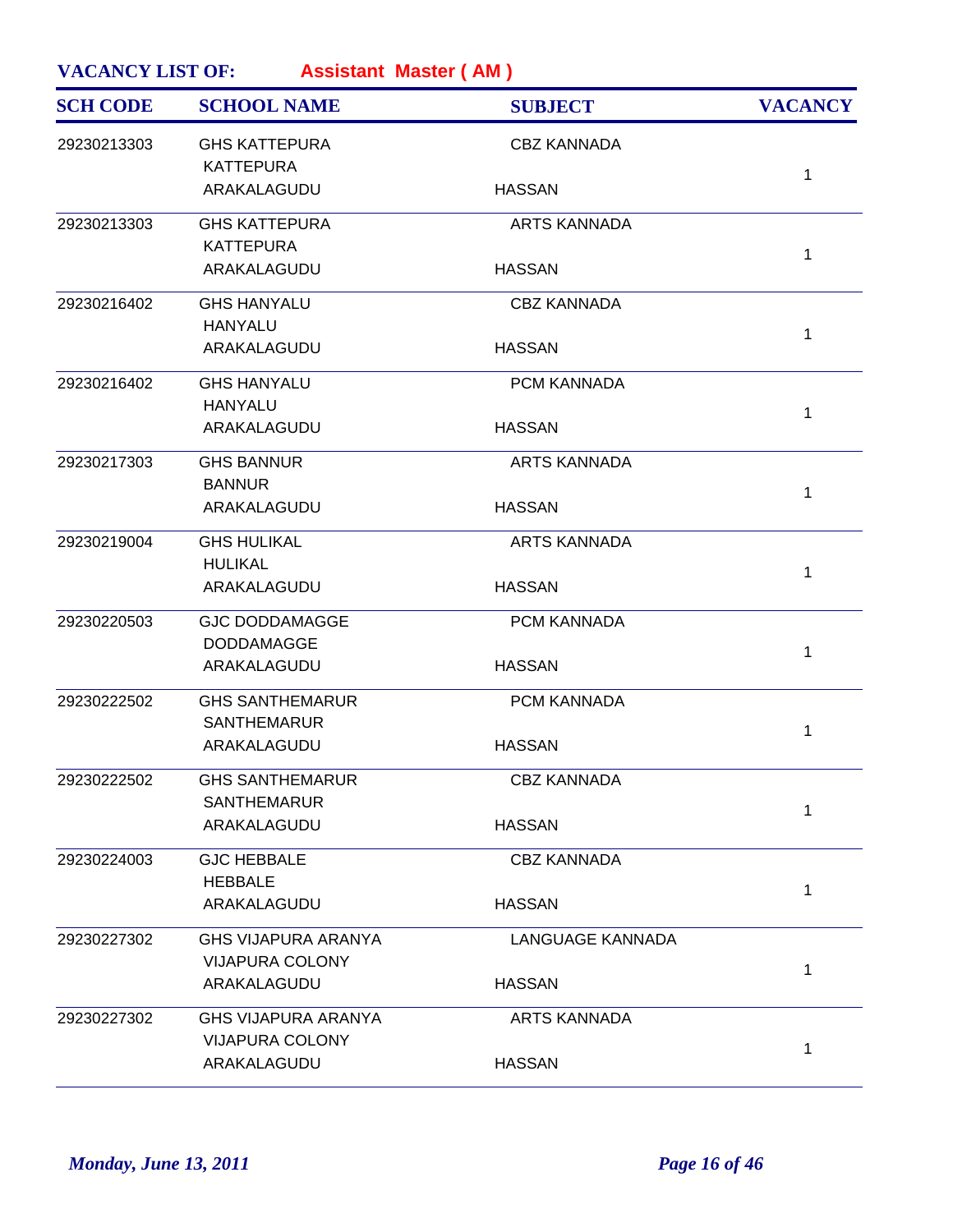| <b>SCH CODE</b> | <b>SCHOOL NAME</b>      | <b>SUBJECT</b>           | <b>VACANCY</b> |
|-----------------|-------------------------|--------------------------|----------------|
| 29230228324     | <b>GJBC ARAKALAGUDU</b> | <b>LANGUAGE SANSKRIT</b> |                |
|                 | ARAKALAGU               |                          | 1              |
|                 | ARAKALAGUDU             | <b>HASSAN</b>            |                |
| 29230228324     | <b>GJBC ARAKALAGUDU</b> | LANGUAGE KANNADA         |                |
|                 | ARAKALAGU               |                          | 1              |
|                 | ARAKALAGUDU             | <b>HASSAN</b>            |                |
| 29230228324     | <b>GJBC ARAKALAGUDU</b> | <b>CBZ KANNADA</b>       |                |
|                 | ARAKALAGU               |                          |                |
|                 | ARAKALAGUDU             | <b>HASSAN</b>            | 1              |
| 29230228325     | <b>GJGC ARAKALAGUDU</b> | PCM KANNADA              |                |
|                 | ARAKALAGU               |                          |                |
|                 | ARAKALAGUDU             | <b>HASSAN</b>            | 1              |
| 29230228325     | <b>GJGC ARAKALAGUDU</b> | <b>LANGUAGE ENGLISH</b>  |                |
|                 | ARAKALAGU               |                          |                |
|                 | ARAKALAGUDU             | <b>HASSAN</b>            | 1              |
| 29230302502     | <b>GHS KARUGUNDHA</b>   | <b>CBZ KANNADA</b>       |                |
|                 | <b>KARUGUNDHA</b>       |                          | 1              |
|                 | <b>ARASIKERE</b>        | <b>HASSAN</b>            |                |
| 29230308802     | <b>GHS BEGESHAPURA</b>  | <b>CBZ KANNADA</b>       |                |
|                 | <b>BAGESHPURA</b>       |                          | 1              |
|                 | <b>ARASIKERE</b>        | <b>HASSAN</b>            |                |
| 29230310304     | <b>GHS MURUNDI</b>      | <b>CBZ KANNADA</b>       |                |
|                 | <b>ARASIKERE</b>        | <b>HASSAN</b>            | 1              |
|                 |                         |                          |                |
| 29230311204     | <b>GJC BALENAHALLY</b>  | <b>CBZ KANNADA</b>       |                |
|                 | <b>HABBANA GATTA</b>    |                          | 1              |
|                 | <b>ARASIKERE</b>        | <b>HASSAN</b>            |                |
| 29230312452     | <b>GGJC ARASIKERE</b>   | <b>LANGUAGE SANSKRIT</b> |                |
|                 | <b>ARASIKERE</b>        |                          | 1              |
|                 | <b>ARASIKERE</b>        | <b>HASSAN</b>            |                |
| 29230312452     | <b>GGJC ARASIKERE</b>   | <b>CBZ KANNADA</b>       |                |
|                 | <b>ARASIKERE</b>        |                          | 1              |
|                 | <b>ARASIKERE</b>        | <b>HASSAN</b>            |                |
| 29230312452     | <b>GGJC ARASIKERE</b>   | <b>LANGUAGE URDU</b>     |                |
|                 | <b>ARASIKERE</b>        |                          | 1              |
|                 | <b>ARASIKERE</b>        | <b>HASSAN</b>            |                |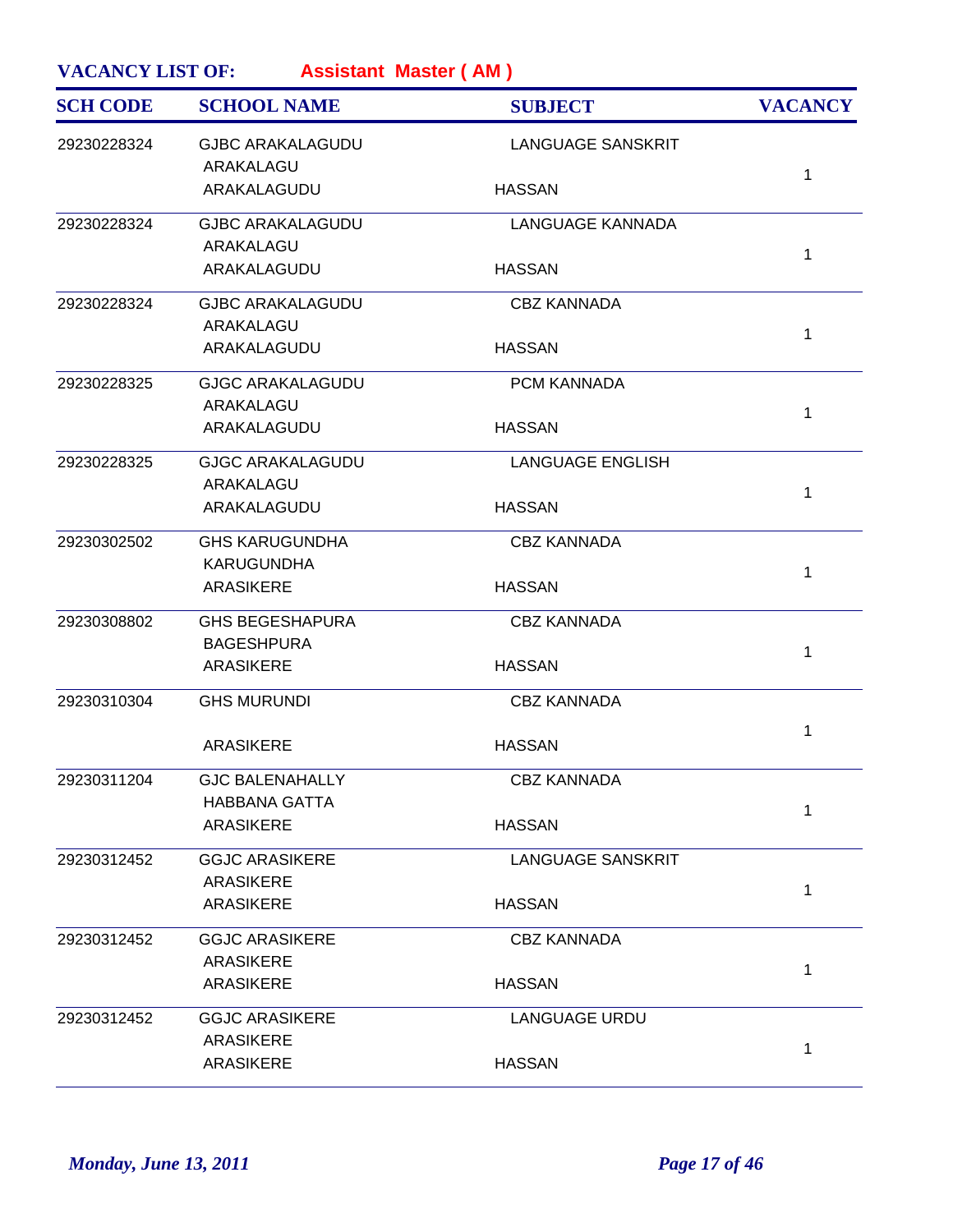| <b>SCH CODE</b> | <b>SCHOOL NAME</b>        | <b>SUBJECT</b>          | <b>VACANCY</b> |
|-----------------|---------------------------|-------------------------|----------------|
| 29230312453     | <b>GJC ARASIKERE</b>      | <b>LANGUAGE URDU</b>    |                |
|                 | <b>ARASIKERE</b>          |                         | $\mathbf 1$    |
|                 | <b>ARASIKERE</b>          | <b>HASSAN</b>           |                |
| 29230312453     | <b>GJC ARASIKERE</b>      | <b>CBZ KANNADA</b>      |                |
|                 | <b>ARASIKERE</b>          |                         | $\mathbf 1$    |
|                 | <b>ARASIKERE</b>          | <b>HASSAN</b>           |                |
| 29230326805     | GHS J.C.PURA              | <b>CBZ KANNADA</b>      |                |
|                 | J.C.PURA                  |                         | $\mathbf{1}$   |
|                 | <b>ARASIKERE</b>          | <b>HASSAN</b>           |                |
| 29230410502     | <b>GHS CHEEKANAHALLY</b>  | <b>CBZ KANNADA</b>      |                |
|                 | CHEEKANAHALLY             |                         | $\mathbf 1$    |
|                 | <b>BELUR</b>              | <b>HASSAN</b>           |                |
| 29230417402     | <b>GHS DODDAKODIHALLY</b> | PCM KANNADA             |                |
|                 | <b>KODIHALLY</b>          |                         | $\mathbf 1$    |
|                 | <b>BELUR</b>              | <b>HASSAN</b>           |                |
| 29230417802     | <b>GPUC SANENAHALLY</b>   | <b>CBZ KANNADA</b>      |                |
|                 | <b>SANENAHALLY</b>        |                         | $\mathbf{1}$   |
|                 | <b>BELUR</b>              | <b>HASSAN</b>           |                |
| 29230419302     | <b>GHS APPIHALLY</b>      | <b>ARTS KANNADA</b>     |                |
|                 | <b>APPIHALLY</b>          |                         | 1              |
|                 | <b>BELUR</b>              | <b>HASSAN</b>           |                |
| 29230419302     | <b>GHS APPIHALLY</b>      | <b>LANGUAGE KANNADA</b> |                |
|                 | <b>APPIHALLY</b>          |                         | 1              |
|                 | <b>BELUR</b>              | <b>HASSAN</b>           |                |
| 29230423902     | <b>GHS RAJANASIRIYURU</b> | PCM KANNADA             |                |
|                 | RAJANA SIRIYURU           |                         | 1              |
|                 | <b>BELUR</b>              | <b>HASSAN</b>           |                |
| 29230426409     | <b>GPUC AREHALLY</b>      | <b>CBZ KANNADA</b>      |                |
|                 | AREHALLY                  |                         | 1              |
|                 | <b>BELUR</b>              | <b>HASSAN</b>           |                |
| 29230502506     | <b>GJC UDAYAPURA</b>      | <b>CBZ KANNADA</b>      |                |
|                 | <b>BALADARE</b>           |                         | 1              |
|                 | CHANNARAYAPATNA           | <b>HASSAN</b>           |                |
| 29230506904     | <b>GHS KANTHARAJAPURA</b> | <b>CBZ KANNADA</b>      |                |
|                 | KANTHARAJAPURA            |                         | 1              |
|                 | CHANNARAYAPATNA           | <b>HASSAN</b>           |                |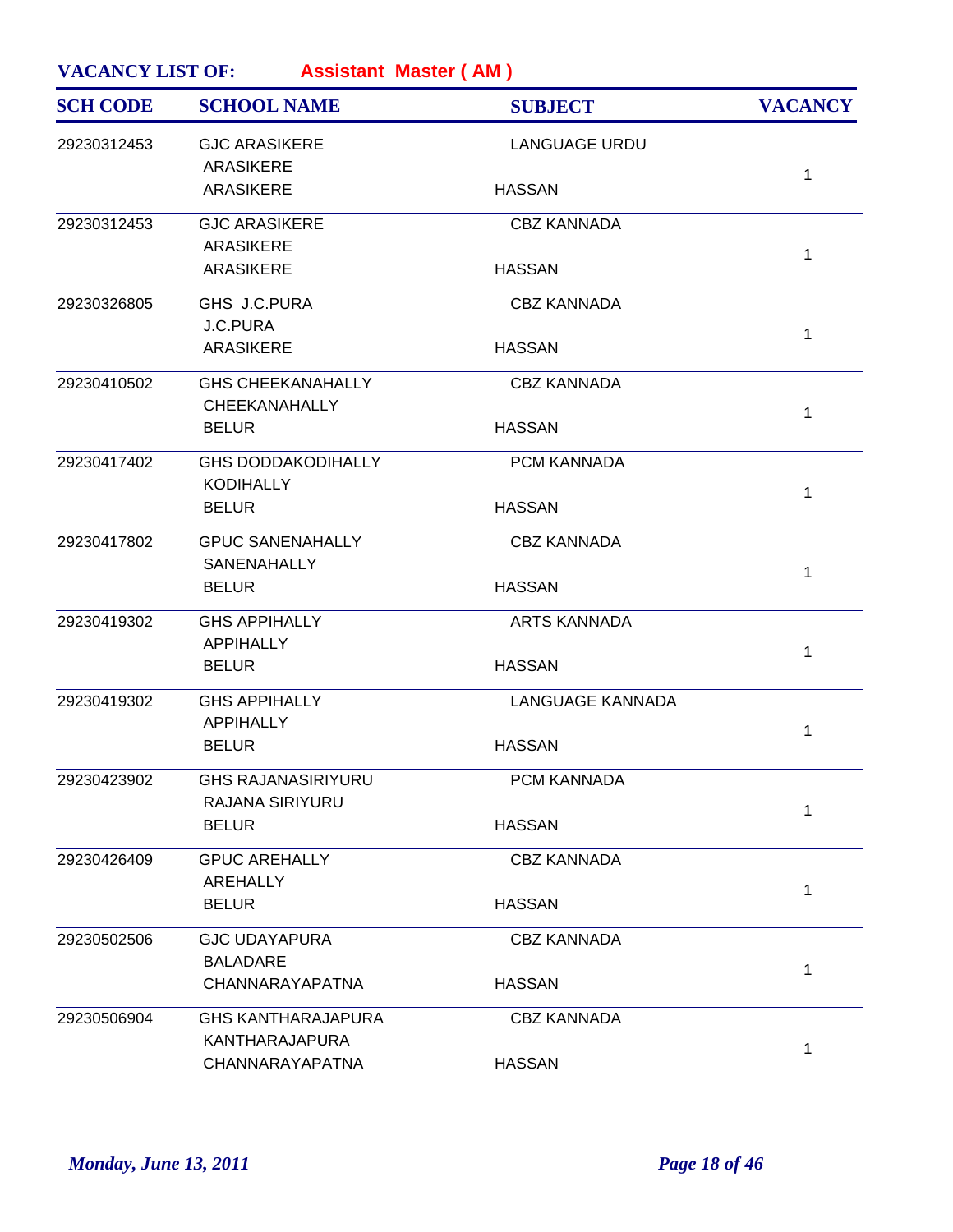| <b>SCH CODE</b> | <b>SCHOOL NAME</b>                                                   | <b>SUBJECT</b>      | <b>VACANCY</b> |
|-----------------|----------------------------------------------------------------------|---------------------|----------------|
| 29230511003     | <b>GHS KEMBALU</b><br><b>KEMBALU</b>                                 | PCM KANNADA         |                |
|                 | CHANNARAYAPATNA                                                      | <b>HASSAN</b>       | 1              |
| 29230511003     | <b>GHS KEMBALU</b>                                                   | <b>ARTS KANNADA</b> |                |
|                 | <b>KEMBALU</b><br>CHANNARAYAPATNA                                    | <b>HASSAN</b>       | 1              |
| 29230515433     | <b>GHS</b><br>CHANNARAYAPATNASANTHEMYDANA)                           | <b>CBZ KANNADA</b>  |                |
|                 | CHANNARAYAPATNA                                                      | <b>HASSAN</b>       | 1              |
| 29230515434     | GHS CHANNARAYAPATNA(BEHIND BEO CBZ KANNADA<br><b>CHANNARAYAPATNA</b> |                     |                |
|                 | CHANNARAYAPATNA                                                      | <b>HASSAN</b>       | 1              |
| 29230517502     | <b>GHS A.CHOLENAHALLY</b><br>A. CHOLENAHALLY                         | <b>CBZ KANNADA</b>  | 1              |
|                 | CHANNARAYAPATNA                                                      | <b>HASSAN</b>       |                |
| 29230521004     | <b>GHS KAREHALLY</b><br><b>KAREHALLY</b>                             | <b>CBZ KANNADA</b>  | 1              |
|                 | CHANNARAYAPATNA                                                      | <b>HASSAN</b>       |                |
| 29230521004     | <b>GHS KAREHALLY</b><br><b>KAREHALLY</b>                             | PCM KANNADA         | 1              |
|                 | CHANNARAYAPATNA                                                      | <b>HASSAN</b>       |                |
| 29230521804     | <b>GHS NAVILE</b><br><b>NAVTLE</b>                                   | PCM KANNADA         | 1              |
|                 | CHANNARAYAPATNA                                                      | <b>HASSAN</b>       |                |
| 29230524002     | <b>GHS KUMBENAHALLY BARE</b><br>KUMBENAHALLY                         | <b>CBZ KANNADA</b>  | 1              |
|                 | CHANNARAYAPATNA                                                      | <b>HASSAN</b>       |                |
| 29230524002     | <b>GHS KUMBENAHALLY BARE</b><br>KUMBENAHALLY                         | PCM KANNADA         | 1              |
|                 | CHANNARAYAPATNA                                                      | <b>HASSAN</b>       |                |
| 29230524902     | <b>GHS SATHENAHALLY</b><br><b>SATHENAHALLY</b>                       | <b>CBZ KANNADA</b>  |                |
|                 | CHANNARAYAPATNA                                                      | <b>HASSAN</b>       | 1              |
| 29230525302     | <b>GHS KUNDUR MUTT</b><br><b>KUNDUR</b>                              | PCM KANNADA         |                |
|                 | CHANNARAYAPATNA                                                      | <b>HASSAN</b>       | 1              |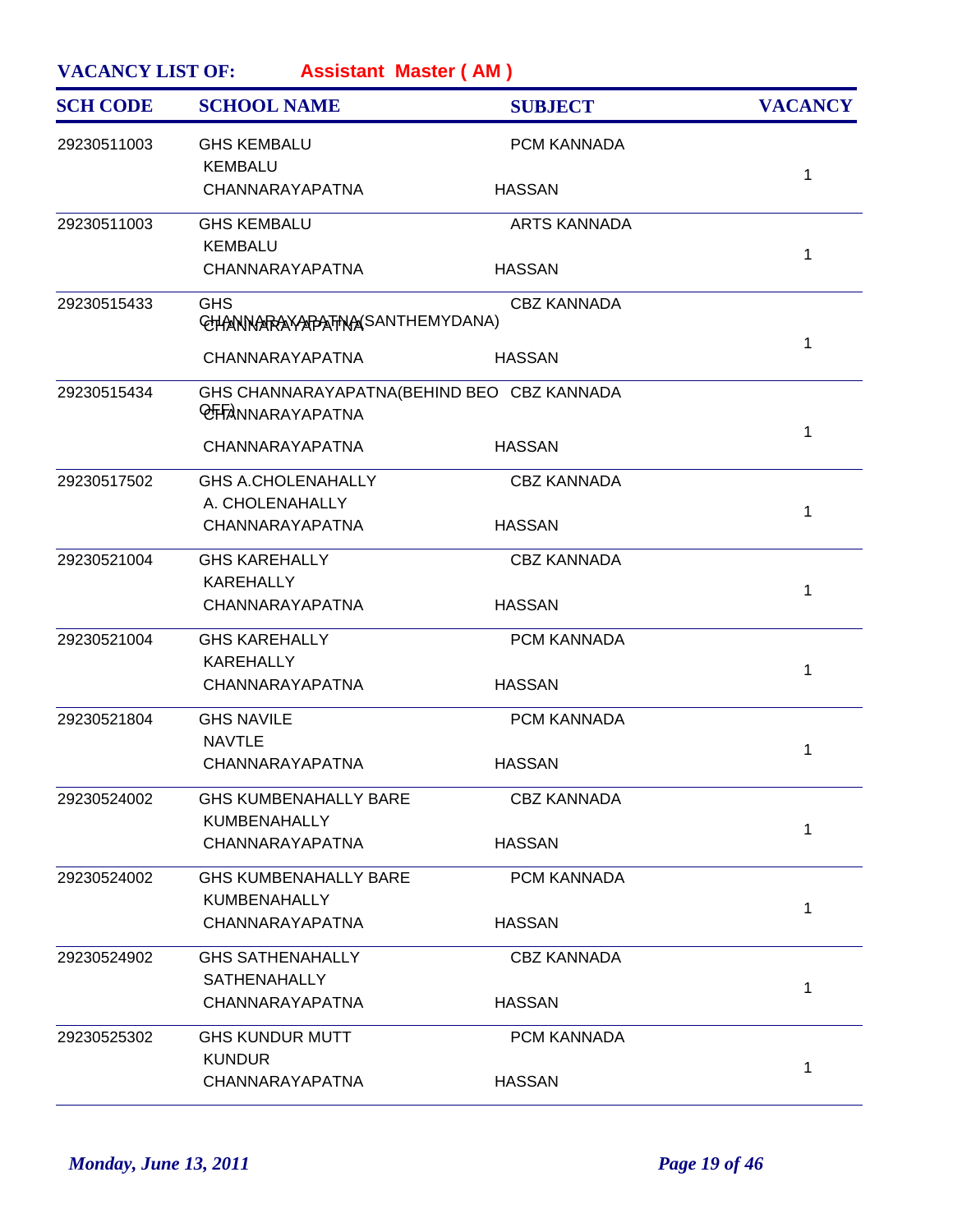|             | <b>SCHOOL NAME</b>                      | <b>SUBJECT</b>          | <b>VACANCY</b> |
|-------------|-----------------------------------------|-------------------------|----------------|
| 29230525302 | <b>GHS KUNDUR MUTT</b><br><b>KUNDUR</b> | <b>CBZ KANNADA</b>      |                |
|             | CHANNARAYAPATNA                         | <b>HASSAN</b>           | 1              |
| 29230530002 | <b>GHS MATTANAVILE</b>                  | <b>CBZ KANNADA</b>      |                |
|             | <b>MATTANAVILE</b>                      |                         | 1              |
|             | CHANNARAYAPATNA                         | <b>HASSAN</b>           |                |
| 29230532106 | <b>GJC NUGGEHALLY</b>                   | <b>CBZ KANNADA</b>      |                |
|             | <b>NUGGEHALLY</b>                       |                         | 1              |
|             | CHANNARAYAPATNA                         | <b>HASSAN</b>           |                |
| 29230532602 | <b>GHS HAROSOMANAHALLY</b>              | LANGUAGE KANNADA        |                |
|             | <b>HAROSOMANAHALLY</b>                  |                         | 1              |
|             | CHANNARAYAPATNA                         | <b>HASSAN</b>           |                |
| 29230534607 | <b>GJC HIRISAVE</b>                     | <b>ARTS KANNADA</b>     |                |
|             | <b>HIRISAVE</b>                         |                         | 1              |
|             | CHANNARAYAPATNA                         | <b>HASSAN</b>           |                |
| 29230534607 | <b>GJC HIRISAVE</b>                     | PCM KANNADA             |                |
|             | <b>HIRISAVE</b>                         |                         | 1              |
|             | CHANNARAYAPATNA                         | <b>HASSAN</b>           |                |
| 29230534607 | <b>GJC HIRISAVE</b>                     | <b>CBZ KANNADA</b>      |                |
|             | <b>HIRISAVE</b>                         |                         | 1              |
|             | CHANNARAYAPATNA                         | <b>HASSAN</b>           |                |
| 29230535719 | <b>GJC SRAVANABELAGOLA</b>              | <b>LANGUAGE KANNADA</b> |                |
|             | SRAVANABELAGOLA                         |                         | 1              |
|             | CHANNARAYAPATNA                         | <b>HASSAN</b>           |                |
| 29230535719 | <b>GJC SRAVANABELAGOLA</b>              | <b>CBZ KANNADA</b>      |                |
|             | SRAVANABELAGOLA                         |                         |                |
|             | CHANNARAYAPATNA                         | <b>HASSAN</b>           | 1              |
| 29230535720 | <b>GGHS SRAVANABELAGOLA</b>             | <b>ARTS KANNADA</b>     |                |
|             | <b>SRAVANABELAGOLA</b>                  |                         |                |
|             | CHANNARAYAPATNA                         | <b>HASSAN</b>           | 1              |
| 29230537503 | <b>GHS JUTTNAHALLY</b>                  | <b>CBZ KANNADA</b>      |                |
|             | <b>JUTTANAHALLY</b>                     |                         |                |
|             | CHANNARAYAPATNA                         | <b>HASSAN</b>           | 1              |
| 29230542402 | <b>GHS TAGADURU</b>                     | PCM KANNADA             |                |
|             | <b>TAGADURU</b>                         |                         |                |
|             | CHANNARAYAPATNA                         | <b>HASSAN</b>           | 1              |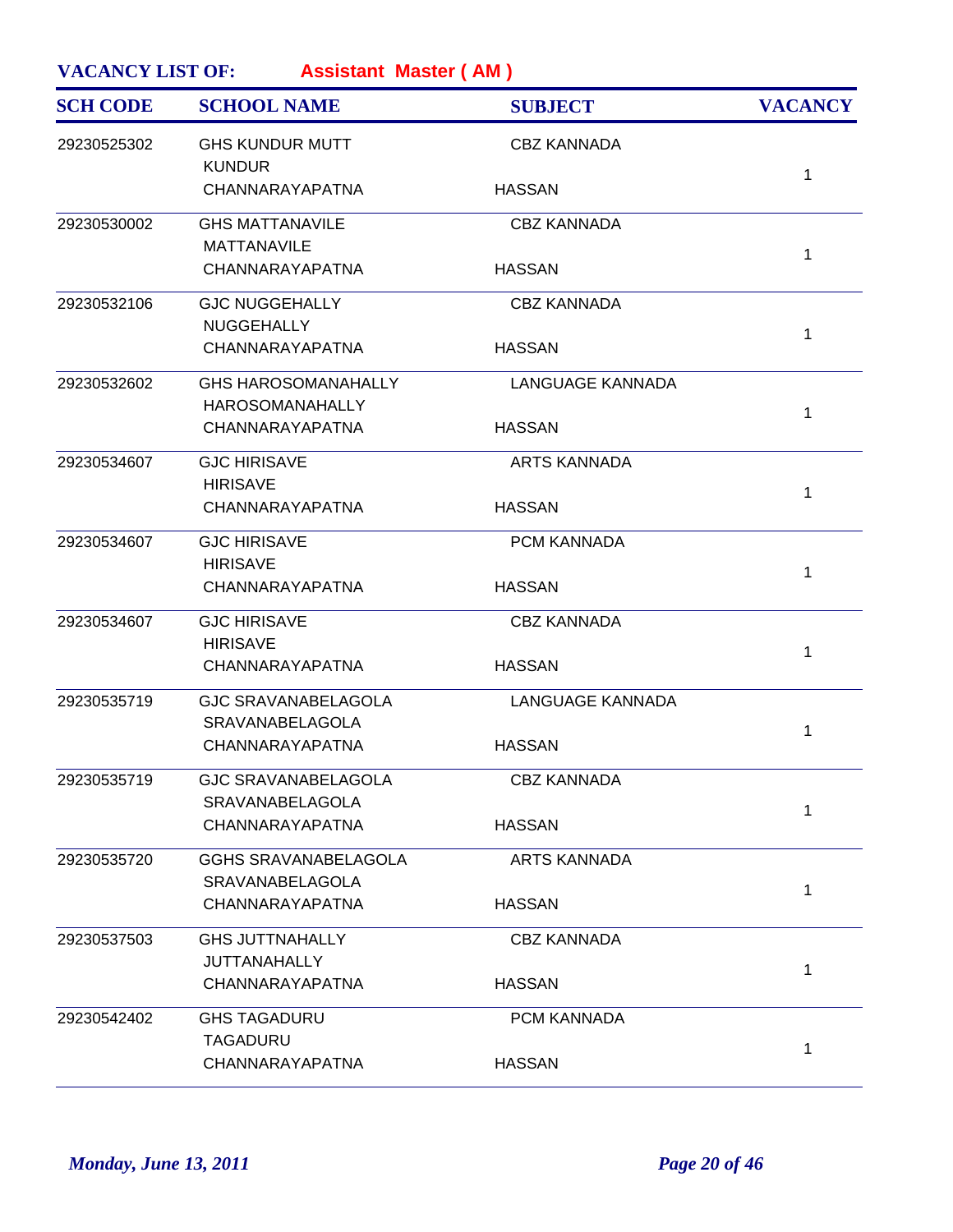| <b>GJC DODDAHALLY</b><br>29230600102<br><b>CBZ KANNADA</b><br><b>DODDAHALLY</b><br>1<br><b>HOLENARASIPURA</b><br><b>HASSAN</b><br>29230600102<br><b>ARTS KANNADA</b><br><b>GJC DODDAHALLY</b><br><b>DODDAHALLY</b><br>$\mathbf{1}$<br><b>HOLENARASIPURA</b><br><b>HASSAN</b><br>29230601702<br><b>GHS NAGARANAHALLI</b><br>PCM KANNADA<br>NAGARANAHALLI<br>$\mathbf{1}$<br><b>HASSAN</b><br><b>HOLENARASIPURA</b><br><b>CBZ KANNADA</b><br>29230603203<br><b>GJC CHAKENAHALLY</b><br><b>CHAKENAHALLY</b><br>$\mathbf{1}$<br><b>HOLENARASIPURA</b><br><b>HASSAN</b><br>29230607002<br><b>CBZ KANNADA</b><br><b>GHS YELLESHAPURA</b><br><b>YELLESHAPURA</b><br>1<br><b>HOLENARASIPURA</b><br><b>HASSAN</b><br>29230607902<br><b>GHS HARADANAHALLY</b><br>PCM KANNADA<br>HARADANAHALLY<br>$\mathbf{1}$<br><b>HASSAN</b><br><b>HOLENARASIPURA</b><br>29230609502<br><b>GJC PADAVALAHIPPE</b><br>PCM KANNADA<br>PADAVALAHIPPE<br>$\mathbf{1}$<br><b>HOLENARASIPURA</b><br><b>HASSAN</b><br>29230611002<br><b>LANGUAGE ENGLISH</b><br><b>GJC YELECHAGAHALLY</b><br>YELECHAGAHALLY<br>1<br><b>HOLENARASIPURA</b><br><b>HASSAN</b><br><b>GJC YELECHAGAHALLY</b><br>29230611002<br><b>CBZ KANNADA</b><br>YELECHAGAHALLY<br>1<br><b>HASSAN</b><br><b>HOLENARASIPURA</b><br>29230612135<br><b>GGJC HOLENARASIPURA</b><br><b>CBZ KANNADA</b><br><b>HOLENARASIPURA</b><br>$\overline{2}$<br><b>HOLENARASIPURA</b><br><b>HASSAN</b><br>29230617707<br><b>GHS ALADAHALLY</b><br><b>CBZ KANNADA</b><br><b>MUDALAHIPPE</b><br>$\mathbf{1}$<br><b>HOLENARASIPURA</b><br><b>HASSAN</b><br>29230617802<br><b>GHS THATTEKERE BORE</b><br><b>CBZ KANNADA</b><br><b>THATTEKERE</b><br>1<br><b>HASSAN</b><br><b>HOLENARASIPURA</b> | <b>SCH CODE</b> | <b>SCHOOL NAME</b> | <b>SUBJECT</b> | <b>VACANCY</b> |
|------------------------------------------------------------------------------------------------------------------------------------------------------------------------------------------------------------------------------------------------------------------------------------------------------------------------------------------------------------------------------------------------------------------------------------------------------------------------------------------------------------------------------------------------------------------------------------------------------------------------------------------------------------------------------------------------------------------------------------------------------------------------------------------------------------------------------------------------------------------------------------------------------------------------------------------------------------------------------------------------------------------------------------------------------------------------------------------------------------------------------------------------------------------------------------------------------------------------------------------------------------------------------------------------------------------------------------------------------------------------------------------------------------------------------------------------------------------------------------------------------------------------------------------------------------------------------------------------------------------------------------------------------------------------------------------------------------|-----------------|--------------------|----------------|----------------|
|                                                                                                                                                                                                                                                                                                                                                                                                                                                                                                                                                                                                                                                                                                                                                                                                                                                                                                                                                                                                                                                                                                                                                                                                                                                                                                                                                                                                                                                                                                                                                                                                                                                                                                            |                 |                    |                |                |
|                                                                                                                                                                                                                                                                                                                                                                                                                                                                                                                                                                                                                                                                                                                                                                                                                                                                                                                                                                                                                                                                                                                                                                                                                                                                                                                                                                                                                                                                                                                                                                                                                                                                                                            |                 |                    |                |                |
|                                                                                                                                                                                                                                                                                                                                                                                                                                                                                                                                                                                                                                                                                                                                                                                                                                                                                                                                                                                                                                                                                                                                                                                                                                                                                                                                                                                                                                                                                                                                                                                                                                                                                                            |                 |                    |                |                |
|                                                                                                                                                                                                                                                                                                                                                                                                                                                                                                                                                                                                                                                                                                                                                                                                                                                                                                                                                                                                                                                                                                                                                                                                                                                                                                                                                                                                                                                                                                                                                                                                                                                                                                            |                 |                    |                |                |
|                                                                                                                                                                                                                                                                                                                                                                                                                                                                                                                                                                                                                                                                                                                                                                                                                                                                                                                                                                                                                                                                                                                                                                                                                                                                                                                                                                                                                                                                                                                                                                                                                                                                                                            |                 |                    |                |                |
|                                                                                                                                                                                                                                                                                                                                                                                                                                                                                                                                                                                                                                                                                                                                                                                                                                                                                                                                                                                                                                                                                                                                                                                                                                                                                                                                                                                                                                                                                                                                                                                                                                                                                                            |                 |                    |                |                |
|                                                                                                                                                                                                                                                                                                                                                                                                                                                                                                                                                                                                                                                                                                                                                                                                                                                                                                                                                                                                                                                                                                                                                                                                                                                                                                                                                                                                                                                                                                                                                                                                                                                                                                            |                 |                    |                |                |
|                                                                                                                                                                                                                                                                                                                                                                                                                                                                                                                                                                                                                                                                                                                                                                                                                                                                                                                                                                                                                                                                                                                                                                                                                                                                                                                                                                                                                                                                                                                                                                                                                                                                                                            |                 |                    |                |                |
|                                                                                                                                                                                                                                                                                                                                                                                                                                                                                                                                                                                                                                                                                                                                                                                                                                                                                                                                                                                                                                                                                                                                                                                                                                                                                                                                                                                                                                                                                                                                                                                                                                                                                                            |                 |                    |                |                |
|                                                                                                                                                                                                                                                                                                                                                                                                                                                                                                                                                                                                                                                                                                                                                                                                                                                                                                                                                                                                                                                                                                                                                                                                                                                                                                                                                                                                                                                                                                                                                                                                                                                                                                            |                 |                    |                |                |
|                                                                                                                                                                                                                                                                                                                                                                                                                                                                                                                                                                                                                                                                                                                                                                                                                                                                                                                                                                                                                                                                                                                                                                                                                                                                                                                                                                                                                                                                                                                                                                                                                                                                                                            |                 |                    |                |                |
|                                                                                                                                                                                                                                                                                                                                                                                                                                                                                                                                                                                                                                                                                                                                                                                                                                                                                                                                                                                                                                                                                                                                                                                                                                                                                                                                                                                                                                                                                                                                                                                                                                                                                                            |                 |                    |                |                |
|                                                                                                                                                                                                                                                                                                                                                                                                                                                                                                                                                                                                                                                                                                                                                                                                                                                                                                                                                                                                                                                                                                                                                                                                                                                                                                                                                                                                                                                                                                                                                                                                                                                                                                            |                 |                    |                |                |
|                                                                                                                                                                                                                                                                                                                                                                                                                                                                                                                                                                                                                                                                                                                                                                                                                                                                                                                                                                                                                                                                                                                                                                                                                                                                                                                                                                                                                                                                                                                                                                                                                                                                                                            |                 |                    |                |                |
|                                                                                                                                                                                                                                                                                                                                                                                                                                                                                                                                                                                                                                                                                                                                                                                                                                                                                                                                                                                                                                                                                                                                                                                                                                                                                                                                                                                                                                                                                                                                                                                                                                                                                                            |                 |                    |                |                |
|                                                                                                                                                                                                                                                                                                                                                                                                                                                                                                                                                                                                                                                                                                                                                                                                                                                                                                                                                                                                                                                                                                                                                                                                                                                                                                                                                                                                                                                                                                                                                                                                                                                                                                            |                 |                    |                |                |
|                                                                                                                                                                                                                                                                                                                                                                                                                                                                                                                                                                                                                                                                                                                                                                                                                                                                                                                                                                                                                                                                                                                                                                                                                                                                                                                                                                                                                                                                                                                                                                                                                                                                                                            |                 |                    |                |                |
|                                                                                                                                                                                                                                                                                                                                                                                                                                                                                                                                                                                                                                                                                                                                                                                                                                                                                                                                                                                                                                                                                                                                                                                                                                                                                                                                                                                                                                                                                                                                                                                                                                                                                                            |                 |                    |                |                |
|                                                                                                                                                                                                                                                                                                                                                                                                                                                                                                                                                                                                                                                                                                                                                                                                                                                                                                                                                                                                                                                                                                                                                                                                                                                                                                                                                                                                                                                                                                                                                                                                                                                                                                            |                 |                    |                |                |
|                                                                                                                                                                                                                                                                                                                                                                                                                                                                                                                                                                                                                                                                                                                                                                                                                                                                                                                                                                                                                                                                                                                                                                                                                                                                                                                                                                                                                                                                                                                                                                                                                                                                                                            |                 |                    |                |                |
|                                                                                                                                                                                                                                                                                                                                                                                                                                                                                                                                                                                                                                                                                                                                                                                                                                                                                                                                                                                                                                                                                                                                                                                                                                                                                                                                                                                                                                                                                                                                                                                                                                                                                                            |                 |                    |                |                |
|                                                                                                                                                                                                                                                                                                                                                                                                                                                                                                                                                                                                                                                                                                                                                                                                                                                                                                                                                                                                                                                                                                                                                                                                                                                                                                                                                                                                                                                                                                                                                                                                                                                                                                            |                 |                    |                |                |
|                                                                                                                                                                                                                                                                                                                                                                                                                                                                                                                                                                                                                                                                                                                                                                                                                                                                                                                                                                                                                                                                                                                                                                                                                                                                                                                                                                                                                                                                                                                                                                                                                                                                                                            |                 |                    |                |                |
|                                                                                                                                                                                                                                                                                                                                                                                                                                                                                                                                                                                                                                                                                                                                                                                                                                                                                                                                                                                                                                                                                                                                                                                                                                                                                                                                                                                                                                                                                                                                                                                                                                                                                                            |                 |                    |                |                |
|                                                                                                                                                                                                                                                                                                                                                                                                                                                                                                                                                                                                                                                                                                                                                                                                                                                                                                                                                                                                                                                                                                                                                                                                                                                                                                                                                                                                                                                                                                                                                                                                                                                                                                            |                 |                    |                |                |
|                                                                                                                                                                                                                                                                                                                                                                                                                                                                                                                                                                                                                                                                                                                                                                                                                                                                                                                                                                                                                                                                                                                                                                                                                                                                                                                                                                                                                                                                                                                                                                                                                                                                                                            |                 |                    |                |                |
|                                                                                                                                                                                                                                                                                                                                                                                                                                                                                                                                                                                                                                                                                                                                                                                                                                                                                                                                                                                                                                                                                                                                                                                                                                                                                                                                                                                                                                                                                                                                                                                                                                                                                                            |                 |                    |                |                |
|                                                                                                                                                                                                                                                                                                                                                                                                                                                                                                                                                                                                                                                                                                                                                                                                                                                                                                                                                                                                                                                                                                                                                                                                                                                                                                                                                                                                                                                                                                                                                                                                                                                                                                            |                 |                    |                |                |
|                                                                                                                                                                                                                                                                                                                                                                                                                                                                                                                                                                                                                                                                                                                                                                                                                                                                                                                                                                                                                                                                                                                                                                                                                                                                                                                                                                                                                                                                                                                                                                                                                                                                                                            |                 |                    |                |                |
|                                                                                                                                                                                                                                                                                                                                                                                                                                                                                                                                                                                                                                                                                                                                                                                                                                                                                                                                                                                                                                                                                                                                                                                                                                                                                                                                                                                                                                                                                                                                                                                                                                                                                                            |                 |                    |                |                |
|                                                                                                                                                                                                                                                                                                                                                                                                                                                                                                                                                                                                                                                                                                                                                                                                                                                                                                                                                                                                                                                                                                                                                                                                                                                                                                                                                                                                                                                                                                                                                                                                                                                                                                            |                 |                    |                |                |
|                                                                                                                                                                                                                                                                                                                                                                                                                                                                                                                                                                                                                                                                                                                                                                                                                                                                                                                                                                                                                                                                                                                                                                                                                                                                                                                                                                                                                                                                                                                                                                                                                                                                                                            |                 |                    |                |                |
|                                                                                                                                                                                                                                                                                                                                                                                                                                                                                                                                                                                                                                                                                                                                                                                                                                                                                                                                                                                                                                                                                                                                                                                                                                                                                                                                                                                                                                                                                                                                                                                                                                                                                                            |                 |                    |                |                |
|                                                                                                                                                                                                                                                                                                                                                                                                                                                                                                                                                                                                                                                                                                                                                                                                                                                                                                                                                                                                                                                                                                                                                                                                                                                                                                                                                                                                                                                                                                                                                                                                                                                                                                            |                 |                    |                |                |
|                                                                                                                                                                                                                                                                                                                                                                                                                                                                                                                                                                                                                                                                                                                                                                                                                                                                                                                                                                                                                                                                                                                                                                                                                                                                                                                                                                                                                                                                                                                                                                                                                                                                                                            |                 |                    |                |                |
|                                                                                                                                                                                                                                                                                                                                                                                                                                                                                                                                                                                                                                                                                                                                                                                                                                                                                                                                                                                                                                                                                                                                                                                                                                                                                                                                                                                                                                                                                                                                                                                                                                                                                                            |                 |                    |                |                |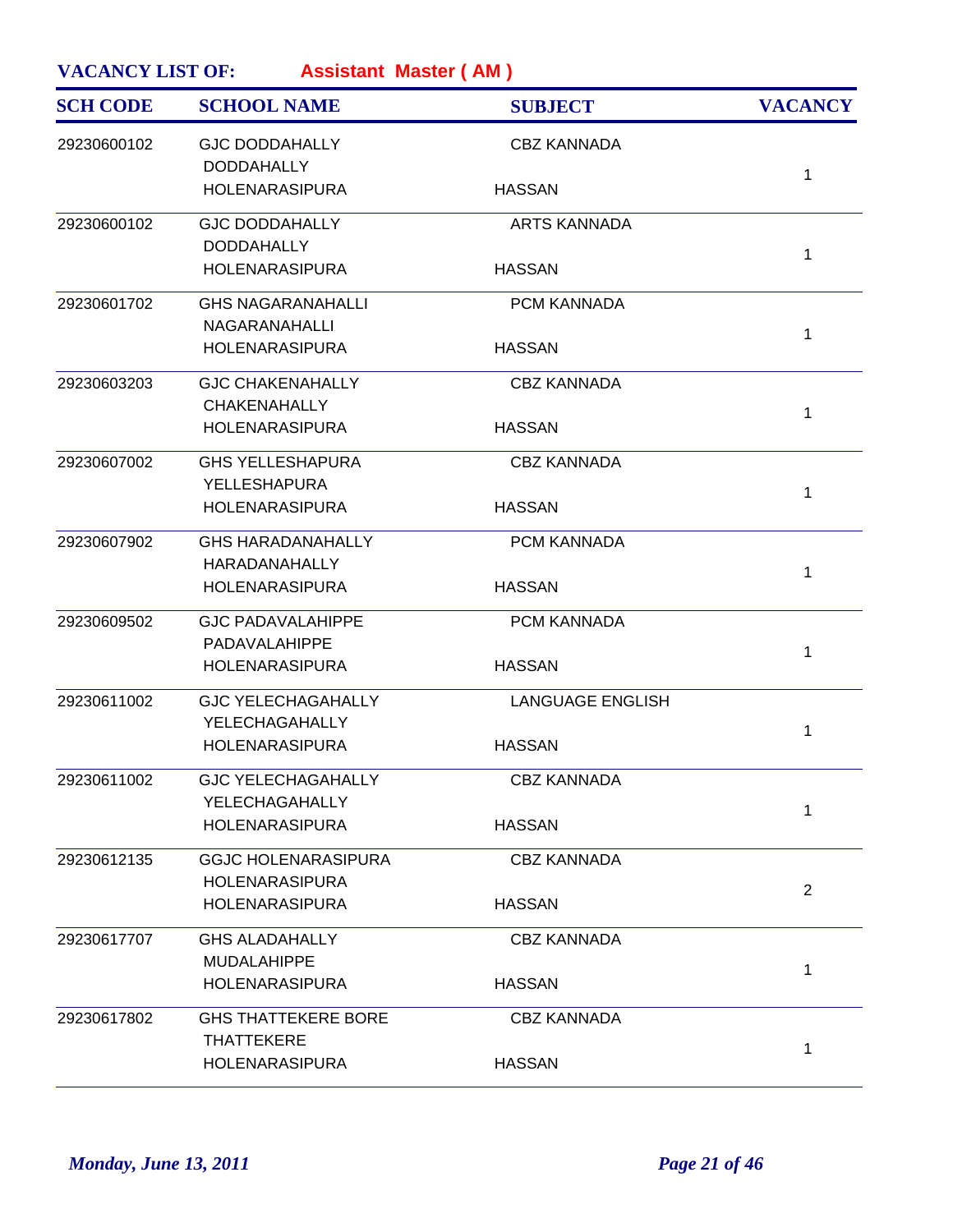| <b>SCH CODE</b> | <b>SCHOOL NAME</b>                                   | <b>SUBJECT</b>          | <b>VACANCY</b> |
|-----------------|------------------------------------------------------|-------------------------|----------------|
| 29230620702     | <b>GHS ALAGOWDANAHALLY</b><br>ALAGOWDANAHALLY        | <b>CBZ KANNADA</b>      |                |
|                 | <b>HOLENARASIPURA</b>                                | <b>HASSAN</b>           | $\mathbf 1$    |
| 29230621607     | <b>KGBV HALLIMYSORE</b>                              | PCM KANNADA             |                |
|                 | <b>HOLLENARSIPURA TALUK</b><br><b>HOLENARASIPURA</b> | <b>HASSAN</b>           | $\mathbf 1$    |
| 29230623503     | <b>GHS NIDUVANI</b><br><b>NIDUVANI</b>               | <b>CBZ KANNADA</b>      |                |
|                 | <b>HOLENARASIPURA</b>                                | <b>HASSAN</b>           | $\mathbf{1}$   |
| 29230623702     | <b>GJC JODIGUBBI</b>                                 | <b>ARTS KANNADA</b>     |                |
|                 | <b>JODIGUBBI</b><br><b>HOLENARASIPURA</b>            | <b>HASSAN</b>           | $\mathbf{1}$   |
| 29230700504     | <b>GHS ANKAPURA</b>                                  | <b>CBZ KANNADA</b>      |                |
|                 | <b>ANKAPURA</b><br><b>HASSAN</b>                     | <b>HASSAN</b>           | $\mathbf{1}$   |
| 29230700504     | <b>GHS ANKKAPURA</b>                                 | <b>LANGUAGE ENGLISH</b> |                |
|                 | <b>ANKKAPURA</b><br><b>HASSAN</b>                    | <b>HASSAN</b>           | $\mathbf 1$    |
| 29230711602     | <b>GHS BASAVAGHATTA</b>                              | <b>ARTS KANNADA</b>     |                |
|                 | <b>BASAVAGHATTA</b><br><b>HASSAN</b>                 | <b>HASSAN</b>           | $\mathbf{1}$   |
| 29230711602     | <b>GHS BASAVAGHATTA</b>                              | <b>LANGUAGE ENGLISH</b> |                |
|                 | <b>BASAVAGHATTA</b><br><b>HASSAN</b>                 | <b>HASSAN</b>           | 1              |
| 29230728702     | <b>GHS SANTHE KOPPALU</b>                            | <b>CBZ KANNADA</b>      |                |
|                 | <b>SANTHE KOPPALU</b><br><b>HASSAN</b>               | <b>HASSAN</b>           | 1              |
| 29230742411     | GUHS NEAR AVK COLLEGE HASSAN                         | PCM URDU                |                |
|                 | <b>HASSAN WARD-08</b><br><b>HASSAN</b>               | <b>HASSAN</b>           | $\mathbf{1}$   |
| 29230800202     | <b>GHS UDEVARA</b>                                   | LANGUAGE KANNADA        |                |
|                 | <b>UDEVARA</b><br>SAKALESHAPURA                      | <b>HASSAN</b>           | $\mathbf{1}$   |
| 29230800802     | <b>GHS SUNDEKERE</b>                                 | LANGUAGE KANNADA        |                |
|                 | <b>BIRADAHALLI</b>                                   |                         | 1              |
|                 | <b>SAKALESHAPURA</b>                                 | <b>HASSAN</b>           |                |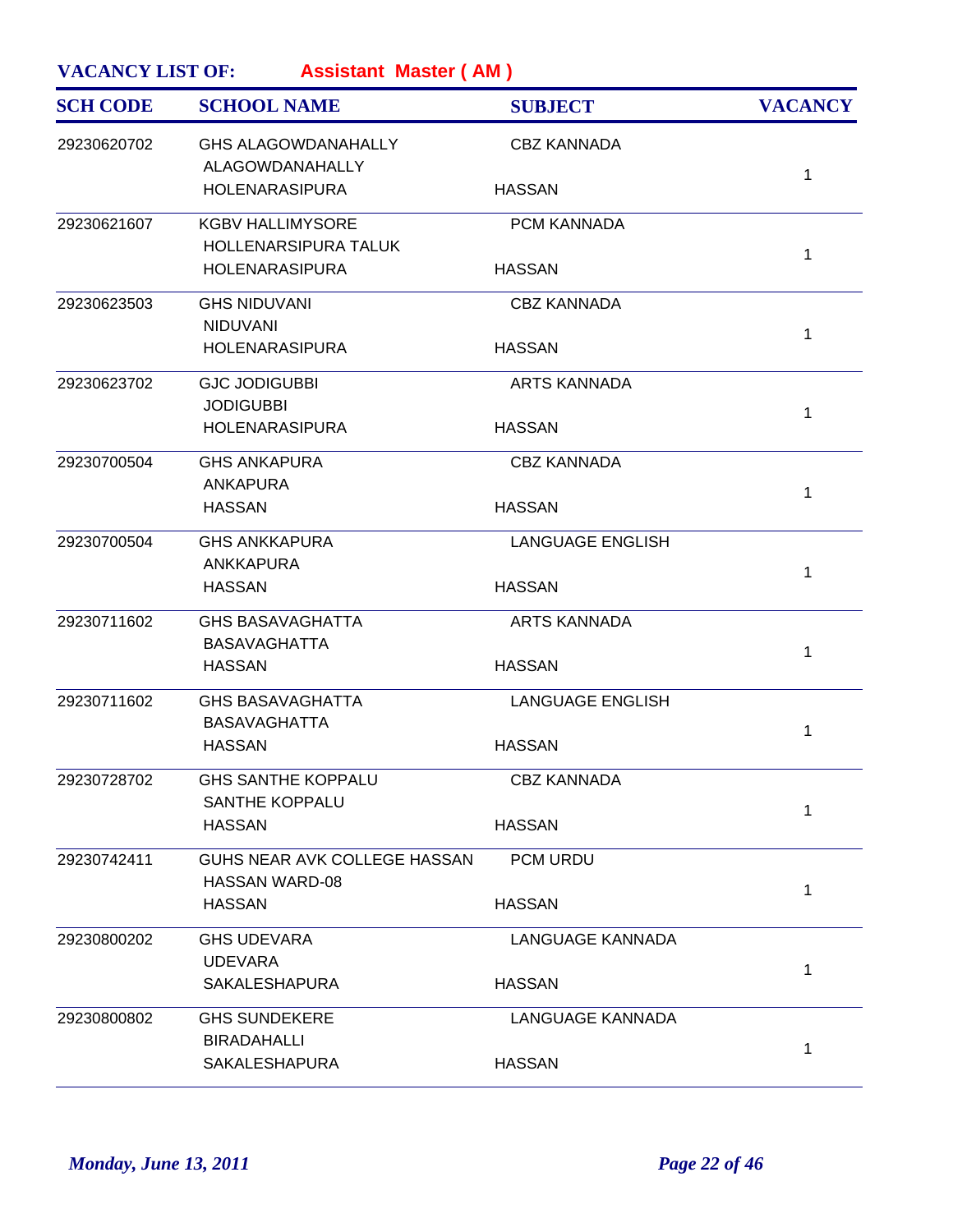| <b>SCH CODE</b> | <b>SCHOOL NAME</b>                             | <b>SUBJECT</b>          | <b>VACANCY</b> |
|-----------------|------------------------------------------------|-------------------------|----------------|
| 29230805105     | <b>GHS MARANAHALLY</b><br><b>HEGADDE</b>       | <b>LANGUAGE KANNADA</b> |                |
|                 | <b>SAKALESHAPURA</b>                           | <b>HASSAN</b>           | 1              |
| 29230806302     | <b>GHS BELAGODU</b><br><b>BELAGODU</b>         | <b>CBZ KANNADA</b>      |                |
|                 | <b>SAKALESHAPURA</b>                           | <b>HASSAN</b>           | 1              |
| 29230806938     | <b>GJC SAKALESHPURA</b><br><b>SAKALESHPURA</b> | <b>LANGUAGE URDU</b>    | $\overline{2}$ |
|                 | <b>SAKALESHAPURA</b>                           | <b>HASSAN</b>           |                |
| 29230808102     | <b>GHS ADARAVALLY</b><br>ADARVALLI             | PCM KANNADA             | 1              |
|                 | <b>SAKALESHAPURA</b>                           | <b>HASSAN</b>           |                |
| 29230812502     | <b>GHS ECHALABEEDU</b><br>EACHALABEEDU         | <b>ARTS KANNADA</b>     | 1              |
|                 | <b>SAKALESHAPURA</b>                           | <b>HASSAN</b>           |                |
| 29230813303     | <b>GJC HETHUR</b><br><b>HETHUR</b>             | LANGUAGE KANNADA        | 1              |
|                 | <b>SAKALESHAPURA</b>                           | <b>HASSAN</b>           |                |
| 29230813303     | <b>GJC HETHUR</b><br><b>HETHUR</b>             | <b>LANGUAGE ENGLISH</b> | 1              |
|                 | <b>SAKALESHAPURA</b>                           | <b>HASSAN</b>           |                |
| 29230813704     | <b>GJC YESLUR</b><br><b>YESLUR</b>             | <b>PCM KANNADA</b>      | 1              |
|                 | <b>SAKALESHAPURA</b>                           | <b>HASSAN</b>           |                |
| 29230813704     | <b>GJC YESLUR</b><br><b>YESLUR</b>             | <b>CBZ KANNADA</b>      | 1              |
|                 | <b>SAKALESHAPURA</b>                           | <b>HASSAN</b>           |                |
| 29240101703     | GPUC, VAMADA PADAV<br><b>CHENNAITHODY</b>      | <b>LANGUAGE HINDI</b>   | 1              |
|                 | <b>BANTWAL</b>                                 | DAKSHINA KANNADA        |                |
| 29240102605     | GHS, KADESHWALYA<br>KADESHWALYA                | <b>LANGUAGE HINDI</b>   | 1              |
|                 | <b>BANTWAL</b>                                 | DAKSHINA KANNADA        |                |
| 29240102910     | GPUC, KANYANA<br><b>KANYANA</b>                | <b>ARTS KANNADA</b>     |                |
|                 | <b>BANTWAL</b>                                 | DAKSHINA KANNADA        | 1              |
|                 |                                                |                         |                |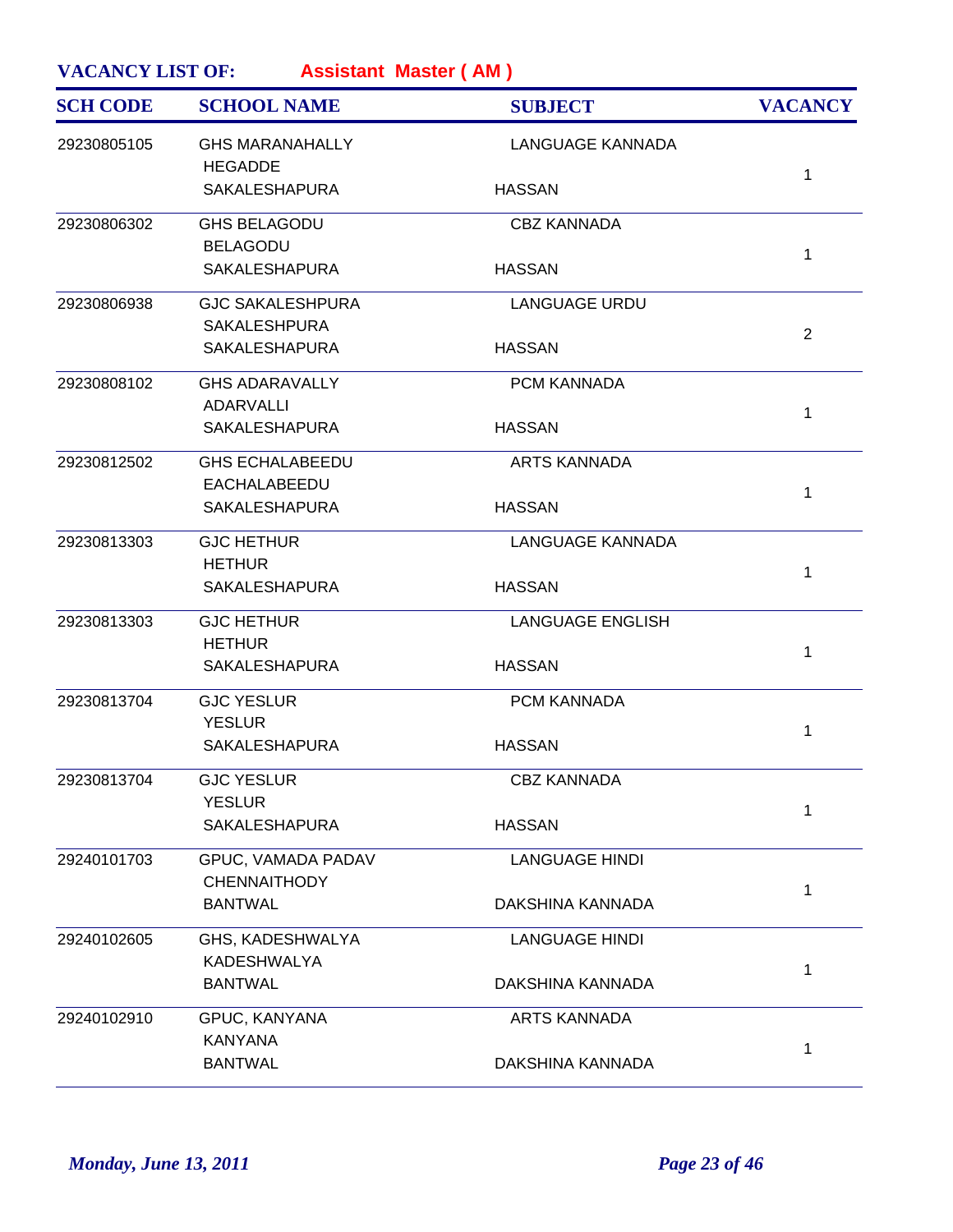| <b>SCH CODE</b> | <b>SCHOOL NAME</b>                         | <b>SUBJECT</b>        | <b>VACANCY</b> |
|-----------------|--------------------------------------------|-----------------------|----------------|
| 29240102910     | GPUC, KANYANA<br><b>KANYANA</b>            | <b>LANGUAGE HINDI</b> |                |
|                 | <b>BANTWAL</b>                             | DAKSHINA KANNADA      | $\mathbf 1$    |
| 29240102910     | <b>GPUC KANYANA</b>                        | PCM KANNADA           |                |
|                 | <b>BANTWAL</b><br><b>BANTWAL</b>           | DAKSHINA KANNADA      | $\overline{2}$ |
| 29240103913     | <b>GHS, MANCHI</b>                         | <b>ARTS KANNADA</b>   |                |
|                 | KOLNADU<br><b>BANTWAL</b>                  | DAKSHINA KANNADA      | $\mathbf{1}$   |
| 29240103914     | <b>GHS NARSA MAIDANA</b><br><b>BANTWAL</b> | PCM KANNADA           |                |
|                 | <b>BANTWAL</b>                             | DAKSHINA KANNADA      | $\mathbf{1}$   |
| 29240103914     | <b>GHS NARSA MAIDANA</b><br><b>BANTWAL</b> | <b>ARTS KANNADA</b>   | $\mathbf{1}$   |
|                 | <b>BANTWAL</b>                             | DAKSHINA KANNADA      |                |
| 29240104705     | <b>GHS MURUVA MANILA</b><br><b>BANTWAL</b> | PCM KANNADA           |                |
|                 | <b>BANTWAL</b>                             | DAKSHINA KANNADA      | $\mathbf 1$    |
| 29240104705     | <b>GHS MURUVA MANILA</b><br><b>BANTWAL</b> | <b>ARTS KANNADA</b>   | $\mathbf{1}$   |
|                 | <b>BANTWAL</b>                             | DAKSHINA KANNADA      |                |
| 29240104705     | <b>GHS MURUVA MANILA</b><br><b>BANTWAL</b> | <b>CBZ KANNADA</b>    | 1              |
|                 | <b>BANTWAL</b>                             | DAKSHINA KANNADA      |                |
| 29240105306     | GHS, MONTEPADAV<br><b>NARINGANA</b>        | ARTS KANNADA          |                |
|                 | <b>BANTWAL</b>                             | DAKSHINA KANNADA      | 1              |
| 29240105703     | <b>GHS PANJIKALLU</b>                      | <b>CBZ KANNADA</b>    |                |
|                 | <b>BANTWAL</b><br><b>BANTWAL</b>           | DAKSHINA KANNADA      | $\mathbf 1$    |
| 29240106104     | <b>GHS NAYANADU</b>                        | <b>CBZ KANNADA</b>    |                |
|                 | <b>BANTWAL</b><br><b>BANTWAL</b>           | DAKSHINA KANNADA      | $\mathbf{1}$   |
| 29240106607     | <b>GHS SAJEEPA MOODA</b><br><b>BANTWAL</b> | LANGUAGE KANNADA      |                |
|                 | <b>BANTWAL</b>                             | DAKSHINA KANNADA      | 1              |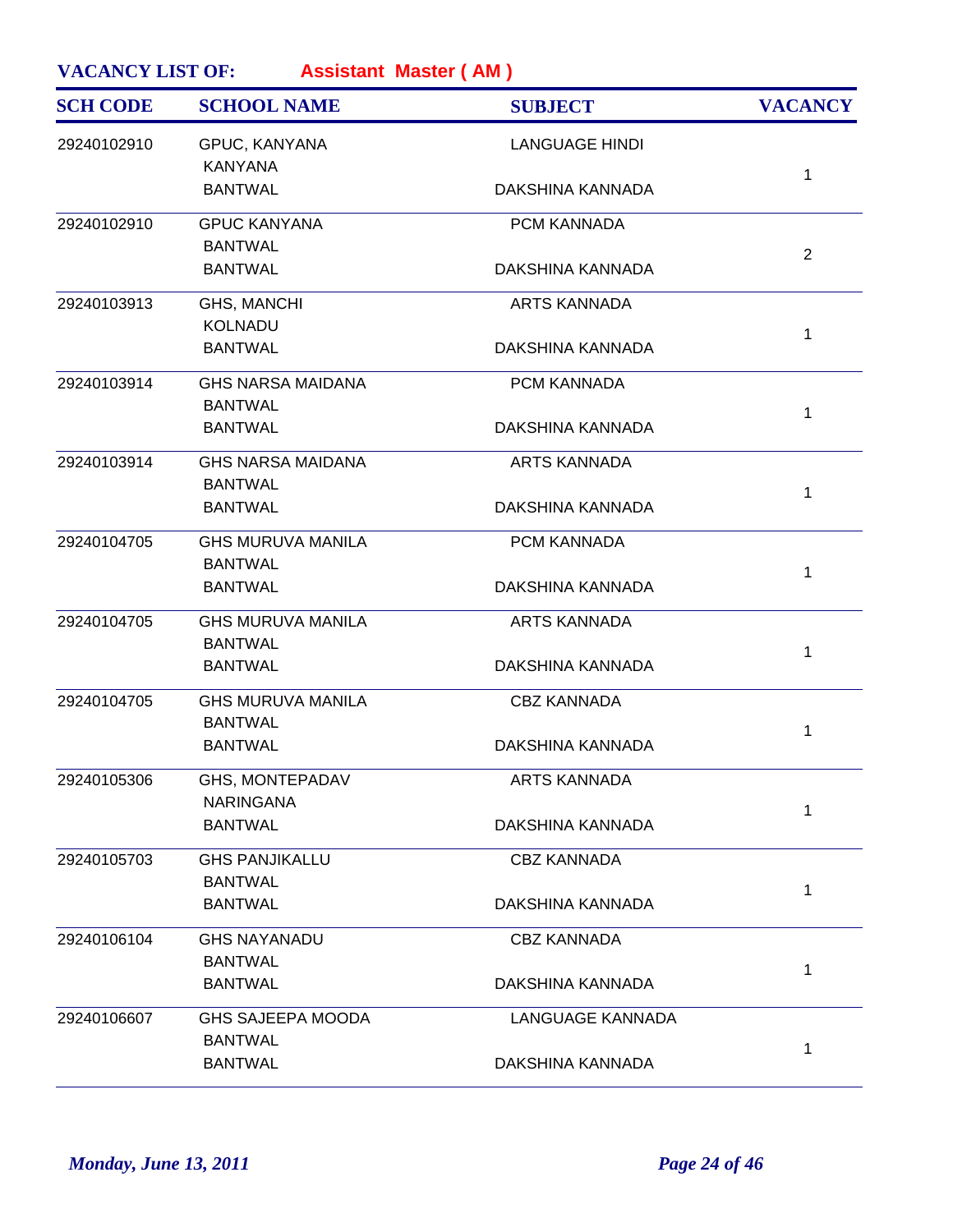| <b>SCH CODE</b> | <b>SCHOOL NAME</b>                            | <b>SUBJECT</b>          | <b>VACANCY</b> |
|-----------------|-----------------------------------------------|-------------------------|----------------|
| 29240106607     | GPUC, SAJIPAMOODA<br>SAJIPAMOODA              | <b>CBZ KANNADA</b>      |                |
|                 | <b>BANTWAL</b>                                | DAKSHINA KANNADA        | 1              |
| 29240106705     | <b>GHS NANDAVARA</b>                          | <b>ARTS KANNADA</b>     |                |
|                 | <b>BANTWAL</b><br><b>BANTWAL</b>              | DAKSHINA KANNADA        | $\overline{2}$ |
| 29240106705     | GHS, NANDAVARA<br><b>SAJIPAMUNNUR</b>         | PCM KANNADA             |                |
|                 | <b>BANTWAL</b>                                | DAKSHINA KANNADA        | 1              |
| 29240106805     | GHS, SAJIPANADU                               | PCM KANNADA             |                |
|                 | SAJIPANADU<br><b>BANTWAL</b>                  | DAKSHINA KANNADA        | 1              |
| 29240106805     | <b>GHS, SAJIPANADU</b>                        | <b>CBZ KANNADA</b>      |                |
|                 | SAJIPANADU<br><b>BANTWAL</b>                  | DAKSHINA KANNADA        | 1              |
| 29240107003     | GHS, SALETHUR                                 | PCM KANNADA             |                |
|                 | <b>SALETHUR</b><br><b>BANTWAL</b>             | DAKSHINA KANNADA        | 1              |
| 29240107302     | <b>GHS, SHAMBHOOR</b>                         | <b>ARTS KANNADA</b>     |                |
|                 | <b>SHAMBOOR</b><br><b>BANTWAL</b>             | DAKSHINA KANNADA        | $\overline{2}$ |
| 29240200302     | GPUC, ALADANGADY                              | <b>LANGUAGE KANNADA</b> |                |
|                 | <b>BADAGA KARANDOOR</b><br><b>BELTHANGADY</b> | DAKSHINA KANNADA        | 2              |
| 29240200705     | GHS, PERLA BAIPADY                            | <b>ARTS KANNADA</b>     |                |
|                 | <b>BANDARU</b><br><b>BELTHANGADY</b>          | DAKSHINA KANNADA        | 1              |
| 29240201503     | <b>GHS ARASINAMAKKI</b>                       | <b>LANGUAGE ENGLISH</b> |                |
|                 | <b>BELTHANGADY</b><br><b>BELTHANGADY</b>      | DAKSHINA KANNADA        | 1              |
| 29240201503     | <b>GPUC, ARASINA MAKKI</b>                    | <b>LANGUAGE HINDI</b>   |                |
|                 | <b>HATHYADKA</b><br><b>BELTHANGADY</b>        | DAKSHINA KANNADA        | 1              |
| 29240202104     | <b>GHS GERUKATTE</b>                          | <b>CBZ KANNADA</b>      |                |
|                 | <b>BELTHANGADY</b><br><b>BELTHANGADY</b>      | DAKSHINA KANNADA        | 1              |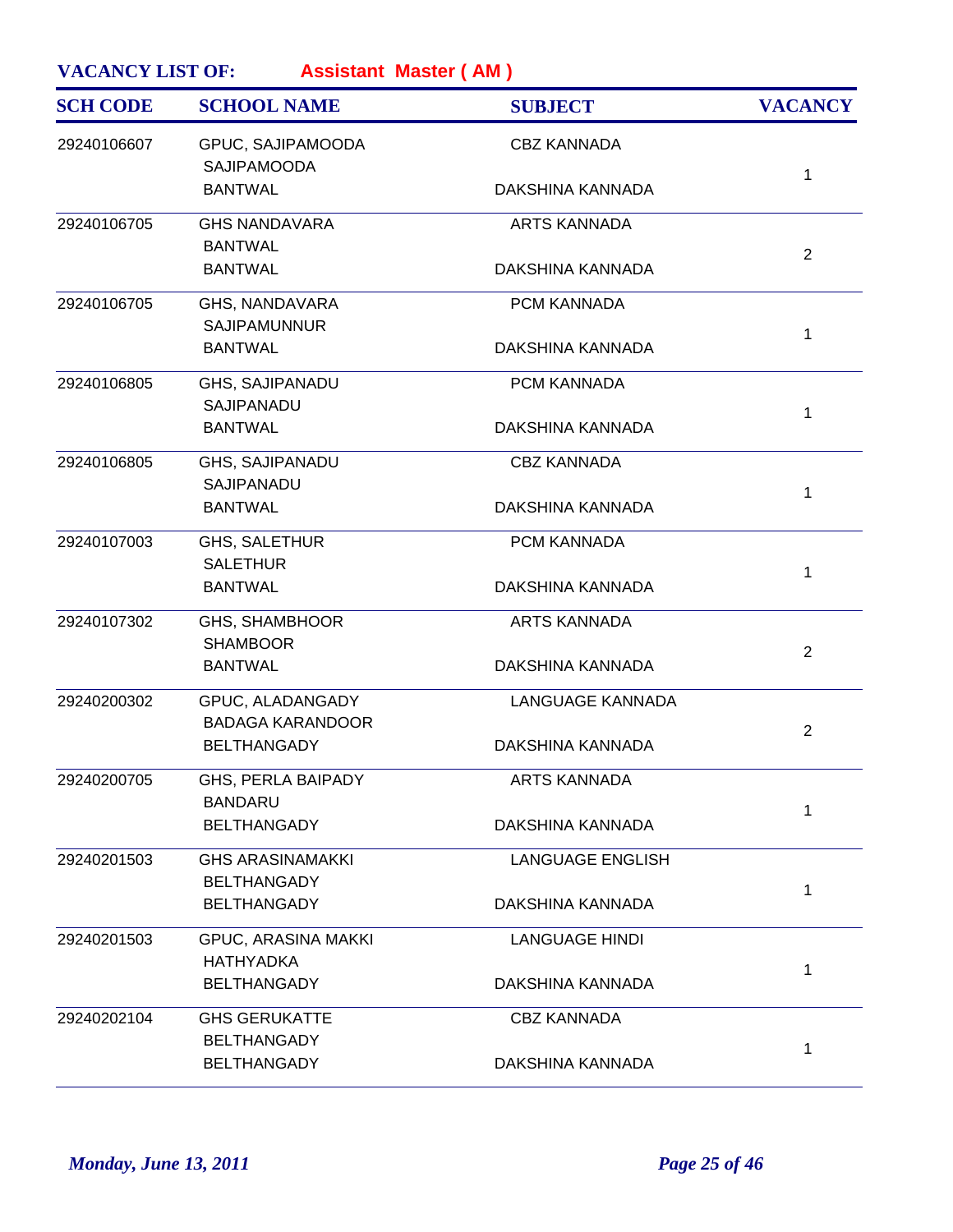| <b>SCH CODE</b> | <b>SCHOOL NAME</b>                                 | <b>SUBJECT</b>          | <b>VACANCY</b> |
|-----------------|----------------------------------------------------|-------------------------|----------------|
| 29240202304     | <b>GHS KANIYURU PADMUNJA</b><br><b>BELTHANGADY</b> | <b>CBZ KANNADA</b>      | 1              |
|                 | <b>BELTHANGADY</b>                                 | DAKSHINA KANNADA        |                |
| 29240202907     | <b>GHS KOKKADA</b><br><b>BELTHANGADY</b>           | <b>LANGUAGE KANNADA</b> |                |
|                 | <b>BELTHANGADY</b>                                 | DAKSHINA KANNADA        | 1              |
| 29240202907     | GPUC, KOKKADA<br><b>KOKKADA</b>                    | <b>ARTS KANNADA</b>     |                |
|                 | <b>BELTHANGADY</b>                                 | DAKSHINA KANNADA        | 1              |
| 29240202907     | GPUC, KOKKADA<br><b>KOKKADA</b>                    | <b>CBZ KANNADA</b>      |                |
|                 | <b>BELTHANGADY</b>                                 | DAKSHINA KANNADA        | 1              |
| 29240204405     | <b>GHS BULERI MOGRU</b>                            | <b>CBZ KANNADA</b>      |                |
|                 | <b>BELTHANGADY</b><br><b>BELTHANGADY</b>           | DAKSHINA KANNADA        | 1              |
| 29240204405     | GHS, BULLERI MOGRU                                 | <b>ARTS KANNADA</b>     |                |
|                 | <b>MOGRU</b><br><b>BELTHANGADY</b>                 | DAKSHINA KANNADA        | 1              |
| 29240204405     | GHS, BULLERI MOGRU<br><b>MOGRU</b>                 | PCM KANNADA             |                |
|                 | <b>BELTHANGADY</b>                                 | DAKSHINA KANNADA        | 1              |
| 29240204405     | <b>GHS, BULLERI MOGRU</b><br><b>MOGRU</b>          | <b>LANGUAGE KANNADA</b> |                |
|                 | <b>BELTHANGADY</b>                                 | DAKSHINA KANNADA        | 1              |
| 29240206303     | GHS, PUTHILA<br><b>PUTHILA</b>                     | PCM KANNADA             |                |
|                 | <b>BELTHANGADY</b>                                 | DAKSHINA KANNADA        | 1              |
| 29240206303     | GHS, PUTHILA                                       | <b>CBZ KANNADA</b>      |                |
|                 | <b>PUTHILA</b><br><b>BELTHANGADY</b>               | DAKSHINA KANNADA        | 1              |
| 29240301504     | <b>GHS BOKKAPATNA</b>                              | <b>LANGUAGE HINDI</b>   |                |
|                 | <b>MANGALORE CITY</b><br><b>MANGALORE CITY</b>     | DAKSHINA KANNADA        | 1              |
| 29240402003     | <b>GHS DOLPADY</b>                                 | LANGUAGE KANNADA        |                |
|                 | <b>PUTTUR</b><br><b>PUTTUR</b>                     | DAKSHINA KANNADA        | 1              |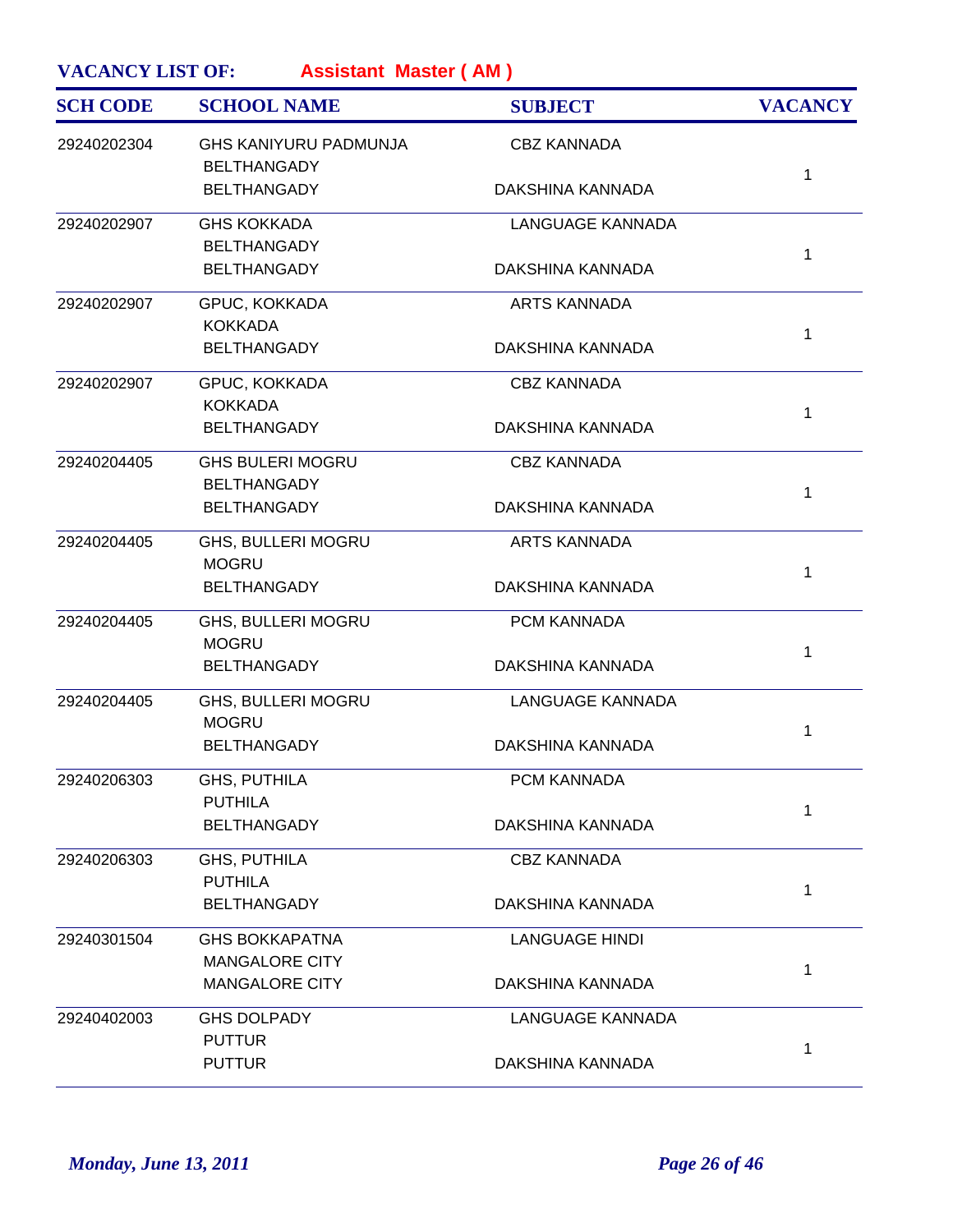| 29240402304 | GHS, HIREBANDADY                              |                         |                |
|-------------|-----------------------------------------------|-------------------------|----------------|
|             | <b>HIREBANDADY</b>                            | <b>CBZ KANNADA</b>      |                |
|             | <b>PUTTUR</b>                                 | DAKSHINA KANNADA        | 1              |
| 29240402706 | <b>GHS KADABA</b><br><b>PUTTUR</b>            | <b>CBZ KANNADA</b>      |                |
|             | <b>PUTTUR</b>                                 | DAKSHINA KANNADA        | $\overline{2}$ |
| 29240402706 | GPUC, KADABA<br><b>KADABA</b>                 | <b>LANGUAGE KANNADA</b> |                |
|             | <b>PUTTUR</b>                                 | DAKSHINA KANNADA        | 1              |
| 29240403301 | GHPS(GHM) KEYYUR PUTTUR<br><b>PUTTUR</b>      | <b>ARTS KANNADA</b>     |                |
|             | <b>PUTTUR</b>                                 | DAKSHINA KANNADA        | 1              |
| 29240403307 | <b>GHS KEYYURU</b><br><b>PUTTUR</b>           | PCM KANNADA             |                |
|             | <b>PUTTUR</b>                                 | DAKSHINA KANNADA        | 1              |
| 29240403307 | <b>GHS KEYYURU</b><br><b>PUTTUR</b>           | <b>LANGUAGE KANNADA</b> |                |
|             | <b>PUTTUR</b>                                 | DAKSHINA KANNADA        | 1              |
| 29240403402 | <b>GHS, SHANTHI NAGAR</b><br><b>KODIMBADY</b> | <b>LANGUAGE HINDI</b>   |                |
|             | <b>PUTTUR</b>                                 | DAKSHINA KANNADA        | 1              |
| 29240403710 | <b>GHS MANIKKARA</b><br><b>PUTTUR</b>         | PCM KANNADA             |                |
|             | <b>PUTTUR</b>                                 | DAKSHINA KANNADA        | 1              |
| 29240403710 | <b>GHS MANIKKARA</b><br><b>PUTTUR</b>         | LANGUAGE KANNADA        |                |
|             | <b>PUTTUR</b>                                 | DAKSHINA KANNADA        | 1              |
| 29240404002 | <b>GHS KONALU</b>                             | <b>ARTS KANNADA</b>     |                |
|             | <b>PUTTUR</b><br><b>PUTTUR</b>                | DAKSHINA KANNADA        | $\overline{2}$ |
| 29240404905 | <b>GHS PADUBETTU</b>                          | <b>CBZ KANNADA</b>      |                |
|             | <b>PUTTUR</b><br><b>PUTTUR</b>                | DAKSHINA KANNADA        | 1              |
| 29240406205 | GPUC, SAVANUR                                 | <b>LANGUAGE HINDI</b>   |                |
|             | SAVANURU<br><b>PUTTUR</b>                     | DAKSHINA KANNADA        | 1              |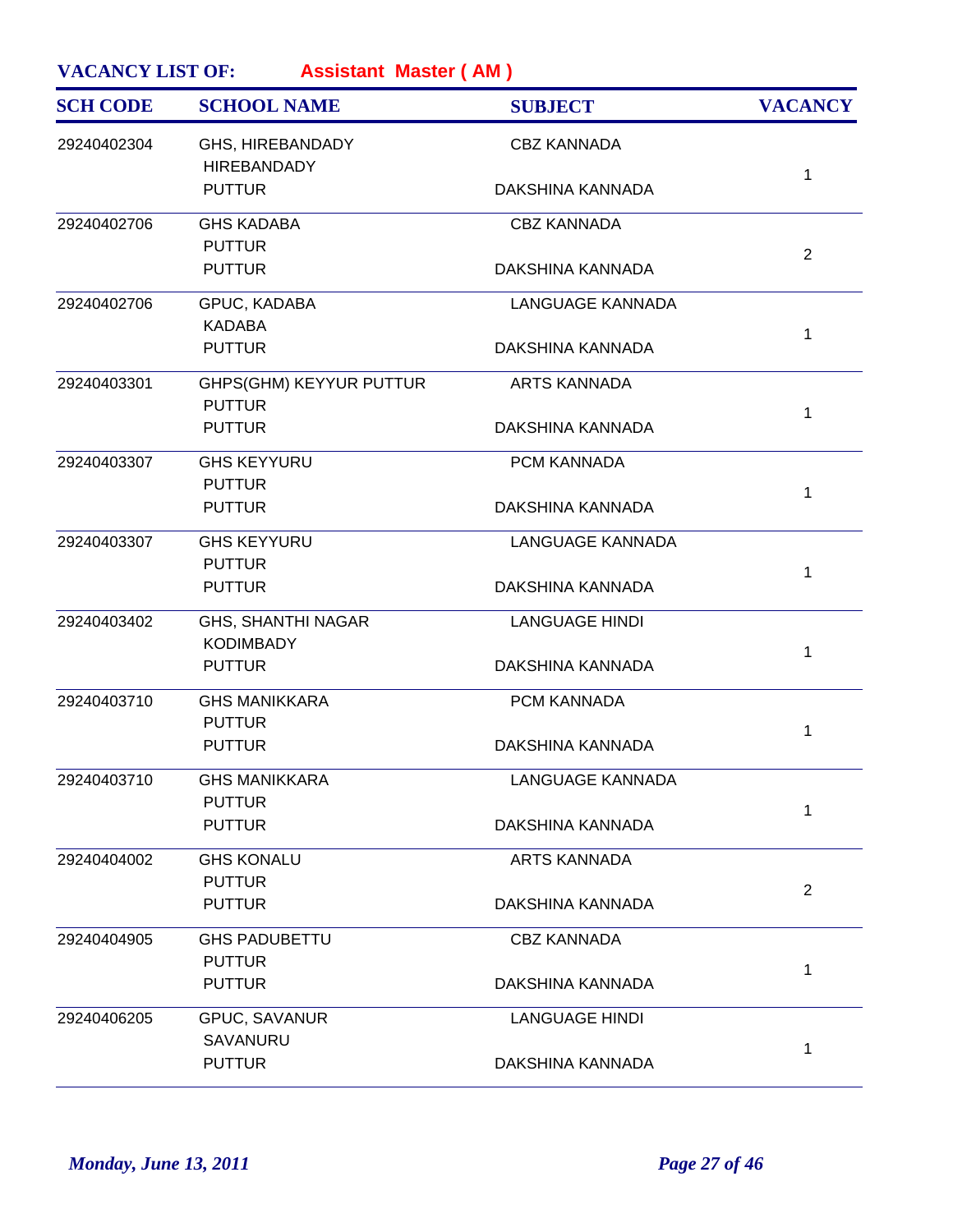| <b>SCH CODE</b> | <b>SCHOOL NAME</b>                             | <b>SUBJECT</b>          | <b>VACANCY</b> |
|-----------------|------------------------------------------------|-------------------------|----------------|
| 29240406609     | GPUC, UPPINANGADY<br><b>UPPINANGADY</b>        | <b>LANGUAGE HINDI</b>   |                |
|                 | <b>PUTTUR</b>                                  | DAKSHINA KANNADA        | $\mathbf{1}$   |
| 29240406707     | GPUC, KUMBRA<br>VOLAMOGRU                      | <b>LANGUAGE HINDI</b>   |                |
|                 | <b>PUTTUR</b>                                  | DAKSHINA KANNADA        | $\mathbf{1}$   |
| 29240500206     | GPUC, AIVARNADU<br>AIVARNADU                   | <b>LANGUAGE HINDI</b>   |                |
|                 | <b>SULLIA</b>                                  | DAKSHINA KANNADA        | $\mathbf{1}$   |
| 29240500206     | GPUC, AIVARNADU<br><b>AIVARNADU</b>            | <b>CBZ KANNADA</b>      | $\mathbf{1}$   |
|                 | <b>SULLIA</b>                                  | DAKSHINA KANNADA        |                |
| 29240500306     | <b>GPUC PANJA</b><br><b>SULLIA</b>             | <b>LANGUAGE KANNADA</b> | $\overline{2}$ |
|                 | <b>SULLIA</b>                                  | DAKSHINA KANNADA        |                |
| 29240500306     | <b>GPUC PANJA</b>                              | <b>ARTS KANNADA</b>     |                |
|                 | <b>SULLIA</b><br><b>SULLIA</b>                 | DAKSHINA KANNADA        | $\mathbf{1}$   |
| 29240501409     | <b>GHS GUTTIGARU</b>                           | PCM KANNADA             |                |
|                 | <b>SULLIA</b><br><b>SULLIA</b>                 | DAKSHINA KANNADA        | $\mathbf{1}$   |
| 29240501502     | <b>GHS HARIHARA PALLATDKA</b><br><b>SULLIA</b> | <b>LANGUAGE KANNADA</b> |                |
|                 | <b>SULLIA</b>                                  | DAKSHINA KANNADA        | 1              |
| 29240501502     | <b>GHS HARIHARA PALLATDKA</b>                  | <b>CBZ KANNADA</b>      |                |
|                 | <b>SULLIA</b><br><b>SULLIA</b>                 | DAKSHINA KANNADA        | $\mathbf{1}$   |
| 29240501502     | <b>GHS HARIHARA PALLATADKA</b>                 | <b>ARTS KANNADA</b>     |                |
|                 | <b>SULLIA</b><br><b>SULLIA</b>                 | DAKSHINA KANNADA        | 1              |
| 29240502704     | <b>GHS MARKANJA</b>                            | <b>LANGUAGE KANNADA</b> |                |
|                 | <b>SULLIA</b><br><b>SULLIA</b>                 | DAKSHINA KANNADA        | $\mathbf{1}$   |
| 29240502704     | <b>GHS MARKANJA</b>                            | <b>LANGUAGE HINDI</b>   |                |
|                 | <b>SULLIA</b><br><b>SULLIA</b>                 | DAKSHINA KANNADA        | 1              |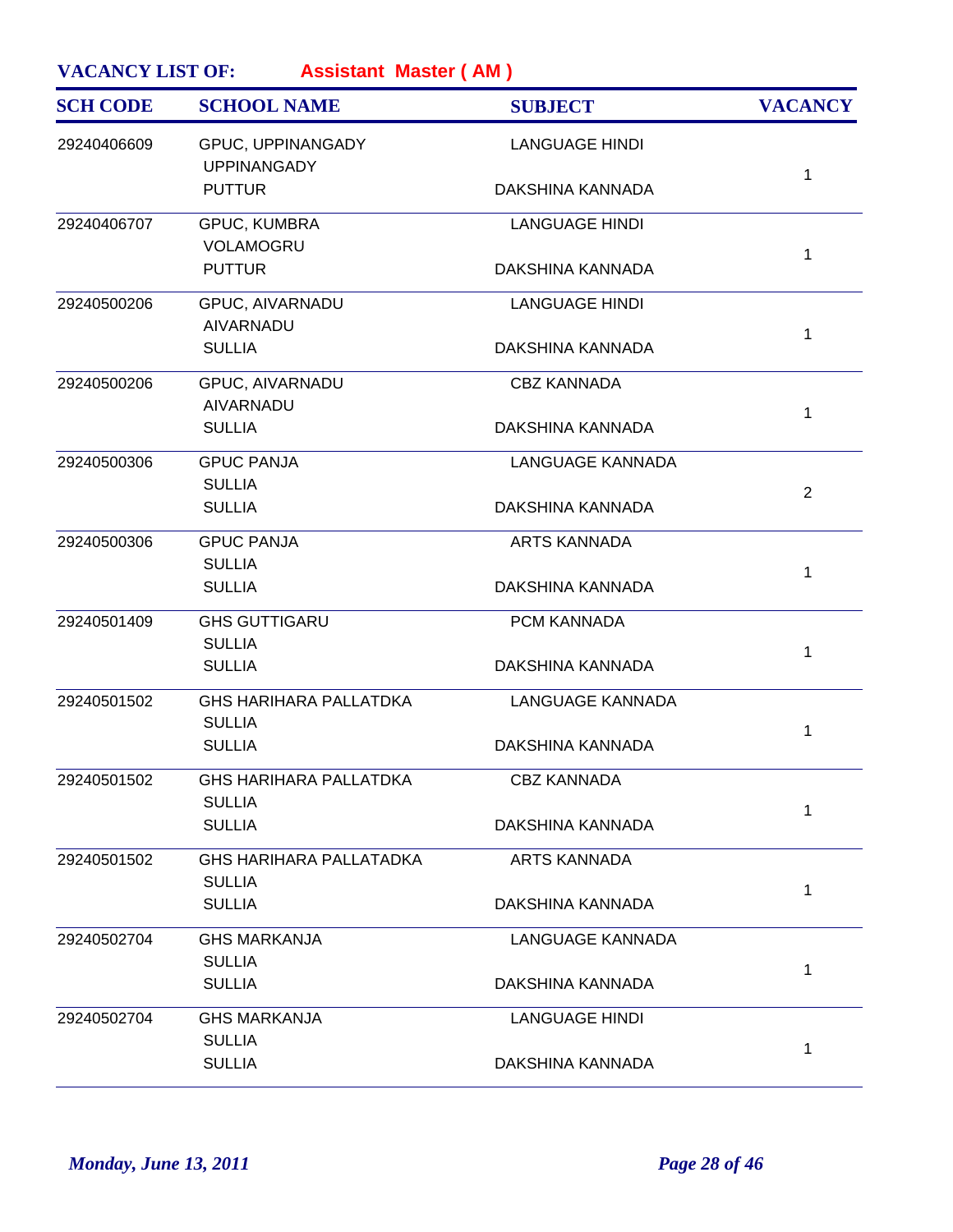| <b>SCH CODE</b> | <b>SCHOOL NAME</b>                             | <b>SUBJECT</b>          | <b>VACANCY</b> |
|-----------------|------------------------------------------------|-------------------------|----------------|
| 29240503904     | <b>GHS ENEKALLU</b><br><b>SULLIA</b>           | <b>LANGUAGE HINDI</b>   |                |
|                 | <b>SULLIA</b>                                  | DAKSHINA KANNADA        | 1              |
| 29240504003     | GHS, YENMOOR<br><b>YENMOOR</b>                 | LANGUAGE KANNADA        |                |
|                 | <b>SULLIA</b>                                  | DAKSHINA KANNADA        | 1              |
| 29240504201     | GHS, DUGGALADKA<br><b>WARD NO-2</b>            | <b>ARTS KANNADA</b>     | 1              |
|                 | <b>SULLIA</b>                                  | DAKSHINA KANNADA        |                |
| 29240504403     | <b>GPUC GANDINAGAR</b><br><b>SULLIA</b>        | <b>LANGUAGE HINDI</b>   | 1              |
|                 | <b>SULLIA</b>                                  | DAKSHINA KANNADA        |                |
| 29240504403     | <b>GMUPS GANDINAGAR(GHM)</b><br><b>SULLIA</b>  | <b>ARTS KANNADA</b>     | 1              |
|                 | <b>SULLIA</b>                                  | DAKSHINA KANNADA        |                |
| 29240504403     | <b>GPUC GANDINAGAR</b><br><b>SULLIA</b>        | PCM KANNADA             | $\overline{2}$ |
|                 | <b>SULLIA</b>                                  | DAKSHINA KANNADA        |                |
| 29240504702     | <b>GPUC SULLIYA</b><br><b>SULLIA</b>           | <b>LANGUAGE ENGLISH</b> | 1              |
|                 | <b>SULLIA</b>                                  | DAKSHINA KANNADA        |                |
| 29240504702     | <b>GPUC SULLIYA</b><br><b>SULLIA</b>           | <b>LANGUAGE HINDI</b>   | 1              |
|                 | <b>SULLIA</b>                                  | DAKSHINA KANNADA        |                |
| 29240504702     | GPUC, SULLIA<br><b>WARD NO-7</b>               | <b>CBZ KANNADA</b>      | 1              |
|                 | <b>SULLIA</b>                                  | DAKSHINA KANNADA        |                |
| 29240504702     | GPUC, SULLIA<br>WARD NO-7                      | PCM KANNADA             |                |
|                 | <b>SULLIA</b>                                  | DAKSHINA KANNADA        | 1              |
| 29240600505     | GHS, MALALI<br><b>BADAGA ULIPADY</b>           | <b>ARTS KANNADA</b>     |                |
|                 | <b>MANGALORE TALUK</b>                         | DAKSHINA KANNADA        | 1              |
| 29240600605     | <b>GPUC GURUPURA</b><br><b>MANGALORE TALUK</b> | <b>LANGUAGE HINDI</b>   |                |
|                 | <b>MANGALORE TALUK</b>                         | DAKSHINA KANNADA        | 1              |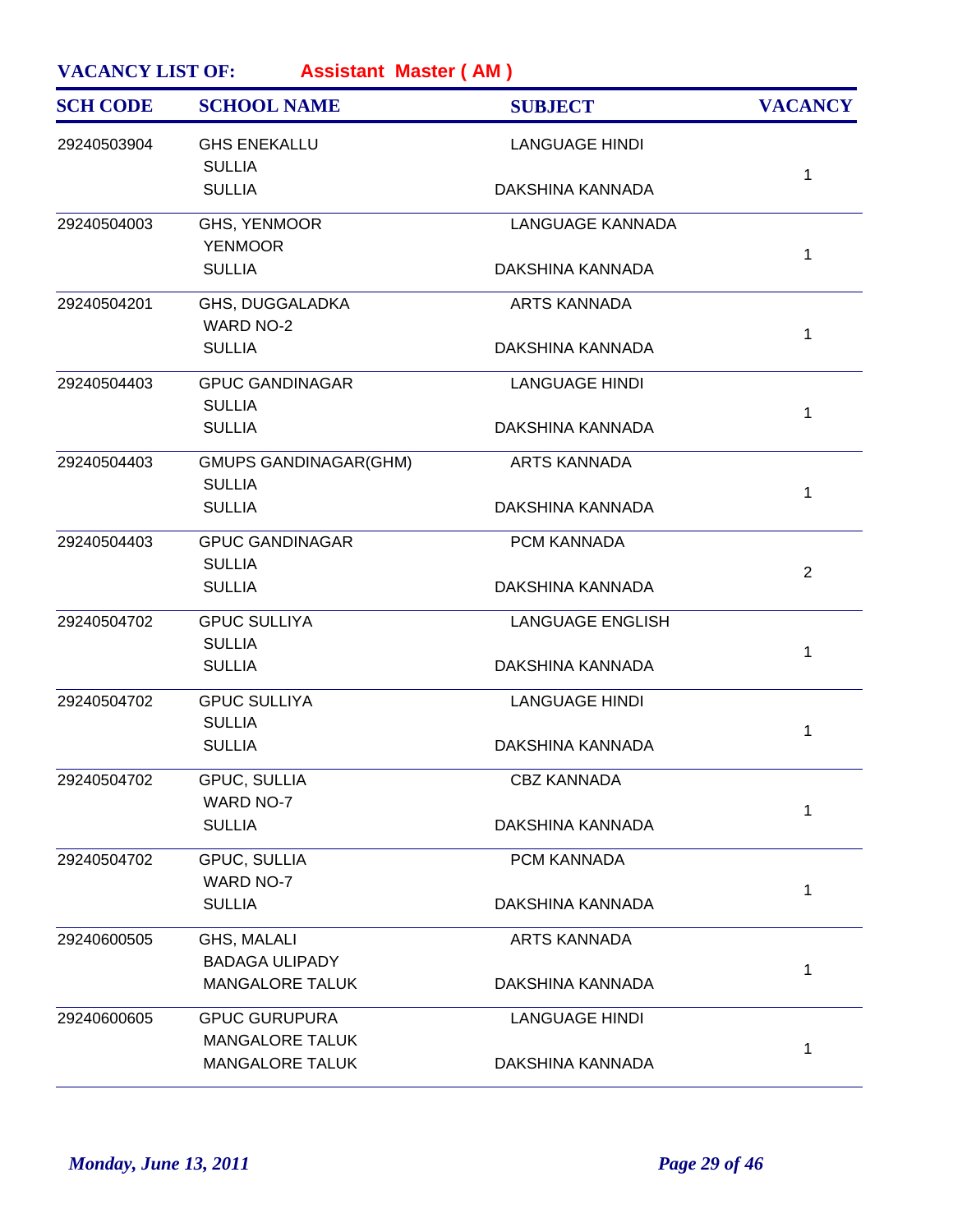| <b>SCH CODE</b> | <b>SCHOOL NAME</b>       | <b>SUBJECT</b>          | <b>VACANCY</b> |
|-----------------|--------------------------|-------------------------|----------------|
| 29240600904     | <b>GHS ADYAPADY</b>      | <b>LANGUAGE HINDI</b>   |                |
|                 | <b>MANGALORE TALUK</b>   |                         | 1              |
|                 | <b>MANGALORE TALUK</b>   | DAKSHINA KANNADA        |                |
| 29240601105     | GHS, KALLADI             | <b>LANGUAGE HINDI</b>   |                |
|                 | <b>KILENJAR</b>          |                         | 1              |
|                 | <b>MANGALORE TALUK</b>   | DAKSHINA KANNADA        |                |
| 29240603603     | <b>GHS KENJARU</b>       | <b>ARTS KANNADA</b>     |                |
|                 | <b>MANGALORE TALUK</b>   |                         | 1              |
|                 | <b>MANGALORE TALUK</b>   | DAKSHINA KANNADA        |                |
| 29240605008     | <b>GHS KALKATTA</b>      | <b>CBZ KANNADA</b>      |                |
|                 | <b>MANGALORE TALUK</b>   |                         | $\mathbf{1}$   |
|                 | <b>MANGALORE TALUK</b>   | DAKSHINA KANNADA        |                |
| 29240605602     | GHS, NADUGODU            | <b>LANGUAGE KANNADA</b> |                |
|                 | <b>NADUGODU</b>          |                         | 1              |
|                 | <b>MANGALORE TALUK</b>   | DAKSHINA KANNADA        |                |
| 29240605602     | <b>GHS NADUGODU</b>      | <b>ARTS KANNADA</b>     |                |
|                 | <b>MANGALORE TALUK</b>   |                         | 1              |
|                 | <b>MANGALORE TALUK</b>   | DAKSHINA KANNADA        |                |
| 29240606106     | GHS, PAVOOR              | <b>LANGUAGE HINDI</b>   |                |
|                 | <b>PAVOOR</b>            |                         | $\mathbf{1}$   |
|                 | <b>MANGALORE TALUK</b>   | DAKSHINA KANNADA        |                |
| 29240606106     | <b>GHS PAVOORU</b>       | PCM KANNADA             |                |
|                 | <b>MANGALORE TALUK</b>   |                         | 1              |
|                 | <b>MANGALORE TALUK</b>   | DAKSHINA KANNADA        |                |
| 29240606708     | <b>GHS TALAPADY</b>      | <b>LANGUAGE HINDI</b>   |                |
|                 | <b>MANGALORE TALUK</b>   |                         | 1              |
|                 | <b>MANGALORE TALUK</b>   | DAKSHINA KANNADA        |                |
| 29240607306     | <b>GHS JOKATTE</b>       | <b>LANGUAGE HINDI</b>   |                |
|                 | <b>MANGALORE TALUK</b>   |                         | 1              |
|                 | <b>MANGALORE TALUK</b>   | DAKSHINA KANNADA        |                |
| 29240608006     | <b>GPUC, KATIPALLA</b>   | <b>LANGUAGE HINDI</b>   |                |
|                 | <b>WARD NO-4</b>         |                         | 1              |
|                 | <b>MANGALORE TALUK</b>   | DAKSHINA KANNADA        |                |
| 29240609103     | <b>GHS BENGRE KASABA</b> | <b>LANGUAGE HINDI</b>   |                |
|                 | <b>MANGALORE TALUK</b>   |                         | 1              |
|                 | <b>MANGALORE TALUK</b>   | DAKSHINA KANNADA        |                |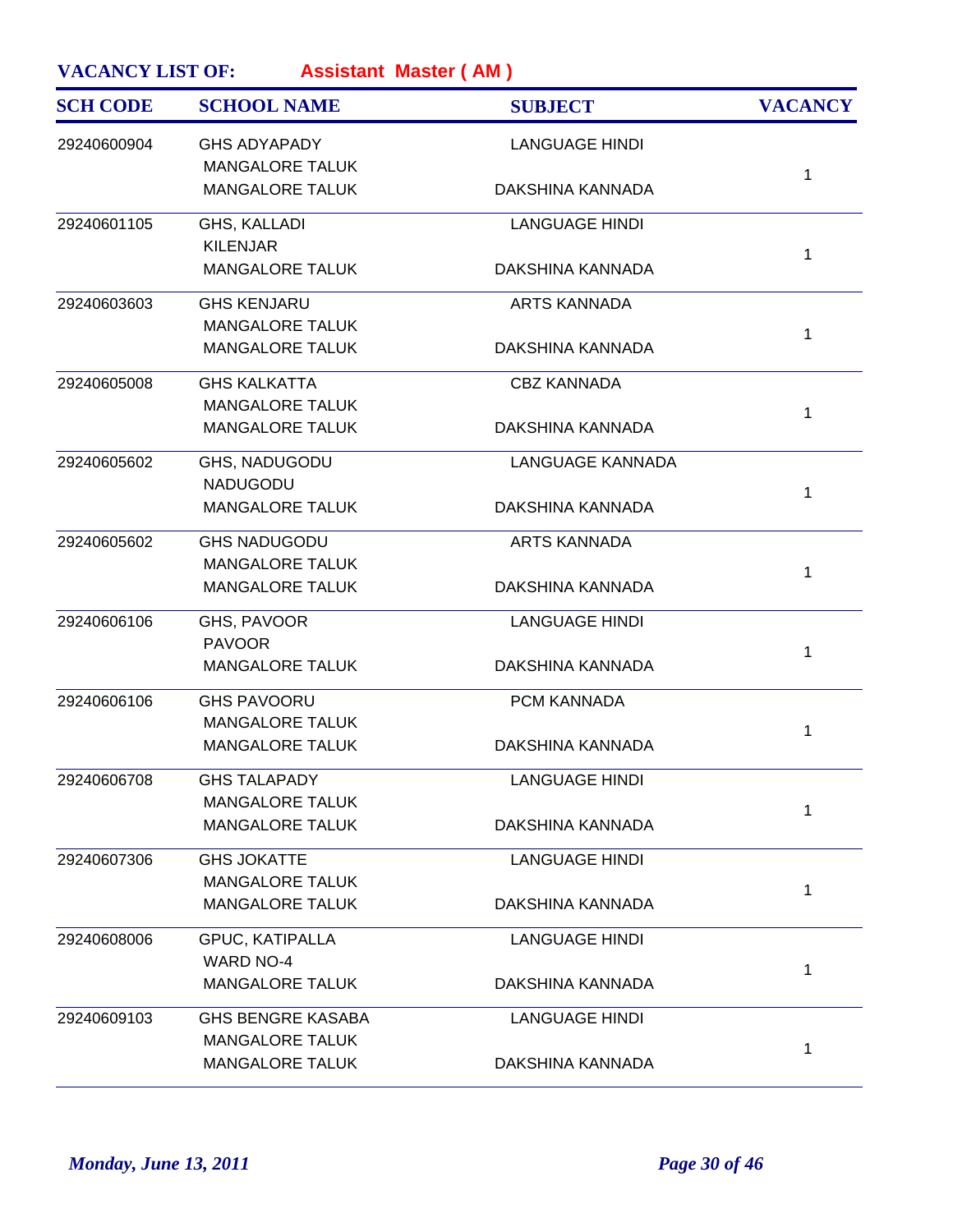| <b>SCH CODE</b> | <b>SCHOOL NAME</b>                                  | <b>SUBJECT</b>          | <b>VACANCY</b> |
|-----------------|-----------------------------------------------------|-------------------------|----------------|
| 29240701103     | GHS, MOODUMARNAD<br><b>MOODUMARNAD</b>              | PCM KANNADA             |                |
|                 | <b>MOODABIDRE</b>                                   | DAKSHINA KANNADA        | 1              |
| 31292402159     | ECO-BEO BELTHANGADY<br><b>BELTHANGADY</b>           | <b>CBZ KANNADA</b>      |                |
|                 | <b>BELTHANGADY</b>                                  | DAKSHINA KANNADA        | 1              |
| 31292405162     | ECO-BEO, SULLIA<br><b>SULLIA</b>                    | PCM KANNADA             | 1              |
|                 | <b>SULLIA</b>                                       | DAKSHINA KANNADA        |                |
| 29250101704     | GOVT.HIGH SCHOOL, GALIBEEDU<br><b>GALIBEEDU</b>     | <b>LANGUAGE KANNADA</b> | 1              |
|                 | <b>MADIKERI</b>                                     | <b>KODAGU</b>           |                |
| 29250102306     | HIGH SCHOOL, NAPOKLU<br><b>NAPOKLU</b>              | <b>LANGUAGE KANNADA</b> |                |
|                 | <b>MADIKERI</b>                                     | <b>KODAGU</b>           | $\overline{2}$ |
| 29250104004     | HIGH SCHOOL, YEMMEMADU<br>YEMMEMADU                 | <b>LANGUAGE KANNADA</b> |                |
|                 | <b>MADIKERI</b>                                     | <b>KODAGU</b>           | 1              |
| 29250105506     | COM. HIGH SCHOOL, KARIKE<br><b>KARIKE</b>           | <b>ARTS KANNADA</b>     |                |
|                 | <b>MADIKERI</b>                                     | <b>KODAGU</b>           | 1              |
| 29250106708     | HIGH SCHOOL CHEMBU<br><b>HALECHEMBU</b>             | <b>ARTS KANNADA</b>     |                |
|                 | <b>MADIKERI</b>                                     | <b>KODAGU</b>           | 1              |
| 29250106708     | HIGH SCHOOL CHEMBU<br>HALECHEMBU                    | LANGUAGE KANNADA        |                |
|                 | <b>MADIKERI</b>                                     | <b>KODAGU</b>           | 1              |
| 29250111903     | COM.HIGH SCHOOL, MADIKERI<br><b>MADIKERI WARD19</b> | <b>CBZ KANNADA</b>      |                |
|                 | <b>MADIKERI</b>                                     | <b>KODAGU</b>           | 1              |
| 29250200803     | GOVT HIGH SCHOOL NERUGALALE<br>NERUGALALE           | <b>LANGUAGE HINDI</b>   |                |
|                 | SOMAVARPET                                          | <b>KODAGU</b>           | 1              |
| 29250200803     | GOVT HIGH SCHOOL NERUGALALE<br><b>NERUGALALE</b>    | <b>ARTS KANNADA</b>     |                |
|                 | SOMAVARPET                                          | <b>KODAGU</b>           | 1              |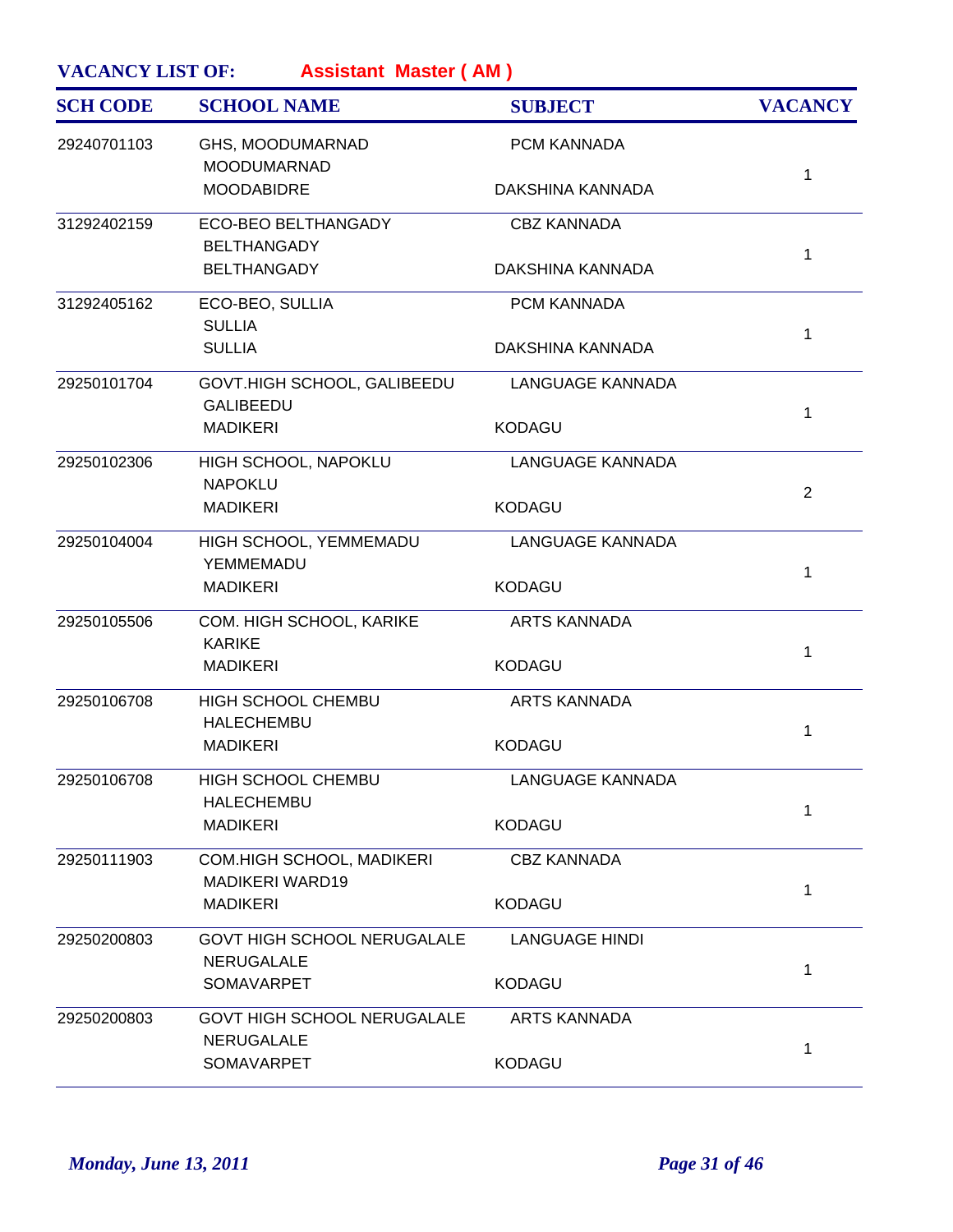| <b>SCH CODE</b> | <b>SCHOOL NAME</b>                                     | <b>SUBJECT</b>          | <b>VACANCY</b> |
|-----------------|--------------------------------------------------------|-------------------------|----------------|
| 29250202007     | <b>G P U COLLEGE SOMVERPET</b><br><b>CHOUDLU</b>       | <b>CBZ KANNADA</b>      | $\mathbf{1}$   |
|                 | SOMAVARPET                                             | <b>KODAGU</b>           |                |
| 29250202007     | GPUC CHOUDLU, SOMVERPET                                | PCM KANNADA             |                |
|                 | <b>SOMVERPET</b><br><b>SOMAVARPET</b>                  | <b>KODAGU</b>           | $\mathbf{1}$   |
| 29250204105     | <b>GHSBESSUR</b>                                       | <b>LANGUAGE ENGLISH</b> |                |
|                 | NILUVAGILU<br>SOMAVARPET                               | <b>KODAGU</b>           | $\mathbf{1}$   |
| 29250204105     | <b>GHSBESSUR</b>                                       | PCM KANNADA             |                |
|                 | NILUVAGILU<br>SOMAVARPET                               | <b>KODAGU</b>           | 1              |
| 29250204105     | <b>GHSBESSUR</b>                                       | <b>LANGUAGE HINDI</b>   |                |
|                 | NILUVAGILU<br>SOMAVARPET                               | <b>KODAGU</b>           | $\mathbf{1}$   |
| 29250204105     | <b>GHSBESSUR</b>                                       | <b>ARTS KANNADA</b>     |                |
|                 | NILUVAGILU<br>SOMAVARPET                               | <b>KODAGU</b>           | $\mathbf{1}$   |
| 29250205002     | <b>GHSHANDLI</b>                                       | <b>LANGUAGE KANNADA</b> |                |
|                 | <b>BELLARAHALLI</b><br>SOMAVARPET                      | <b>KODAGU</b>           | $\mathbf{1}$   |
| 29250205002     | <b>GHSHANDLI</b>                                       | <b>LANGUAGE ENGLISH</b> |                |
|                 | <b>BELLARAHALLI</b><br>SOMAVARPET                      | <b>KODAGU</b>           | $\mathbf{1}$   |
| 29250209105     | <b>BASAVANA HALLI</b><br><b>GHS BASAVANA HALLI</b>     | <b>CBZ KANNADA</b>      |                |
|                 | SOMAVARPET                                             | <b>KODAGU</b>           | 1              |
| 29250209607     | <b>G P U COLLEGE NELLIHUDIKERI</b><br>NELLIYAHAUDIKERI | PCM KANNADA             |                |
|                 | <b>SOMAVARPET</b>                                      | <b>KODAGU</b>           | $\mathbf{1}$   |
| 29250211207     | <b>GPU SUNTIKOPPA</b>                                  | <b>LANGUAGE KANNADA</b> |                |
|                 | <b>ULUGULLI</b><br>SOMAVARPET                          | <b>KODAGU</b>           | $\mathbf{1}$   |
| 29250211207     | <b>GPU SUNTIKOPPA</b>                                  | <b>CBZ KANNADA</b>      |                |
|                 | <b>ULUGULLI</b><br>SOMAVARPET                          | <b>KODAGU</b>           | 1              |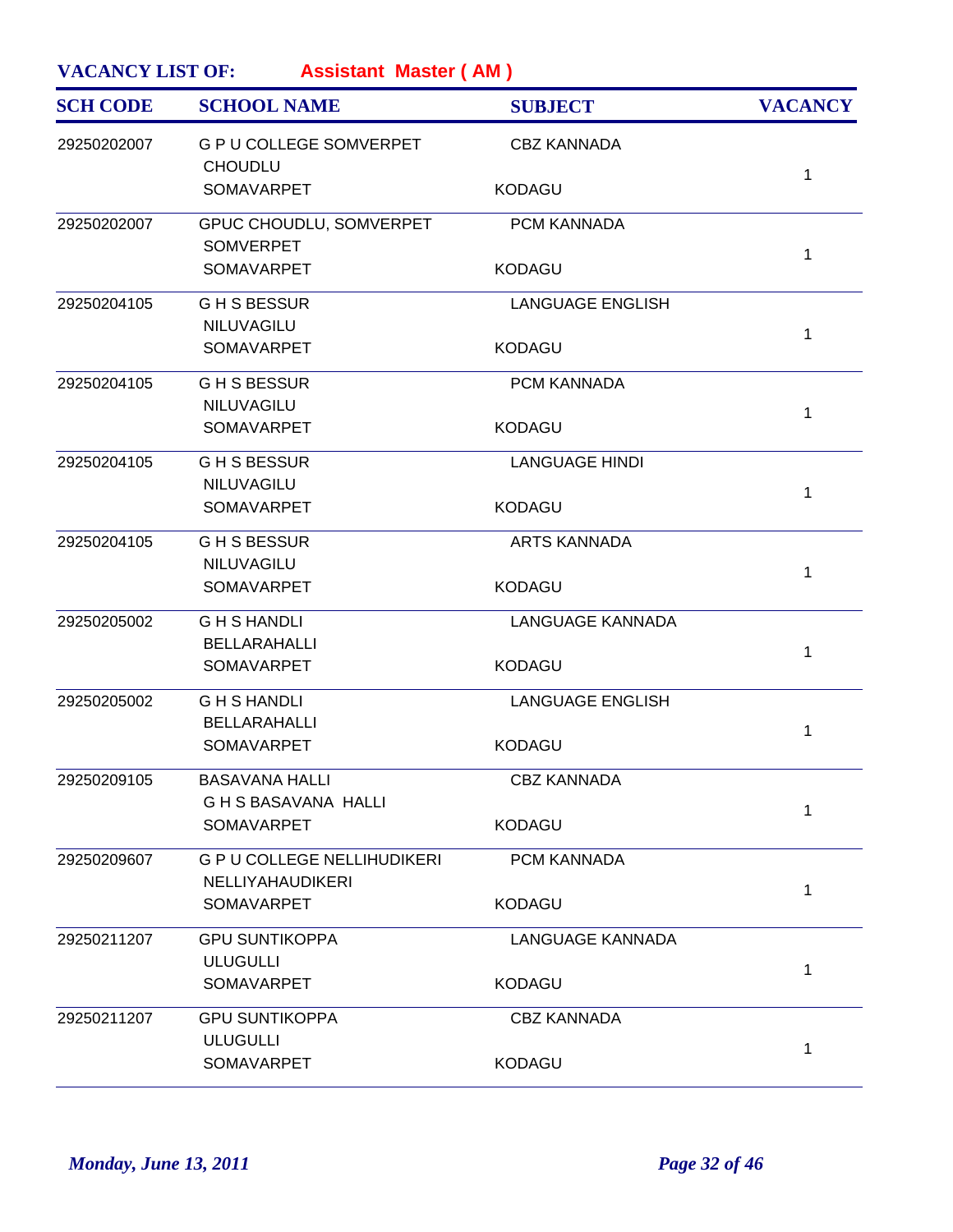| <b>SCH CODE</b> | <b>SCHOOL NAME</b>                                    | <b>SUBJECT</b>          | <b>VACANCY</b> |
|-----------------|-------------------------------------------------------|-------------------------|----------------|
| 29250211207     | <b>GPU SUNTIKOPPA</b><br><b>ULUGULLI</b>              | <b>LANGUAGE HINDI</b>   |                |
|                 | <b>SOMAVARPET</b>                                     | <b>KODAGU</b>           | $\mathbf 1$    |
| 29250211207     | <b>GPU SUNTIKOPPA</b>                                 | <b>LANGUAGE ENGLISH</b> |                |
|                 | <b>ULUGULLI</b><br><b>SOMAVARPET</b>                  | <b>KODAGU</b>           | $\mathbf 1$    |
| 29250211302     | <b>GHS KANABYLU</b>                                   | <b>CBZ KANNADA</b>      |                |
|                 | <b>KANBAIL</b><br><b>SOMAVARPET</b>                   | <b>KODAGU</b>           | $\mathbf{1}$   |
| 29250212701     | <b>GOVT HIGH SCHOOL SURLABI</b><br><b>SURLABI</b>     | <b>CBZ KANNADA</b>      |                |
|                 | <b>SOMAVARPET</b>                                     | <b>KODAGU</b>           | $\mathbf{1}$   |
| 29250212701     | <b>GOVT HIGH SCHOOL SURLABI</b><br><b>SURLABI</b>     | PCM KANNADA             |                |
|                 | SOMAVARPET                                            | <b>KODAGU</b>           | $\mathbf{1}$   |
| 29250303704     | <b>GOV HIGH SCHOOL KONDANGERI</b><br><b>HALUGUNDA</b> | PCM KANNADA             |                |
|                 | <b>VIRAJPET</b>                                       | <b>KODAGU</b>           | $\mathbf 1$    |
| 29250303704     | <b>GOV HIGH SCHOOL KONDANGERI</b><br><b>HALUGUNDA</b> | <b>CBZ KANNADA</b>      |                |
|                 | <b>VIRAJPET</b>                                       | <b>KODAGU</b>           | $\mathbf{1}$   |
| 29250304204     | <b>GOV HIGH SCHOOL MALDARE</b><br><b>MALDARE</b>      | ARTS KANNADA            |                |
|                 | <b>VIRAJPET</b>                                       | <b>KODAGU</b>           | 1              |
| 29250304305     | <b>CHANNAYANA KOTE</b><br><b>GHS CHENNANAKOTE</b>     | <b>LANGUAGE ENGLISH</b> |                |
|                 | <b>VIRAJPET</b>                                       | <b>KODAGU</b>           | 1              |
| 29250304713     | GOV JUNIOR COLLEGE PONNAMPET                          | <b>CBZ KANNADA</b>      |                |
|                 | <b>HALLIGATTU</b><br><b>VIRAJPET</b>                  | <b>KODAGU</b>           | $\mathbf{1}$   |
| 29250304713     | GOV JUNIOR COLLEGE PONNAMPET                          | <b>LANGUAGE ENGLISH</b> |                |
|                 | <b>HALLIGATTU</b><br><b>VIRAJPET</b>                  | <b>KODAGU</b>           | $\mathbf{1}$   |
| 29250304713     | <b>GOV JUNIOR COLLEGE PONNAMPET</b>                   | PCM KANNADA             |                |
|                 | <b>HALLIGATTU</b><br><b>VIRAJPET</b>                  | <b>KODAGU</b>           | 1              |
|                 |                                                       |                         |                |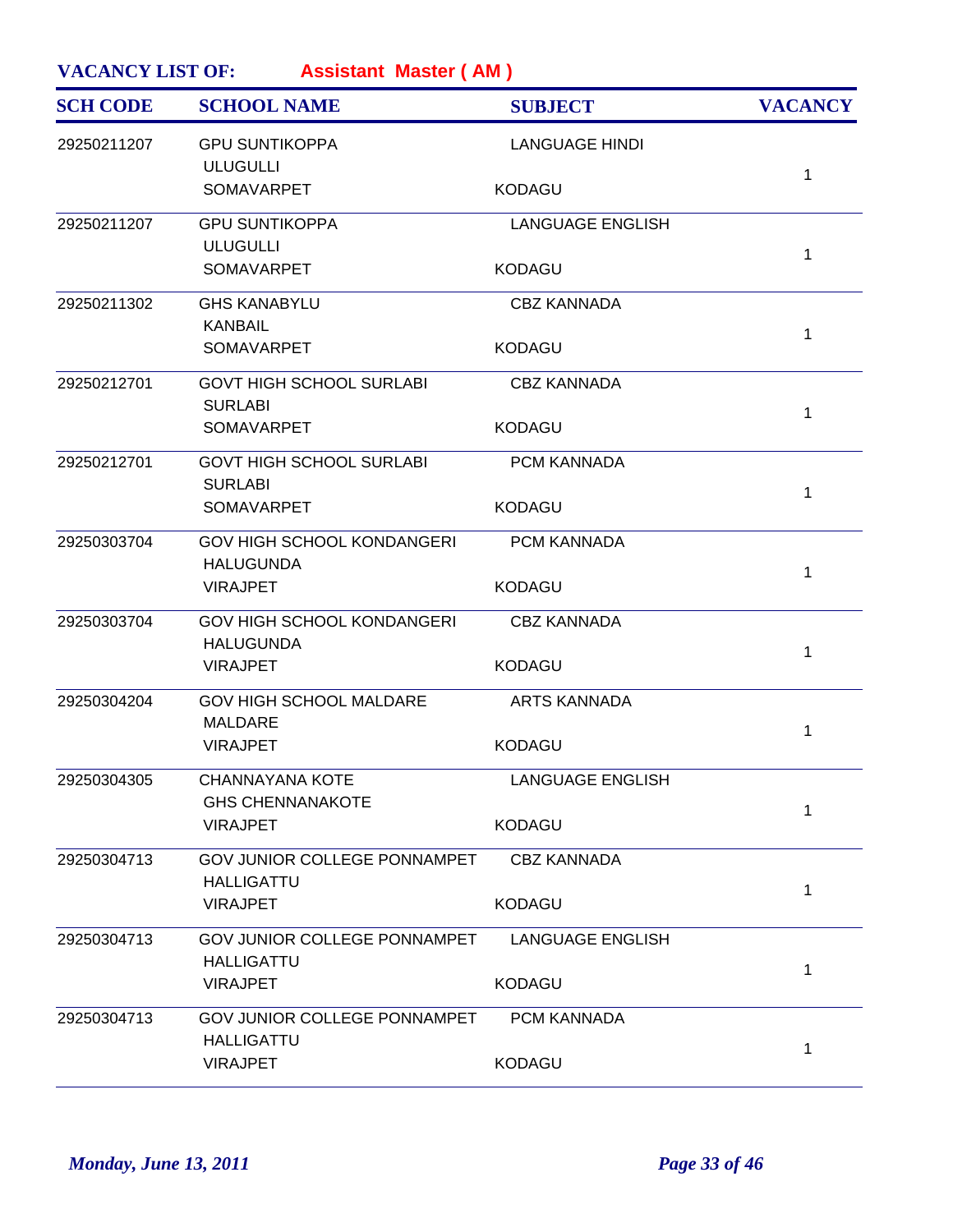| <b>SCH CODE</b> | <b>SCHOOL NAME</b>                                        | <b>SUBJECT</b>          | <b>VACANCY</b> |
|-----------------|-----------------------------------------------------------|-------------------------|----------------|
| 29250306303     | <b>GOV HIGH SCHOOL MAYAMUDI</b><br><b>MAYAMUDI</b>        | <b>LANGUAGE KANNADA</b> |                |
|                 | <b>VIRAJPET</b>                                           | <b>KODAGU</b>           | $\mathbf 1$    |
| 29250307705     | <b>GOV HIGH SCHOOL KUTTA</b>                              | <b>LANGUAGE ENGLISH</b> |                |
|                 | <b>KUTTA</b><br><b>VIRAJPET</b>                           | <b>KODAGU</b>           | $\mathbf{1}$   |
| 29250307705     | <b>GOV HIGH SCHOOL KUTTA</b>                              | <b>ARTS KANNADA</b>     |                |
|                 | <b>KUTTA</b><br><b>VIRAJPET</b>                           | <b>KODAGU</b>           | $\mathbf{1}$   |
| 29250308104     | <b>GOV HIGH SCHOOL T.SHETTIGERI</b>                       | <b>CBZ KANNADA</b>      |                |
|                 | <b>T. SHETTIGERI</b><br><b>VIRAJPET</b>                   | <b>KODAGU</b>           | $\mathbf{1}$   |
| 29250308104     | <b>GOV HIGH SCHOOL T.SHETTIGERI</b>                       | <b>LANGUAGE KANNADA</b> |                |
|                 | T. SHETTIGERI<br><b>VIRAJPET</b>                          | <b>KODAGU</b>           | $\mathbf{1}$   |
| 29250313803     | <b>G.P.U COLLEGE VIRAJPET</b>                             | LANGUAGE KANNADA        |                |
|                 | <b>VIRAJPET WARD 9</b><br><b>VIRAJPET</b>                 | <b>KODAGU</b>           | $\mathbf{1}$   |
| 29260302106     | <b>GHS B.MATKERE</b>                                      | PCM KANNADA             |                |
|                 | <b>B MATKERE</b><br>H.D.KOTE                              | <b>MYSORE</b>           | 1              |
| 29260302106     | <b>GHS B.MATKERE</b>                                      | <b>ARTS KANNADA</b>     |                |
|                 | <b>B MATKERE</b><br>H.D.KOTE                              | <b>MYSORE</b>           | 1              |
| 29260304001     | <b>GHS BACHEGOWDANAHALLI</b><br><b>BACHE GOWDAN HALLI</b> | <b>ARTS KANNADA</b>     |                |
|                 | H.D.KOTE                                                  | <b>MYSORE</b>           | 1              |
| 29260306305     | <b>GHS K BELTHURU</b>                                     | <b>ARTS KANNADA</b>     |                |
|                 | <b>K.BELTHUR</b><br>H.D.KOTE                              | <b>MYSORE</b>           | 1              |
| 29260309106     | <b>GHS ANTHARA SANTE</b>                                  | PCM KANNADA             |                |
|                 | ANTHARASANTHE<br>H.D.KOTE                                 | <b>MYSORE</b>           | 1              |
| 29260311403     | <b>GHS MAGGE</b>                                          | PCM KANNADA             |                |
|                 | <b>MAGGE</b><br>H.D.KOTE                                  | <b>MYSORE</b>           | $\mathbf{1}$   |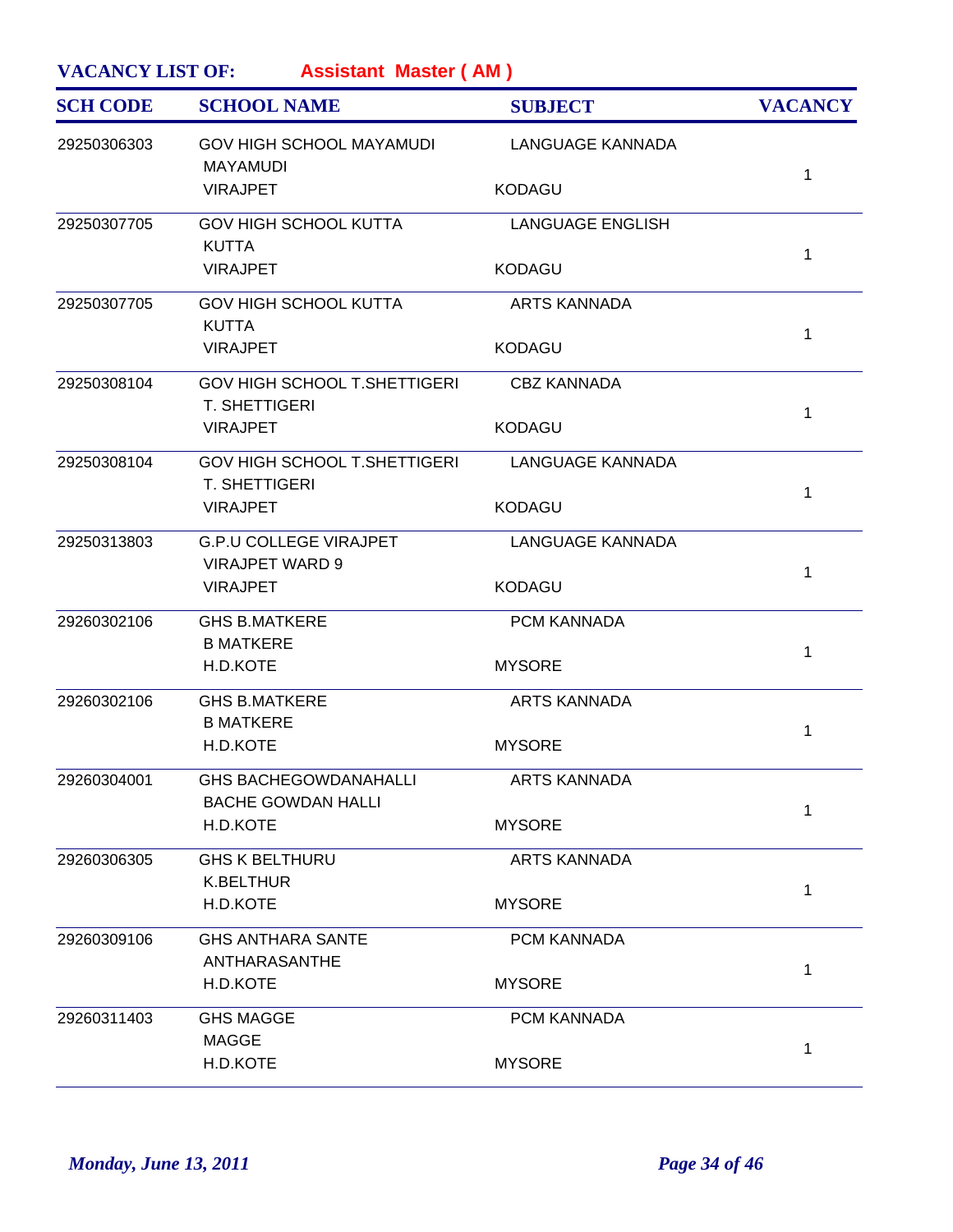| <b>SCHOOL NAME</b> |             | <b>SUBJECT</b>          | <b>VACANCY</b> |                         |                |
|--------------------|-------------|-------------------------|----------------|-------------------------|----------------|
|                    | 29260311403 | <b>GHS MAGGE</b>        |                | <b>CBZ KANNADA</b>      |                |
|                    |             | <b>MAGGE</b>            |                |                         | $\mathbf{1}$   |
|                    |             | H.D.KOTE                |                | <b>MYSORE</b>           |                |
|                    | 29260312403 | <b>GHS SAGARE</b>       |                | <b>ARTS KANNADA</b>     |                |
|                    |             | <b>SAGARE</b>           |                |                         | $\mathbf{1}$   |
|                    |             | H.D.KOTE                |                | <b>MYSORE</b>           |                |
|                    | 29260312403 | <b>GHS SAGARE</b>       |                | PCM KANNADA             |                |
|                    |             | <b>SAGARE</b>           |                |                         | $\overline{2}$ |
|                    |             | H.D.KOTE                |                | <b>MYSORE</b>           |                |
|                    | 29260314303 | <b>GHS THUMBASOGE</b>   |                | <b>CBZ KANNADA</b>      |                |
|                    |             | <b>THUMBASOGE</b>       |                |                         | $\mathbf{1}$   |
|                    |             | H.D.KOTE                |                | <b>MYSORE</b>           |                |
|                    | 29260314303 | <b>GHS THUMBASOGE</b>   |                | <b>ARTS KANNADA</b>     |                |
|                    |             | <b>THUMBASOGE</b>       |                |                         | 1              |
|                    |             | H.D.KOTE                |                | <b>MYSORE</b>           |                |
|                    | 29260314303 | <b>GHS THUMBASOGE</b>   |                | <b>LANGUAGE ENGLISH</b> |                |
|                    |             | <b>THUMBASOGE</b>       |                |                         | $\mathbf{1}$   |
|                    |             | H.D.KOTE                |                | <b>MYSORE</b>           |                |
|                    | 29260317404 | <b>GHS DADDAHALLI</b>   |                | <b>PCM KANNADA</b>      |                |
|                    |             | <b>MASALLI</b>          |                |                         | 1              |
|                    |             | H.D.KOTE                |                | <b>MYSORE</b>           |                |
|                    | 29260320502 | <b>GHS MULLURU</b>      |                | <b>ARTS KANNADA</b>     |                |
|                    |             | <b>MULLUR</b>           |                |                         | $\mathbf{1}$   |
|                    |             | H.D.KOTE                |                | <b>MYSORE</b>           |                |
|                    | 29260321604 | <b>GHS BADAGALAPURA</b> |                | <b>CBZ KANNADA</b>      |                |
|                    |             | <b>HADANUR</b>          |                |                         | 1              |
|                    |             | H.D.KOTE                |                | <b>MYSORE</b>           |                |
|                    | 29260332101 | GHS D.B.KUPPE           |                | PCM KANNADA             |                |
|                    |             | <b>D B KUPPE</b>        |                |                         | $\mathbf{1}$   |
|                    |             | H.D.KOTE                |                | <b>MYSORE</b>           |                |
|                    | 29260334001 | GHPS BOYS HD KOTE(GHM)  |                | LANGUAGE KANNADA        |                |
|                    |             |                         |                |                         | 1              |
|                    |             | H.D.KOTE                |                | <b>MYSORE</b>           |                |
|                    | 29260334304 | <b>GGJC H.D.KOTE</b>    |                | <b>LANGUAGE ENGLISH</b> |                |
|                    |             | H.D.KOTE                |                |                         | 1              |
|                    |             | H.D.KOTE                |                | <b>MYSORE</b>           |                |
|                    |             | HD KOTE                 |                |                         |                |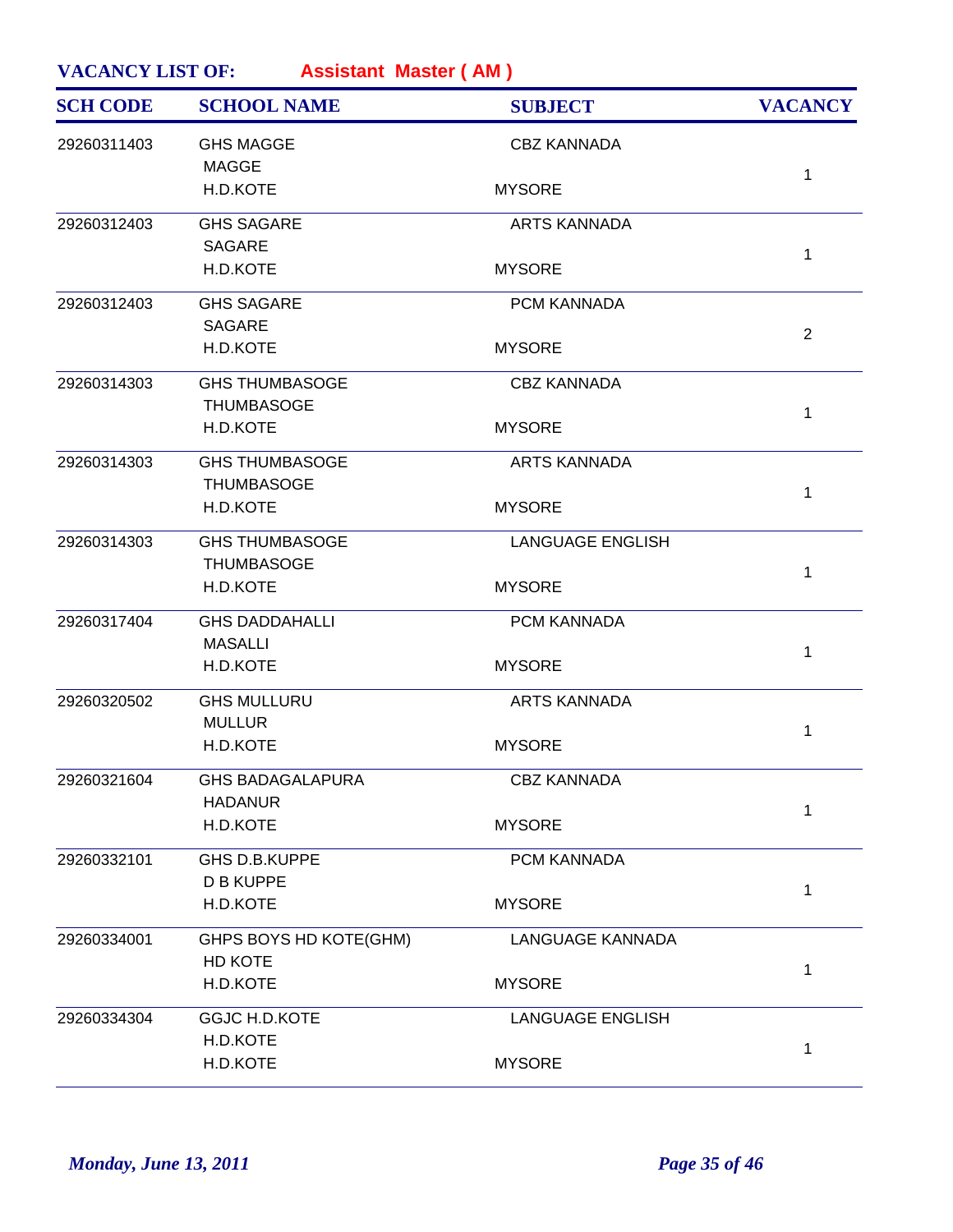| <b>SCH CODE</b> | <b>SCHOOL NAME</b>                       | <b>SUBJECT</b>          | <b>VACANCY</b> |
|-----------------|------------------------------------------|-------------------------|----------------|
| 29260334304     | <b>GGJC H.D.KOTE</b><br>H.D.KOTE         | <b>LANGUAGE KANNADA</b> |                |
|                 | H.D.KOTE                                 | <b>MYSORE</b>           | $\mathbf{1}$   |
| 29260334304     | <b>GGJC H.D.KOTE</b><br>H.D.KOTE         | <b>CBZ KANNADA</b>      |                |
|                 | H.D.KOTE                                 | <b>MYSORE</b>           | $\mathbf{1}$   |
| 29260334503     | <b>GJC HD KOTE</b>                       | <b>CBZ KANNADA</b>      |                |
|                 | H D KOTE WARD-13                         |                         | $\mathbf{3}$   |
|                 | H.D.KOTE                                 | <b>MYSORE</b>           |                |
| 29260335001     | <b>GJC SARGUR</b>                        | <b>LANGUAGE ENGLISH</b> |                |
|                 | <b>SARAGUR WARD-11</b><br>H.D.KOTE       | <b>MYSORE</b>           | $\mathbf{1}$   |
| 29260335001     | <b>GJC SARGUR</b>                        | PCM KANNADA             |                |
|                 | <b>SARAGUR WARD-11</b>                   |                         | $\mathbf{1}$   |
|                 | H.D.KOTE                                 | <b>MYSORE</b>           |                |
| 29260335001     | <b>GJC SARGUR</b>                        | <b>CBZ KANNADA</b>      |                |
|                 | <b>SARAGUR WARD-11</b>                   |                         | $\mathbf{1}$   |
|                 | H.D.KOTE                                 | <b>MYSORE</b>           |                |
| 29260401808     | <b>GHS HANAGODU</b>                      | PCM KANNADA             |                |
|                 | <b>HANAGODU</b>                          |                         | $\mathbf{1}$   |
|                 | <b>HUNSUR</b>                            | <b>MYSORE</b>           |                |
| 29260403204     | <b>GHS NERALAKUPPE</b>                   | PCM KANNADA             |                |
|                 | NERALAKUPPE                              |                         | 1              |
|                 | <b>HUNSUR</b>                            | <b>MYSORE</b>           |                |
| 29260404904     | <b>GHS CHILKUNDA</b><br><b>CHILKUNDA</b> | <b>CBZ KANNADA</b>      |                |
|                 | <b>HUNSUR</b>                            | <b>MYSORE</b>           | $\mathbf{1}$   |
| 29260404904     | <b>GHS CHILKUNDA</b>                     | <b>LANGUAGE KANNADA</b> |                |
|                 | <b>CHILKUNDA</b>                         |                         |                |
|                 | <b>HUNSUR</b>                            | <b>MYSORE</b>           | $\mathbf{1}$   |
| 29260407603     | <b>GHS HARAVE</b>                        | <b>CBZ KANNADA</b>      |                |
|                 | <b>HARAVE</b>                            |                         | $\mathbf{1}$   |
|                 | <b>HUNSUR</b>                            | <b>MYSORE</b>           |                |
| 29260409402     | <b>GHS GAGENAHALLI</b>                   | <b>CBZ KANNADA</b>      |                |
|                 | <b>GAGENAHALLI</b>                       |                         | 1              |
|                 | <b>HUNSUR</b>                            | <b>MYSORE</b>           |                |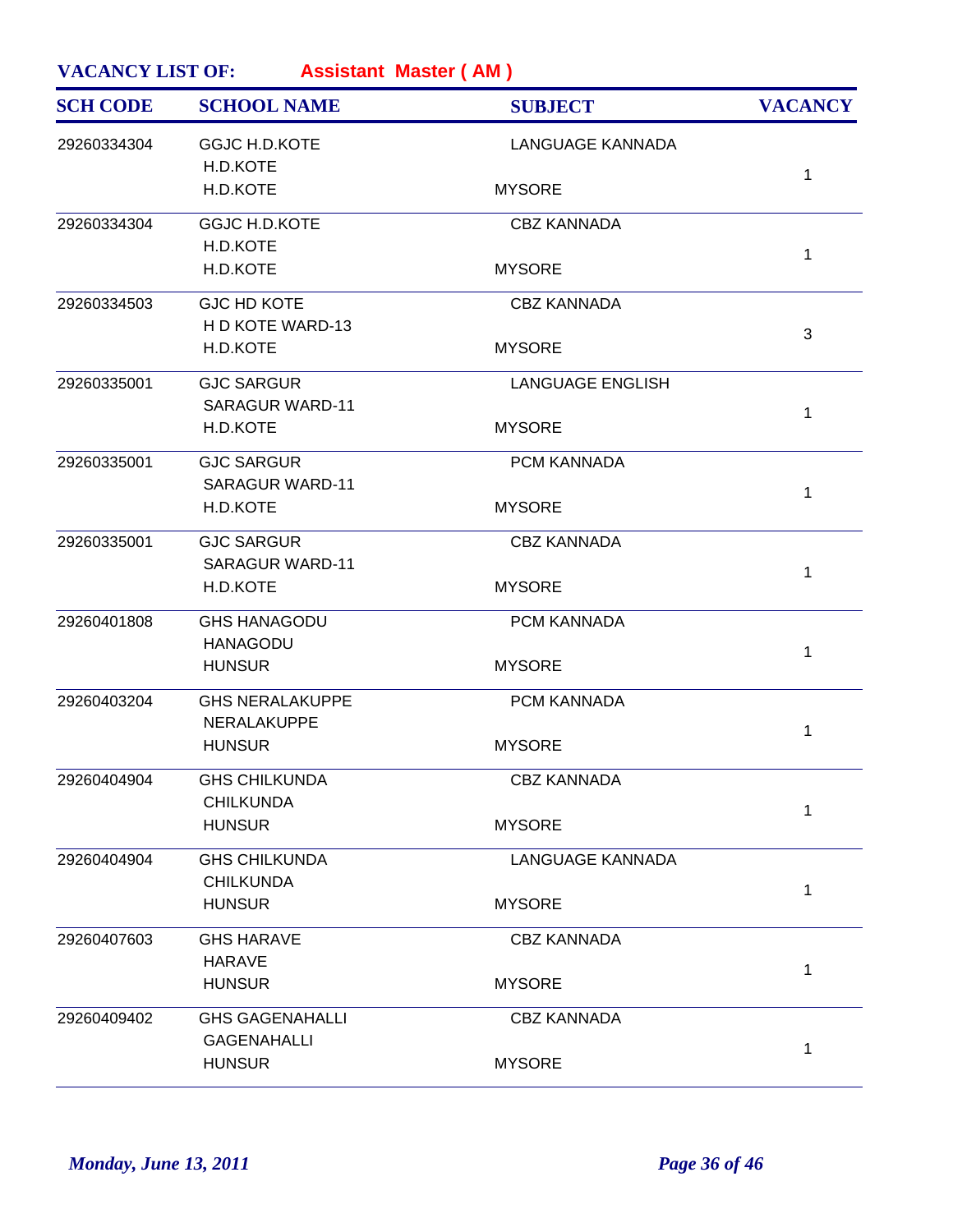| <b>SCH CODE</b> | <b>SCHOOL NAME</b>                                       | <b>SUBJECT</b>          | <b>VACANCY</b> |
|-----------------|----------------------------------------------------------|-------------------------|----------------|
| 29260411802     | <b>GUPS GERASANA HALLI</b><br><b>GERASAN HALLI</b>       | <b>CBZ KANNADA</b>      |                |
|                 | <b>HUNSUR</b>                                            | <b>MYSORE</b>           | 1              |
| 29260413004     | <b>GHS GAVADA GERE</b>                                   | <b>LANGUAGE ENGLISH</b> |                |
|                 | <b>GAVADAGERE</b><br><b>HUNSUR</b>                       | <b>MYSORE</b>           | 1              |
| 29260413702     | <b>GHS MULLUR</b>                                        | <b>LANGUAGE ENGLISH</b> |                |
|                 | <b>MULLURU</b>                                           |                         | 1              |
|                 | <b>HUNSUR</b>                                            | <b>MYSORE</b>           |                |
| 29260416902     | <b>GHS HUNDIMALA</b>                                     | <b>ARTS KANNADA</b>     |                |
|                 | <b>HUNDIMALA</b><br><b>HUNSUR</b>                        | <b>MYSORE</b>           | 1              |
|                 |                                                          |                         |                |
| 29260418003     | <b>GPUS KARIMUDDANAHALLI</b>                             | <b>ARTS KANNADA</b>     |                |
|                 | KARIMUDDANHALLI<br><b>HUNSUR</b>                         | <b>MYSORE</b>           | 1              |
|                 |                                                          |                         |                |
| 29260418003     | <b>GPUS KARIMUDDANAHALLI</b>                             | <b>CBZ KANNADA</b>      |                |
|                 | KARIMUDDANHALLI<br><b>HUNSUR</b>                         | <b>MYSORE</b>           | 1              |
|                 |                                                          |                         |                |
| 29260419104     | <b>GHS GURUPURA</b>                                      | <b>LANGUAGE KANNADA</b> |                |
|                 | <b>GURUPURA</b><br><b>HUNSUR</b>                         | <b>MYSORE</b>           | 1              |
|                 |                                                          |                         |                |
| 29260419104     | <b>GHS GURUPURA</b><br><b>GURUPURA</b>                   | <b>LANGUAGE HINDI</b>   |                |
|                 | <b>HUNSUR</b>                                            | <b>MYSORE</b>           | 1              |
|                 |                                                          |                         |                |
| 29260420304     | <b>GPUS BANNE KUPPE</b>                                  | <b>CBZ KANNADA</b>      |                |
|                 | <b>BANNIKUPPE</b><br><b>HUNSUR</b>                       | <b>MYSORE</b>           | 1              |
|                 |                                                          |                         |                |
| 29260425702     | <b>GHS NAGAPURA HADI</b><br><b>NAGAPURA HADI</b>         | PCM KANNADA             |                |
|                 | <b>HUNSUR</b>                                            | <b>MYSORE</b>           | 1              |
|                 |                                                          |                         |                |
| 29260427401     | <b>GHPS KARIGODA BEEDE</b><br><b>GHPS KARIGODA BEEDE</b> | <b>LANGUAGE KANNADA</b> |                |
|                 | <b>HUNSUR</b>                                            | <b>MYSORE</b>           | 1              |
|                 |                                                          |                         |                |
| 29260427405     | <b>GJC BOYS HUNSUR TOWN</b><br><b>HUNSUR TOWN</b>        | <b>ARTS KANNADA</b>     |                |
|                 | <b>HUNSUR</b>                                            | <b>MYSORE</b>           | 2              |
|                 |                                                          |                         |                |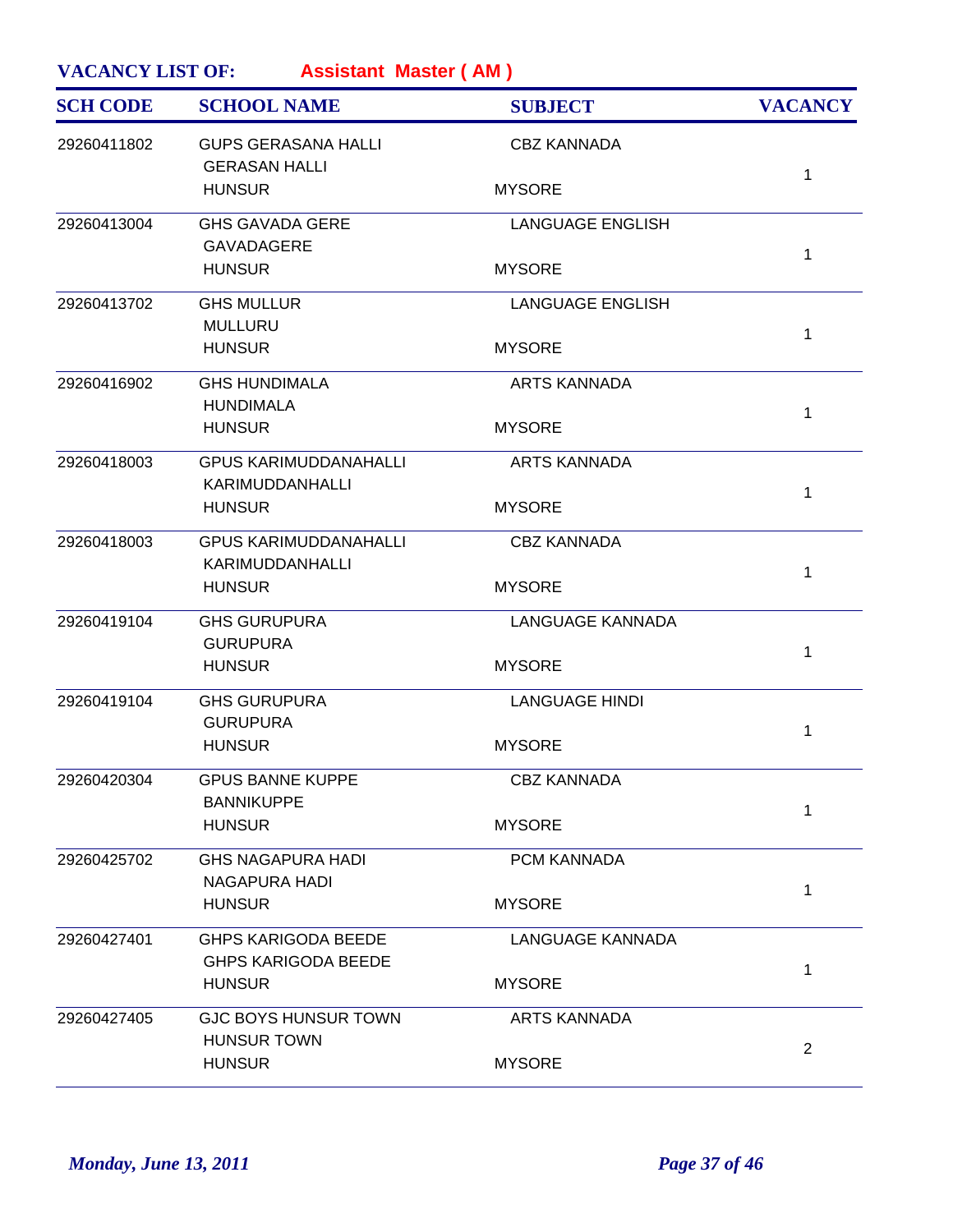| <b>SCH CODE</b> | <b>SCHOOL NAME</b>                                          | <b>SUBJECT</b>          | <b>VACANCY</b> |
|-----------------|-------------------------------------------------------------|-------------------------|----------------|
| 29260601202     | <b>GHS KALAMMANAKOPPALU</b><br>KALAMMANAKOPPAL              | PCM KANNADA             |                |
|                 | K.R.NAGARA                                                  | <b>MYSORE</b>           | $\mathbf{1}$   |
| 29260601603     | <b>GHS CHIKKANAYAKANAHALLI</b><br><b>CHIKKANAIKANAHALLI</b> | <b>ARTS KANNADA</b>     |                |
|                 | K.R.NAGARA                                                  | <b>MYSORE</b>           | $\mathbf{1}$   |
| 29260601603     | <b>GHS CHIKKANAYAKANAHALLI</b><br><b>CHIKKANAIKANAHALLI</b> | PCM KANNADA             | $\mathbf{1}$   |
|                 | K.R.NAGARA                                                  | <b>MYSORE</b>           |                |
| 29260601915     | <b>GJC SALIGRAMA</b><br><b>SALIGRAMA</b>                    | <b>CBZ KANNADA</b>      | $\mathbf{1}$   |
|                 | K.R.NAGARA                                                  | <b>MYSORE</b>           |                |
| 29260601915     | <b>GJC SALIGRAMA</b><br><b>SALIGRAMA</b>                    | PCM KANNADA             | $\mathbf{1}$   |
|                 | K.R.NAGARA                                                  | <b>MYSORE</b>           |                |
| 29260602104     | <b>THANDRE</b><br><b>GHS, THANDRE</b>                       | <b>LANGUAGE KANNADA</b> | $\mathbf{1}$   |
|                 | K.R.NAGARA                                                  | <b>MYSORE</b>           |                |
| 29260602202     | <b>GHS ANKANAHALLI</b><br>ANKANAHALLI                       | <b>CBZ KANNADA</b>      | $\mathbf{1}$   |
|                 | K.R.NAGARA                                                  | <b>MYSORE</b>           |                |
| 29260602310     | <b>GJC MIRLE</b><br><b>MIRLE</b>                            | <b>ARTS KANNADA</b>     | 1              |
|                 | K.R.NAGARA                                                  | <b>MYSORE</b>           |                |
| 29260602702     | <b>KUPPALLI</b><br>GHS, KUPPALLI                            | PCM KANNADA             | $\mathbf{1}$   |
|                 | K.R.NAGARA                                                  | <b>MYSORE</b>           |                |
| 29260603010     | <b>GJC BHERYA</b><br><b>BHERYA</b>                          | <b>LANGUAGE ENGLISH</b> | $\mathbf{1}$   |
|                 | K.R.NAGARA                                                  | <b>MYSORE</b>           |                |
| 29260604302     | <b>GHS KALLAHALLI</b><br>KALLAHALLI                         | <b>CBZ KANNADA</b>      |                |
|                 | K.R.NAGARA                                                  | <b>MYSORE</b>           | $\mathbf{1}$   |
| 29260605104     | <b>GJC KESTHUR KOPPALU</b><br><b>KESHTURKOPPAL</b>          | <b>ARTS KANNADA</b>     |                |
|                 | K.R.NAGARA                                                  | <b>MYSORE</b>           | 1              |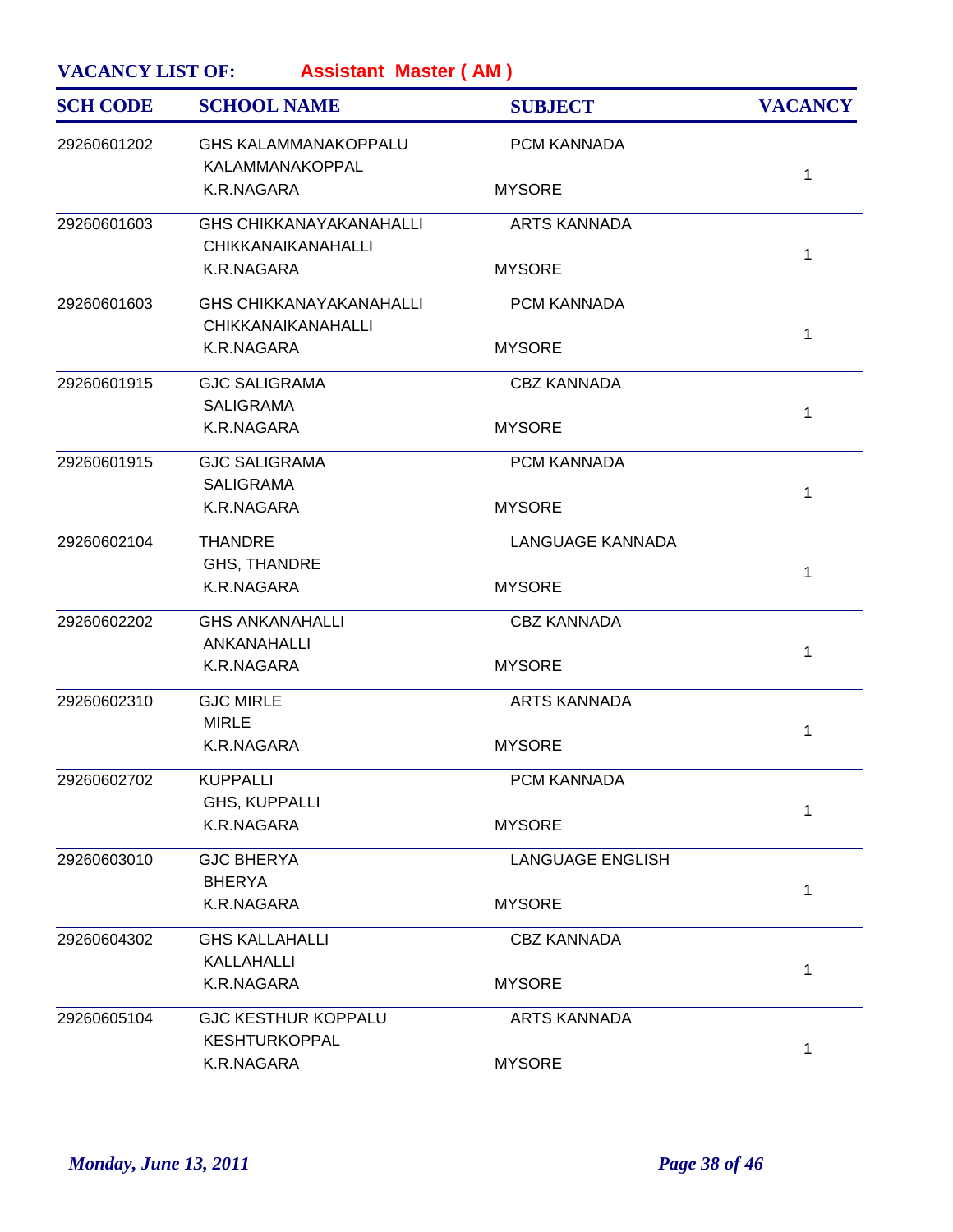| <b>SCH CODE</b> | <b>SCHOOL NAME</b>                                 | <b>SUBJECT</b>          | <b>VACANCY</b> |
|-----------------|----------------------------------------------------|-------------------------|----------------|
| 29260605104     | <b>GJC KESTHUR KOPPALU</b><br><b>KESHTURKOPPAL</b> | <b>CBZ KANNADA</b>      |                |
|                 | K.R.NAGARA                                         | <b>MYSORE</b>           | $\mathbf{1}$   |
| 29260605104     | <b>GJC KESTHUR KOPPALU</b><br><b>KESHTURKOPPAL</b> | PCM KANNADA             | $\mathbf{1}$   |
|                 | K.R.NAGARA                                         | <b>MYSORE</b>           |                |
| 29260605305     | <b>GJC HEBBALU</b><br><b>HEBBALU</b>               | <b>CBZ KANNADA</b>      | $\mathbf{1}$   |
|                 | K.R.NAGARA                                         | <b>MYSORE</b>           |                |
| 29260605305     | <b>GJC HEBBALU</b><br><b>HEBBALU</b>               | <b>LANGUAGE ENGLISH</b> | $\mathbf{1}$   |
|                 | K.R.NAGARA                                         | <b>MYSORE</b>           |                |
| 29260605707     | <b>GHS HOSUR</b><br><b>HOSURE</b>                  | <b>CBZ KANNADA</b>      | $\mathbf 1$    |
|                 | K.R.NAGARA                                         | <b>MYSORE</b>           |                |
| 29260606603     | <b>GHS ANKANAHALLI</b><br>ANKANHALLI               | <b>LANGUAGE KANNADA</b> | 1              |
|                 | K.R.NAGARA                                         | <b>MYSORE</b>           |                |
| 29260609102     | <b>GHS KEDAGA</b><br>GHS, KEDAGA                   | <b>CBZ KANNADA</b>      | $\mathbf{1}$   |
|                 | K.R.NAGARA                                         | <b>MYSORE</b>           |                |
| 29260618102     | <b>GHS MAVATHUR</b><br><b>MAVATHUR</b>             | <b>ARTS KANNADA</b>     | 1              |
|                 | K.R.NAGARA                                         | <b>MYSORE</b>           |                |
| 29260618502     | <b>GHS D.K KOPPALU</b><br>D.K.KOPPALU              | <b>CBZ KANNADA</b>      |                |
|                 | K.R.NAGARA                                         | <b>MYSORE</b>           | 1              |
| 29260619504     | <b>GHS TIPPURU</b><br><b>TIPPURU</b>               | <b>CBZ KANNADA</b>      |                |
|                 | K.R.NAGARA                                         | <b>MYSORE</b>           | $\mathbf{1}$   |
| 29260623003     | <b>SKR GJC K R NAGAR</b><br>K R NAGAR-WARD-17      | <b>ARTS KANNADA</b>     |                |
|                 | K.R.NAGARA                                         | <b>MYSORE</b>           | $\mathbf{1}$   |
| 29260623004     | <b>GIRLS GJC K R NAGAR</b><br>K R NAGAR-WARD-17    | <b>ARTS KANNADA</b>     |                |
|                 | K.R.NAGARA                                         | <b>MYSORE</b>           | 1              |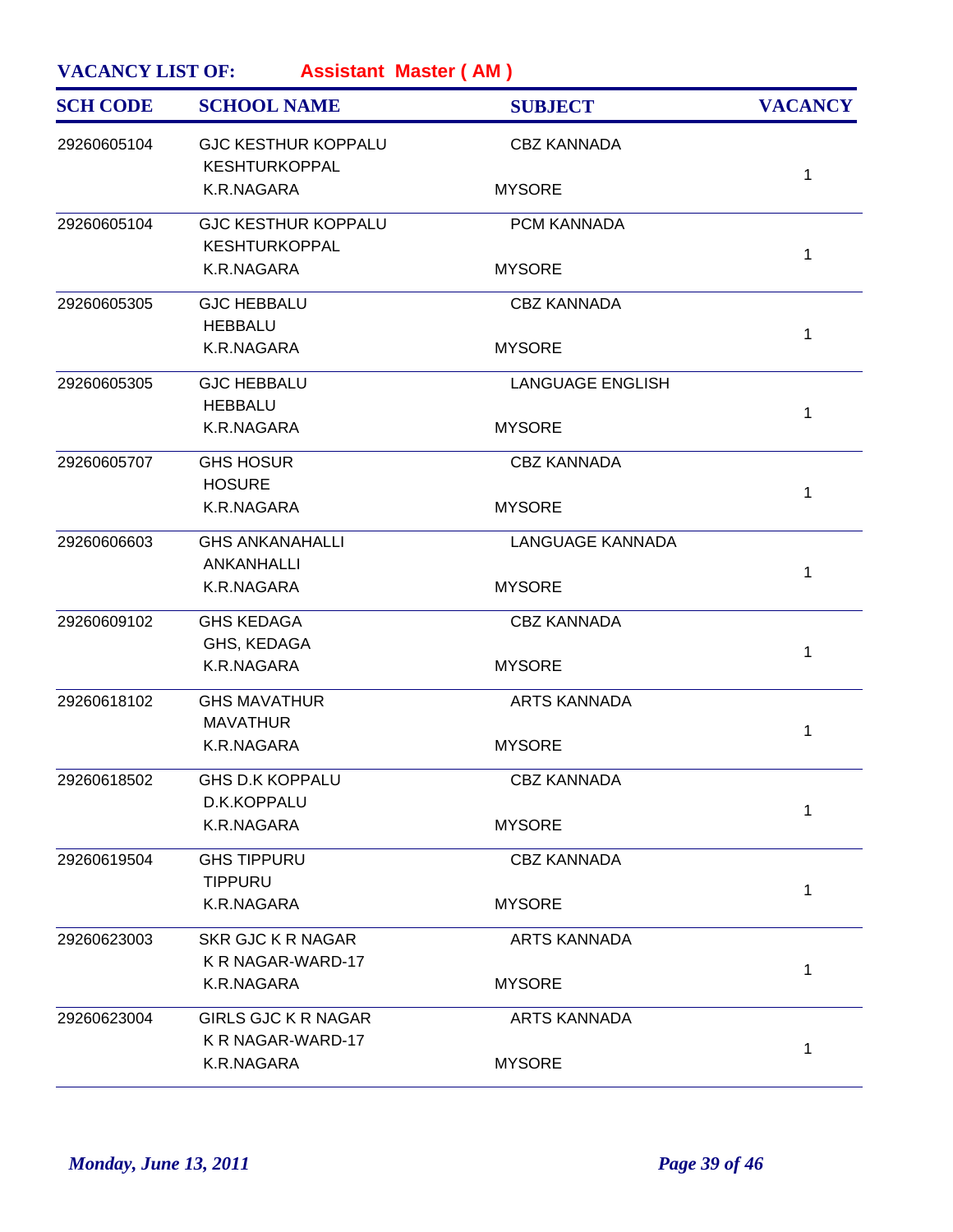| <b>SCH CODE</b> | <b>SCHOOL NAME</b>                              | <b>SUBJECT</b>           | <b>VACANCY</b> |
|-----------------|-------------------------------------------------|--------------------------|----------------|
| 29260623004     | <b>GIRLS GJC K R NAGAR</b><br>K R NAGAR-WARD-17 | <b>LANGUAGE SANSKRIT</b> |                |
|                 | K.R.NAGARA                                      | <b>MYSORE</b>            | $\mathbf 1$    |
| 29260902703     | GHS, HURA<br><b>HURA</b>                        | <b>CBZ KANNADA</b>       |                |
|                 | NANJANAGUD                                      | <b>MYSORE</b>            | $\mathbf 1$    |
| 29260904106     | <b>GJC HEDIYALA</b><br><b>HEDEYALA</b>          | <b>CBZ KANNADA</b>       |                |
|                 | NANJANAGUD                                      | <b>MYSORE</b>            | $\mathbf 1$    |
| 29260904106     | <b>GJC HEDIYALA</b>                             | PCM KANNADA              |                |
|                 | <b>HEDEYALA</b><br>NANJANAGUD                   | <b>MYSORE</b>            | $\mathbf 1$    |
| 29260904202     | <b>GHS MADUVINAHALLI</b>                        | <b>LANGUAGE ENGLISH</b>  |                |
|                 | MADUVENAHALLI<br>NANJANAGUD                     | <b>MYSORE</b>            | $\mathbf 1$    |
| 29260904202     | <b>GHS MADUVINAHALLI</b>                        | <b>ARTS KANNADA</b>      |                |
|                 | <b>MADUVENAHALLI</b><br>NANJANAGUD              | <b>MYSORE</b>            | $\mathbf 1$    |
| 29260905202     | <b>GHS KAPPASOGE</b>                            | <b>CBZ KANNADA</b>       |                |
|                 | <b>KAPPUSOGE</b><br>NANJANAGUD                  | <b>MYSORE</b>            | $\mathbf{1}$   |
| 29260921702     | <b>GJC DEVANURU</b><br><b>DEVANUR</b>           | <b>CBZ KANNADA</b>       |                |
|                 | NANJANAGUD                                      | <b>MYSORE</b>            | 1              |
| 29261001007     | <b>GJC KITHURU</b><br><b>KITHUR</b>             | <b>CBZ KANNADA</b>       |                |
|                 | PERIYA PATNA                                    | <b>MYSORE</b>            | 1              |
| 29261002102     | <b>GHS HARANAHALLI</b>                          | PCM KANNADA              |                |
|                 | <b>HARANA HALLI</b><br>PERIYA PATNA             | <b>MYSORE</b>            | $\mathbf 1$    |
| 29261002102     | <b>GHS HARANAHALLI</b>                          | <b>LANGUAGE KANNADA</b>  |                |
|                 | <b>HARANA HALLI</b><br>PERIYA PATNA             | <b>MYSORE</b>            | $\mathbf{1}$   |
| 29261002102     | <b>GHS HARANAHALLI</b>                          | <b>CBZ KANNADA</b>       |                |
|                 | <b>HARANA HALLI</b><br>PERIYA PATNA             | <b>MYSORE</b>            | 1              |
|                 |                                                 |                          |                |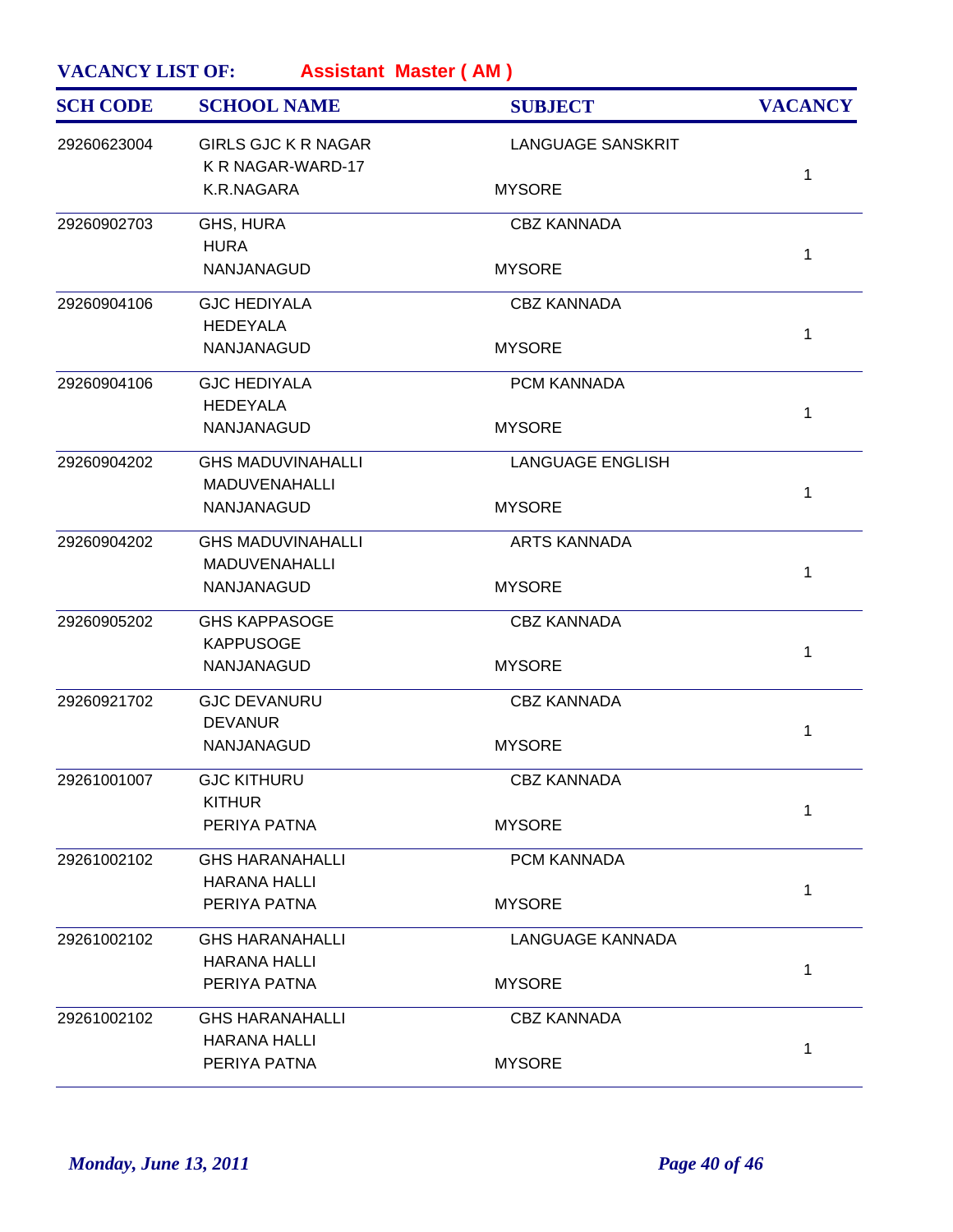| <b>SCH CODE</b> | <b>SCHOOL NAME</b>            | <b>SUBJECT</b>          | <b>VACANCY</b> |
|-----------------|-------------------------------|-------------------------|----------------|
| 29261002102     | <b>GHS HARANAHALLI</b>        | <b>LANGUAGE ENGLISH</b> |                |
|                 | <b>HARANA HALLI</b>           |                         | 1              |
|                 | PERIYA PATNA                  | <b>MYSORE</b>           |                |
| 29261003810     | <b>GHS BYALA KUPPE</b>        | PCM KANNADA             |                |
|                 | <b>BYLA KUPPE</b>             |                         | 2              |
|                 | PERIYA PATNA                  | <b>MYSORE</b>           |                |
| 29261004703     | <b>GHS CHANNAKAL BENAGALU</b> | <b>ARTS KANNADA</b>     |                |
|                 | CHANNAKAL                     |                         | 1              |
|                 | PERIYA PATNA                  | <b>MYSORE</b>           |                |
| 29261005603     | DKV HS DODDAKAMARAVALLI       | <b>CBZ KANNADA</b>      |                |
|                 | DODDA KAMRA VALLI             |                         | 1              |
|                 | PERIYA PATNA                  | <b>MYSORE</b>           |                |
| 29261006302     | <b>GHS HUNASAVADI</b>         | <b>LANGUAGE HINDI</b>   |                |
|                 | <b>HUNSAVADI</b>              |                         | 1              |
|                 | PERIYA PATNA                  | <b>MYSORE</b>           |                |
| 29261007407     | <b>GHS MUTHURU</b>            | <b>CBZ KANNADA</b>      |                |
|                 | <b>MUTHURU</b>                |                         | 1              |
|                 | PERIYA PATNA                  | <b>MYSORE</b>           |                |
| 29261009805     | <b>GHS PANCHAVALLI</b>        | <b>ARTS KANNADA</b>     |                |
|                 | <b>PANCHAVALLI</b>            |                         | 1              |
|                 | PERIYA PATNA                  | <b>MYSORE</b>           |                |
| 29261009805     | <b>GHS PANCHAVALLI</b>        | <b>LANGUAGE KANNADA</b> |                |
|                 | <b>PANCHAVALLI</b>            |                         | 1              |
|                 | PERIYA PATNA                  | <b>MYSORE</b>           |                |
| 29261010704     | <b>GHS KAMPALAPURA</b>        | <b>LANGUAGE ENGLISH</b> |                |
|                 | <b>KAMPALA PURA</b>           |                         | 1              |
|                 | PERIYA PATNA                  | <b>MYSORE</b>           |                |
| 29261010704     | <b>GHS KAMPALAPURA</b>        | <b>LANGUAGE KANNADA</b> |                |
|                 | <b>KAMPALA PURA</b>           |                         | 1              |
|                 | PERIYA PATNA                  | <b>MYSORE</b>           |                |
| 29261014802     | <b>GHS BHOVANA HALLI</b>      | <b>CBZ KANNADA</b>      |                |
|                 | <b>BHOVANA HALLI</b>          |                         | 1              |
|                 | PERIYA PATNA                  | <b>MYSORE</b>           |                |
| 29261015611     | <b>GJC BETTADPURA</b>         | <b>LANGUAGE ENGLISH</b> |                |
|                 | <b>BETTADA PURA</b>           |                         | 1              |
|                 | PERIYA PATNA                  | <b>MYSORE</b>           |                |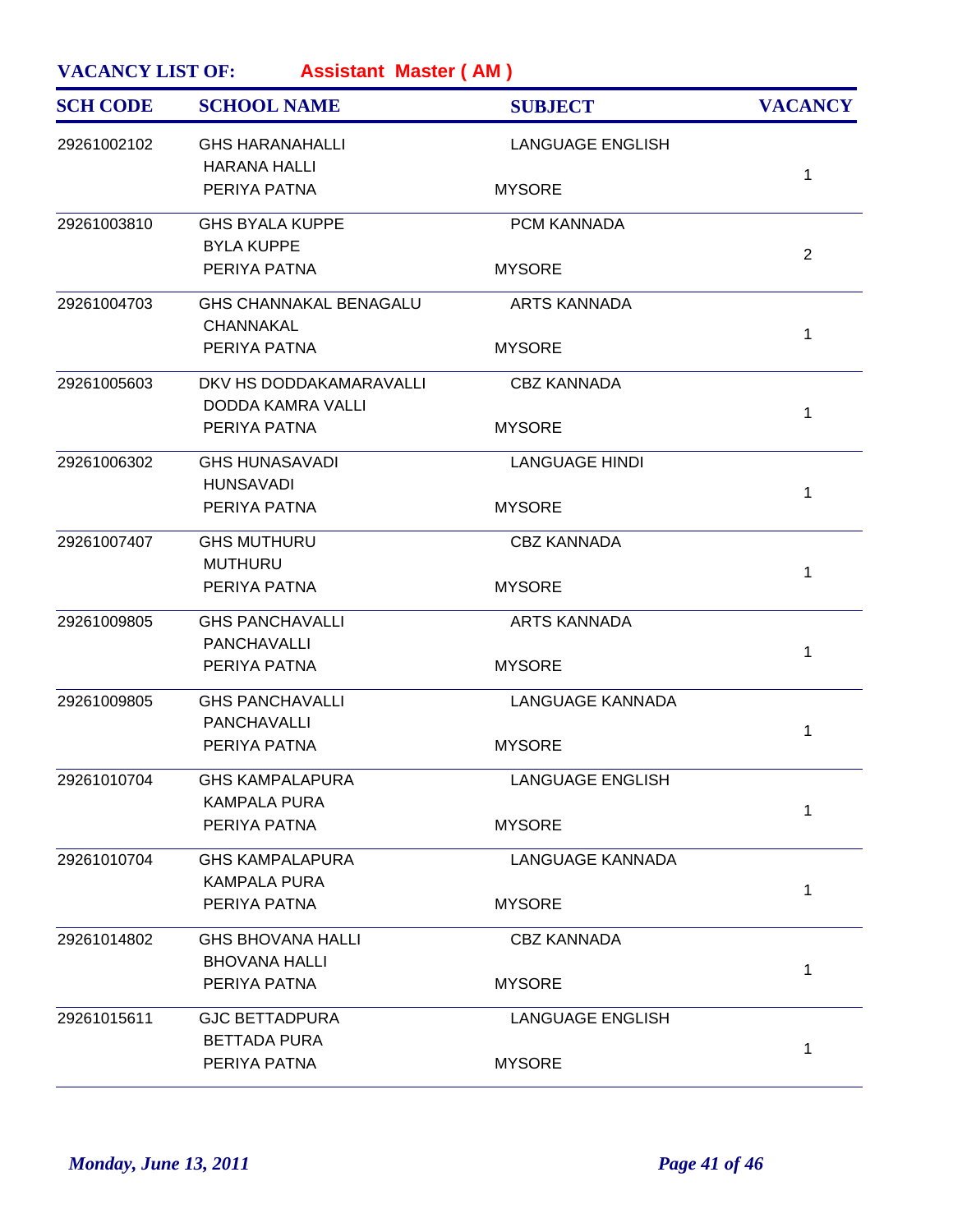| <b>SCH CODE</b> | <b>SCHOOL NAME</b>                                  | <b>SUBJECT</b>          | <b>VACANCY</b> |
|-----------------|-----------------------------------------------------|-------------------------|----------------|
| 29261015611     | <b>GJC BETTADPURA</b><br><b>BETTADA PURA</b>        | <b>CBZ KANNADA</b>      |                |
|                 | PERIYA PATNA                                        | <b>MYSORE</b>           | $\mathbf{1}$   |
| 29261015611     | <b>GJC BETTADPURA</b><br><b>BETTADA PURA</b>        | PCM KANNADA             |                |
|                 | PERIYA PATNA                                        | <b>MYSORE</b>           | $\mathbf{1}$   |
| 29261016109     | <b>GJC RAVANDURU</b><br><b>RAVANDUR</b>             | <b>LANGUAGE HINDI</b>   | $\mathbf{1}$   |
|                 | PERIYA PATNA                                        | <b>MYSORE</b>           |                |
| 29261016109     | <b>GJC RAVANDURU</b><br><b>RAVANDUR</b>             | <b>CBZ KANNADA</b>      | $\mathbf 1$    |
|                 | PERIYA PATNA                                        | <b>MYSORE</b>           |                |
| 29261016902     | <b>GHS HANDITHAVALLI</b><br><b>HANDITHAVALLI</b>    | <b>CBZ KANNADA</b>      |                |
|                 | PERIYA PATNA                                        | <b>MYSORE</b>           | $\mathbf{1}$   |
| 29261018304     | <b>GJC KANAGALU</b><br><b>KANAGALU</b>              | <b>ARTS KANNADA</b>     |                |
|                 | PERIYA PATNA                                        | <b>MYSORE</b>           | $\mathbf{1}$   |
| 29261019002     | <b>GHS BETTADA THUNGA</b><br><b>BETTADA THUNGA</b>  | <b>LANGUAGE KANNADA</b> |                |
|                 | PERIYA PATNA                                        | <b>MYSORE</b>           | $\mathbf{1}$   |
| 29261025902     | <b>GJC (GIRLS) PERIYAPATNA</b><br>PEIYAPATNA WARD-1 | <b>LANGUAGE ENGLISH</b> | $\mathbf{1}$   |
|                 | PERIYA PATNA                                        | <b>MYSORE</b>           |                |
| 29261025902     | GJC (GIRLS) PERIYAPATNA<br>PEIYAPATNA WARD-1        | <b>LANGUAGE KANNADA</b> | $\overline{2}$ |
|                 | PERIYA PATNA                                        | <b>MYSORE</b>           |                |
| 29261025902     | <b>GJC (GIRLS) PERIYAPATNA</b><br>PEIYAPATNA WARD-1 | <b>CBZ KANNADA</b>      |                |
|                 | PERIYA PATNA                                        | <b>MYSORE</b>           | $\overline{2}$ |
| 29261025913     | GJC (BOYS) PERIYAPATNA<br>PEIYAPATNA WARD-1         | <b>LANGUAGE KANNADA</b> |                |
|                 | PERIYA PATNA                                        | <b>MYSORE</b>           | 2              |
| 29261025913     | GJC (BOYS) PERIYAPATNA<br>PEIYAPATNA WARD-1         | <b>LANGUAGE ENGLISH</b> |                |
|                 | PERIYA PATNA                                        | <b>MYSORE</b>           | 1              |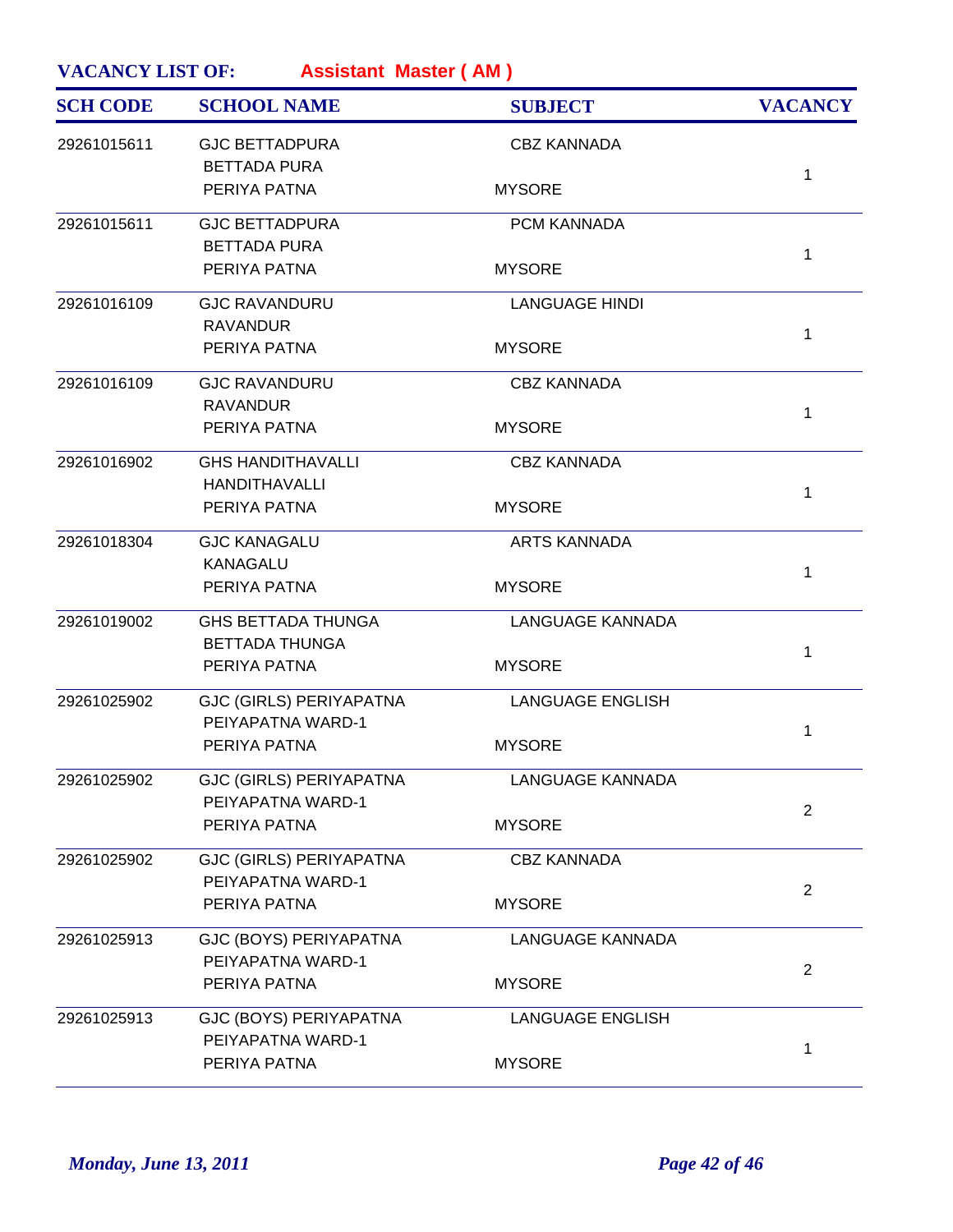| <b>VACANCY LIST OF:</b><br><b>Assistant Master (AM)</b> |                                                               |                         |                |  |
|---------------------------------------------------------|---------------------------------------------------------------|-------------------------|----------------|--|
| <b>SCH CODE</b>                                         | <b>SCHOOL NAME</b>                                            | <b>SUBJECT</b>          | <b>VACANCY</b> |  |
| 29261025913                                             | GJC (BOYS) PERIYAPATNA<br>PEIYAPATNA WARD-1                   | <b>CBZ KANNADA</b>      | $\overline{2}$ |  |
|                                                         | PERIYA PATNA                                                  | <b>MYSORE</b>           |                |  |
| 29261100203                                             | <b>GHS DODDA MULAGUD</b><br><b>DODDA MULAGUD</b>              | <b>CBZ KANNADA</b>      | 1              |  |
|                                                         | T.N.PURA                                                      | <b>MYSORE</b>           |                |  |
| 29261100603                                             | <b>GHS MENASEKYATHANA HALLI</b><br><b>MENASEKYTHANA HALLI</b> | <b>LANGUAGE ENGLISH</b> | 1              |  |
|                                                         | T.N.PURA                                                      | <b>MYSORE</b>           |                |  |
| 29261102803                                             | <b>GHS CHIDARA VALLI</b><br><b>CHEDARA HALLI</b>              | <b>CBZ KANNADA</b>      | 1              |  |
|                                                         | T.N.PURA                                                      | <b>MYSORE</b>           |                |  |
| 29261110502                                             | <b>GHS BANNAHALLI HUNDI</b><br><b>BANNAHALLI HUNDI</b>        | <b>CBZ KANNADA</b>      | 1              |  |
|                                                         | T.N.PURA                                                      | <b>MYSORE</b>           |                |  |
| 29261113607                                             | <b>GJC MUGUR</b><br><b>MUGUR</b>                              | <b>ARTS KANNADA</b>     | $\mathbf{1}$   |  |
|                                                         | T.N.PURA                                                      | <b>MYSORE</b>           |                |  |
| 29261113607                                             | <b>GJC MUGUR</b><br><b>MUGUR</b>                              | <b>LANGUAGE ENGLISH</b> | $\mathbf{1}$   |  |
|                                                         | T.N.PURA                                                      | <b>MYSORE</b>           |                |  |
| 29261113607                                             | <b>GJC MUGUR</b><br><b>MUGUR</b>                              | <b>CBZ KANNADA</b>      | 1              |  |
|                                                         | T.N.PURA                                                      | <b>MYSORE</b>           |                |  |
| 29261114802                                             | <b>GJC SEEHALLI-B</b><br>SEEHALLI-B                           | <b>PCM KANNADA</b>      | 1              |  |
|                                                         | T.N.PURA                                                      | <b>MYSORE</b>           |                |  |
| 29261118402                                             | <b>GHS VATALU</b><br>VATALU                                   | <b>CBZ KANNADA</b>      |                |  |
|                                                         | T.N.PURA                                                      | <b>MYSORE</b>           | 1              |  |
| 29261119001                                             | <b>GHPS THURGANUR(GHM)</b><br>NANJANAGUD TQ                   | <b>LANGUAGE KANNADA</b> |                |  |
|                                                         | T.N.PURA                                                      | <b>MYSORE</b>           | 1              |  |
| 29261121703                                             | <b>GJC BANNUR</b><br><b>BANNUR WARD-10</b>                    | <b>LANGUAGE URDU</b>    |                |  |
|                                                         | T.N.PURA                                                      | <b>MYSORE</b>           | 1              |  |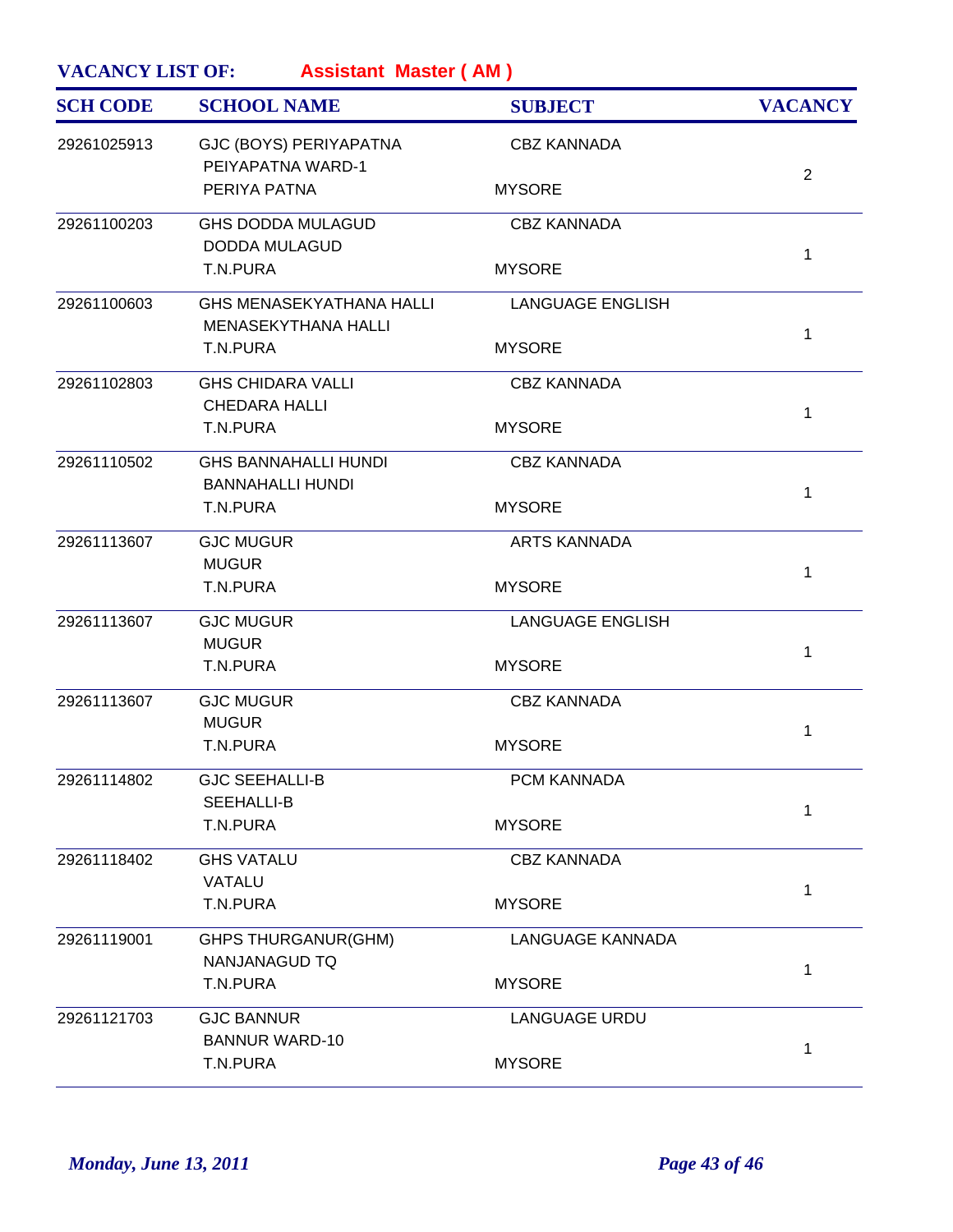| <b>SCH CODE</b> | <b>SCHOOL NAME</b>                                     | <b>SUBJECT</b>          | <b>VACANCY</b> |
|-----------------|--------------------------------------------------------|-------------------------|----------------|
| 29261202503     | <b>MAHARAJA HS</b><br>WARD-19                          | <b>LANGUAGE TAMIL</b>   |                |
|                 | <b>MYSORE SOUTH</b>                                    | <b>MYSORE</b>           | $\mathbf{1}$   |
| 29270110104     | <b>GPUC AMACHAVADI</b><br>AMACHAVADI                   | LANGUAGE KANNADA        |                |
|                 | <b>CHAMARAJA NAGAR</b>                                 | CHAMARAJANAGAR          | 1              |
| 29270110602     | <b>GHS YANAGALLI</b><br>YANAGALLI                      | <b>LANGUAGE KANNADA</b> |                |
|                 | <b>CHAMARAJA NAGAR</b>                                 | CHAMARAJANAGAR          | 1              |
| 29270111507     | <b>GPUC CHANDAKAVADI</b><br><b>CHANDAKAVADI</b>        | PCM KANNADA             |                |
|                 | <b>CHAMARAJA NAGAR</b>                                 | CHAMARAJANAGAR          | 1              |
| 29270118709     | <b>GHS HONGANOOR</b>                                   | <b>LANGUAGE ENGLISH</b> |                |
|                 | <b>HONGANOOR</b><br><b>CHAMARAJA NAGAR</b>             | CHAMARAJANAGAR          | $\mathbf{1}$   |
| 29270118709     | <b>GHS HONGANOOR</b>                                   | <b>LANGUAGE HINDI</b>   |                |
|                 | <b>HONGANOOR</b><br><b>CHAMARAJA NAGAR</b>             | CHAMARAJANAGAR          | 1              |
| 29270119808     | <b>GPUC SANTHEMARAHALLI</b><br><b>SANTHE MARAHALLI</b> | PCM KANNADA             |                |
|                 | <b>CHAMARAJA NAGAR</b>                                 | CHAMARAJANAGAR          | $\mathbf{1}$   |
| 29270202802     | <b>GHS CHIKKATHIPPUR</b><br><b>CHIKKATHUPPUR</b>       | PCM KANNADA             |                |
|                 | <b>GUNDULPET</b>                                       | CHAMARAJANAGAR          | $\mathbf{1}$   |
| 29270202802     | <b>GHS CHIKKATHIPPUR</b>                               | ARTS KANNADA            |                |
|                 | <b>CHIKKATHUPPUR</b><br><b>GUNDULPET</b>               | CHAMARAJANAGAR          | $\mathbf{1}$   |
| 29270202802     | <b>GHS CHIKKATHIPPUR</b>                               | <b>LANGUAGE ENGLISH</b> |                |
|                 | <b>CHIKKATHUPPUR</b><br><b>GUNDULPET</b>               | CHAMARAJANAGAR          | 1              |
| 29270204704     | <b>GHS BACHALLI</b>                                    | PCM KANNADA             |                |
|                 | <b>BACHALLI</b><br><b>GUNDULPET</b>                    | CHAMARAJANAGAR          | 1              |
| 29270207307     | <b>GHS GIRLS KABBAHALLI</b>                            | <b>ARTS KANNADA</b>     |                |
|                 | <b>KABBALLI</b><br><b>GUNDULPET</b>                    | CHAMARAJANAGAR          | 1              |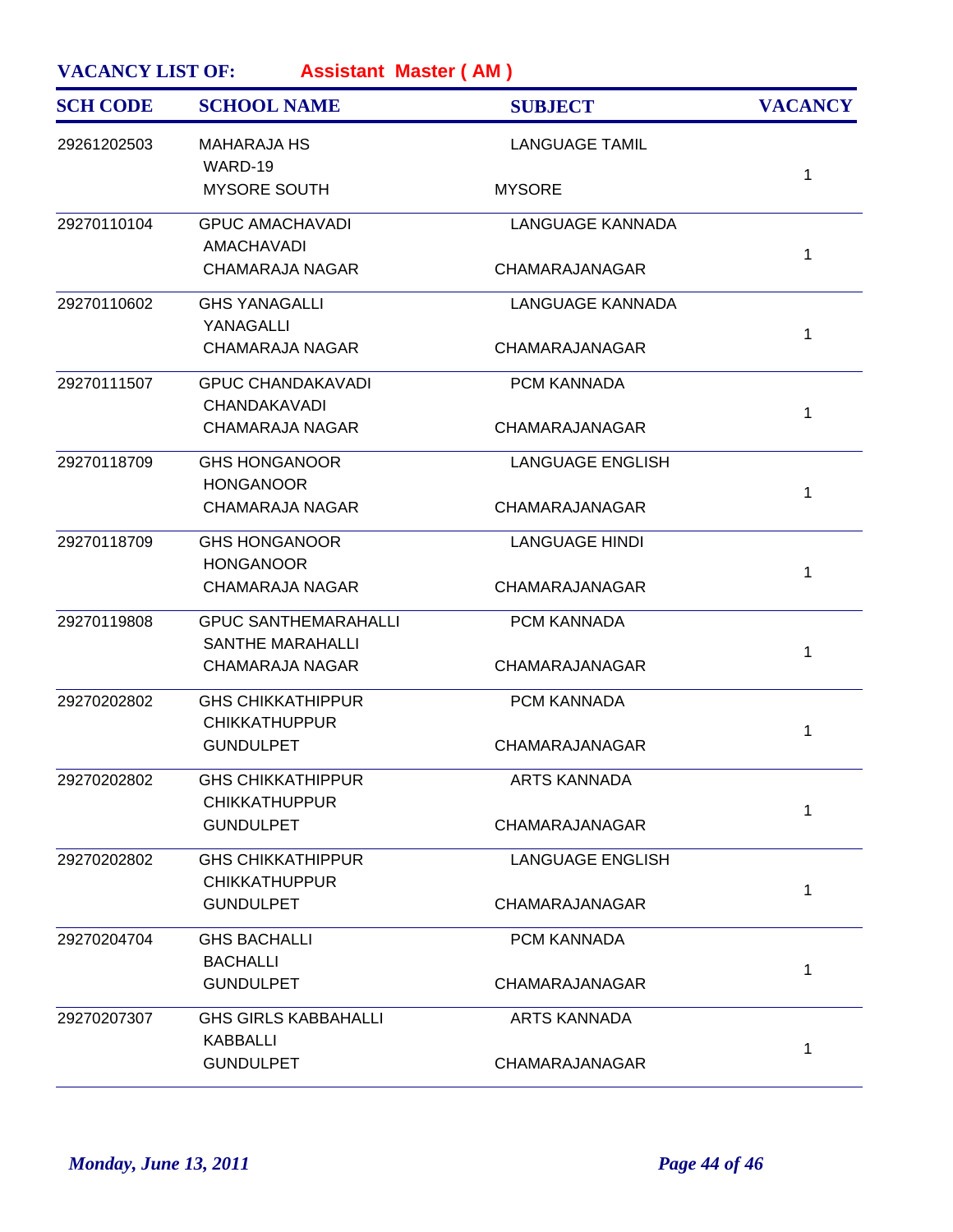| <b>SCH CODE</b> | <b>SCHOOL NAME</b>                                 | <b>SUBJECT</b>            | <b>VACANCY</b> |
|-----------------|----------------------------------------------------|---------------------------|----------------|
| 29270210402     | <b>GHS BOMMANA HALLI</b><br><b>BOMMANA HALLI</b>   | <b>LANGUAGE HINDI</b>     |                |
|                 | <b>GUNDULPET</b>                                   | CHAMARAJANAGAR            | 1              |
| 29270210402     | <b>GHS BOMMANA HALLI</b><br><b>BOMMANA HALLI</b>   | <b>CBZ KANNADA</b>        |                |
|                 | <b>GUNDULPET</b>                                   | CHAMARAJANAGAR            | 1              |
| 29270212602     | <b>GHS GARAGANA HALLI</b><br><b>GARAGANA HALLI</b> | <b>LANGUAGE ENGLISH</b>   |                |
|                 | <b>GUNDULPET</b>                                   | CHAMARAJANAGAR            | $\mathbf{1}$   |
| 29270216035     | <b>DBGJPUC GUNDLUPET</b><br><b>GUNDLUPET</b>       | PCM KANNADA               |                |
|                 | <b>GUNDULPET</b>                                   | CHAMARAJANAGAR            | $\mathbf{1}$   |
| 29270517203     | <b>GHS SINGANALLUR</b><br><b>SINGANALLUR</b>       | <b>ARTS KANNADA</b>       |                |
|                 | <b>KOLLEGAL</b>                                    | CHAMARAJANAGAR            | 1              |
| 29270520130     | GSVK JUNIOR COLLEGE KOLLEGAL<br><b>KOLLEGALA</b>   | LANGUAGE ENGLISH          |                |
|                 | <b>KOLLEGAL</b>                                    | CHAMARAJANAGAR            | 1              |
| 29270520130     | GSVK JUNIOR COLLEGE KOLLEGAL<br><b>KOLLEGALA</b>   | <b>LANGUAGE HINDI</b>     |                |
|                 | <b>KOLLEGAL</b>                                    | CHAMARAJANAGAR            | $\mathbf{1}$   |
| 29270527002     | <b>GHS SATHEGAL</b><br><b>SATHEGALA</b>            | LANGUAGE KANNADA          |                |
|                 | <b>KOLLEGAL</b>                                    | CHAMARAJANAGAR            | 1              |
| 29271202104     | <b>GHS MADDUR</b><br><b>MADDUR</b>                 | <b>CRAFT-TAILORING</b>    |                |
|                 | <b>YELANDUR</b>                                    | CHAMARAJANAGAR            | $\mathbf{1}$   |
| 29271203816     | <b>GPUC YELANDUR</b>                               | <b>ARTS KANNADA</b>       |                |
|                 | <b>YELANDUR</b><br><b>YELANDUR</b>                 | CHAMARAJANAGAR            | $\mathbf{1}$   |
| 29271203816     | <b>GPUC YELANDUR</b>                               | <b>CRAFT-HORTICULTURE</b> |                |
|                 | <b>YELANDUR</b><br><b>YELANDUR</b>                 | CHAMARAJANAGAR            | $\mathbf{1}$   |
| 29271203819     | <b>GOVT GIRLS HS YELANDUR</b>                      | <b>MUSIC</b>              |                |
|                 | <b>YELANDUR</b><br><b>YELANDUR</b>                 | CHAMARAJANAGAR            | 1              |
|                 |                                                    |                           |                |